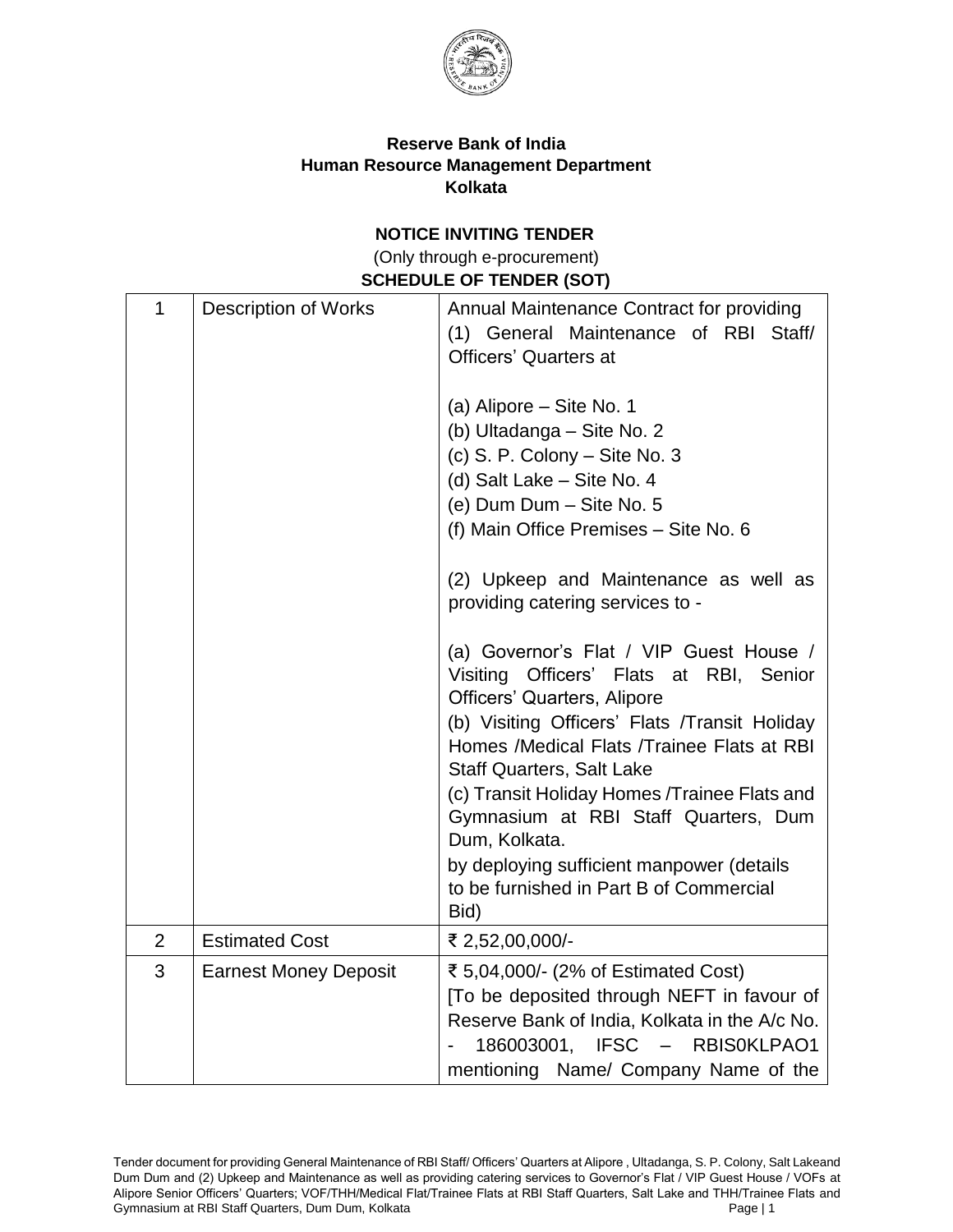

|                |                                                                                                     | vendor in NEFT transaction remarks] or<br>through DD in favour of RBI Kolkata                                                                                    |
|----------------|-----------------------------------------------------------------------------------------------------|------------------------------------------------------------------------------------------------------------------------------------------------------------------|
| $\overline{4}$ | <b>Validity of Quoted Rates</b>                                                                     | Initially for 6 (six) months (to be renewed and<br>extended on mutual terms and conditions for<br>a period of one year at a time but not beyond<br>three years). |
| 5              | <b>Bank Guarantee</b>                                                                               | ₹ 12,60,000/- (5% of Estimated Cost) (to be<br>submitted by successful bidder)                                                                                   |
| 6              | Mode of Tender                                                                                      | e-Procurement System (Online Part I -<br>Technical Bid and Part II - Commercial Bid)<br>through https://www.mstcecommerce.com                                    |
| $\overline{7}$ | $E$ – Tender No.                                                                                    | RBI/Kolkata/HRMD/ 15/22-23/ET/139                                                                                                                                |
| 8              | Date of NIT available<br>(viewing of Tender) to<br>parties for download                             | <b>June 13, 2022 at 10:00 hrs</b>                                                                                                                                |
| 9              | <b>Transaction Fees</b>                                                                             | Fees will be submitted to MSTC<br>https://www.mstcecommerce.com                                                                                                  |
| 10             | Schedule of offline Pre-bid<br>meeting                                                              | June 15, 2022 at 15:00 hours at Conference<br>Room, 11th <sup>h</sup> Floor, Reserve Bank of India,<br>15, N.S Road, Kolkata 700001.                             |
| 11             | Date of Starting of e-Tender<br>for Online submission<br>on<br><b>MSTC</b> website                  | June 16, 2022 at 10:00 hrs.                                                                                                                                      |
| 12             | Last Date of Submission of<br>EMD to RBI, Kolkata                                                   | <b>July 13, 2022</b>                                                                                                                                             |
| 13             | Date of Closing of Online e-<br>tender for submission of<br>& Commercial<br>Technical<br><b>Bid</b> | July 14, 2022 at 14:00 hrs.                                                                                                                                      |
| 14             | Date and Time of Opening of<br>Part I i.e. Technical bid                                            | July 14, 2022 at 15:00 hrs.                                                                                                                                      |
| 15             | Date & Time of Opening of<br>Part II i.e., Commercial Bid                                           | Will be communicated in Due course.                                                                                                                              |

Tender document for providing General Maintenance of RBI Staff/ Officers' Quarters at Alipore , Ultadanga, S. P. Colony, Salt Lakeand Dum Dum and (2) Upkeep and Maintenance as well as providing catering services to Governor's Flat / VIP Guest House / VOFs at Alipore Senior Officers' Quarters; VOF/THH/Medical Flat/Trainee Flats at RBI Staff Quarters, Salt Lake and THH/Trainee Flats and Gymnasium at RBI Staff Quarters, Dum Dum, Kolkata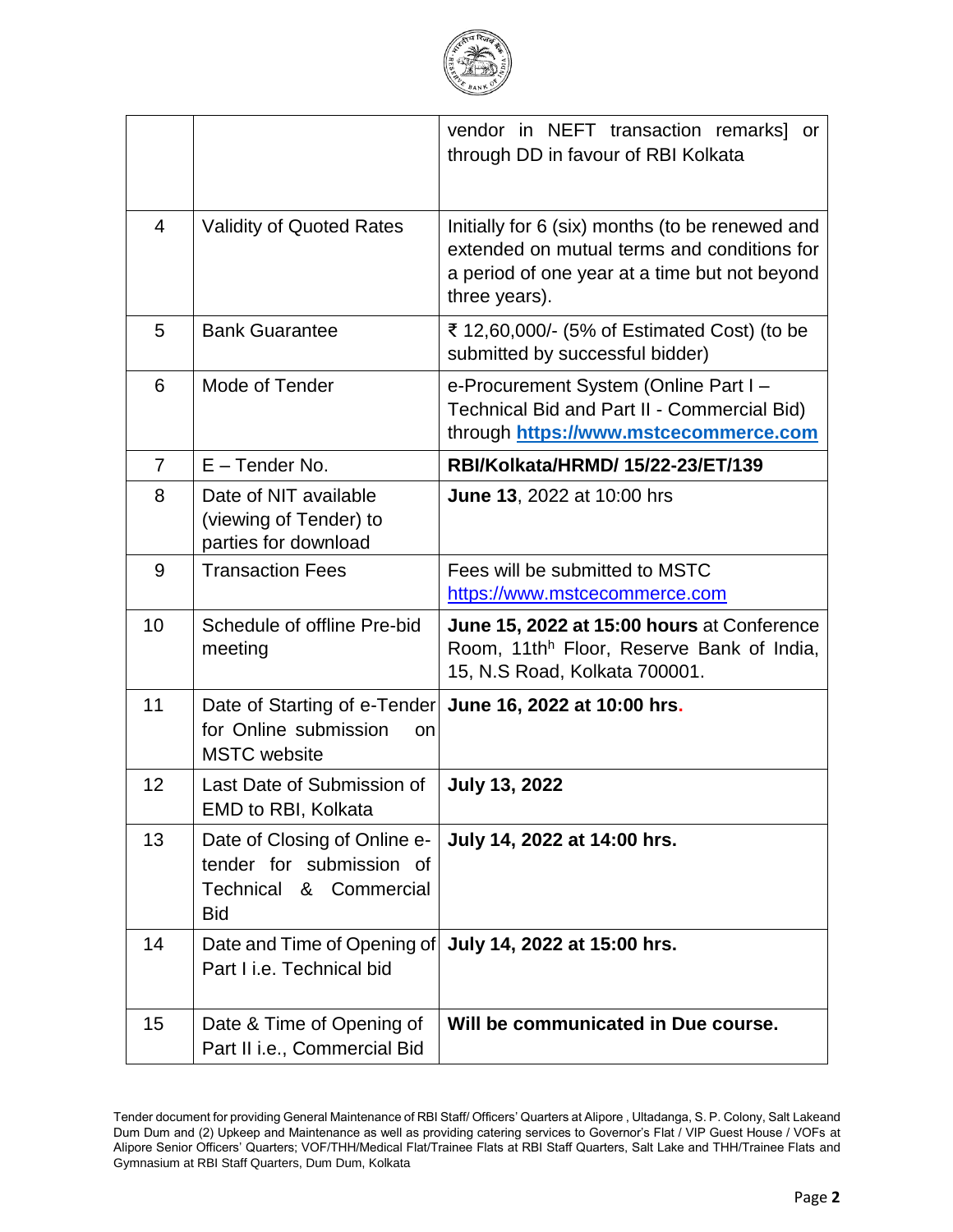

#### **PART I**

**E – Tender for Annual Contract for providing (1) General Maintenance of RBI Staff/ Officers' Quarters at Alipore, Ultadanga, S. P. Colony, Salt Lake, Dum Dum & Main Office Premises and (2) Upkeep and Maintenance as well as providing catering services to Governor's Flat / VIP Guest House / Visiting Officers' Flat at Alipore Senior Officers' Quarters; Visiting Officers' Flat (VOF)/ Transit Holiday Home (THH)/ Medical Flat/ Trainee Flats at RBI Staff Quarters, Salt Lake and THH/Trainee Flats and Gymnasium at RBI Staff Quarters, Dum Dum, Kolkata**

Name of the Tenderer: \_\_\_\_\_\_\_\_\_\_\_\_\_\_\_\_\_\_\_\_\_\_\_\_\_\_\_\_\_\_\_\_\_\_\_\_\_\_\_\_\_\_\_\_

Address: \_\_\_\_\_\_\_\_\_\_\_\_\_\_\_\_\_\_\_\_\_\_\_\_\_\_\_\_\_\_\_\_\_\_\_\_\_\_\_\_\_\_\_\_\_\_\_\_\_\_\_\_\_\_\_ \_\_\_\_\_\_\_\_\_\_\_\_\_\_\_\_\_\_\_\_\_\_\_\_\_\_\_\_\_\_\_\_\_\_\_\_\_\_\_\_\_\_\_\_\_\_\_\_\_\_\_\_\_\_\_\_\_\_\_\_\_\_

Date of pre-bid meeting: **June 15, 2022 (15:00 hrs.)**

Date of on line submission: **June 16, 2022 to July 14, 2022**

Date of opening of Tender (Part-I) **July 14, 2022 (15:00 hrs.)**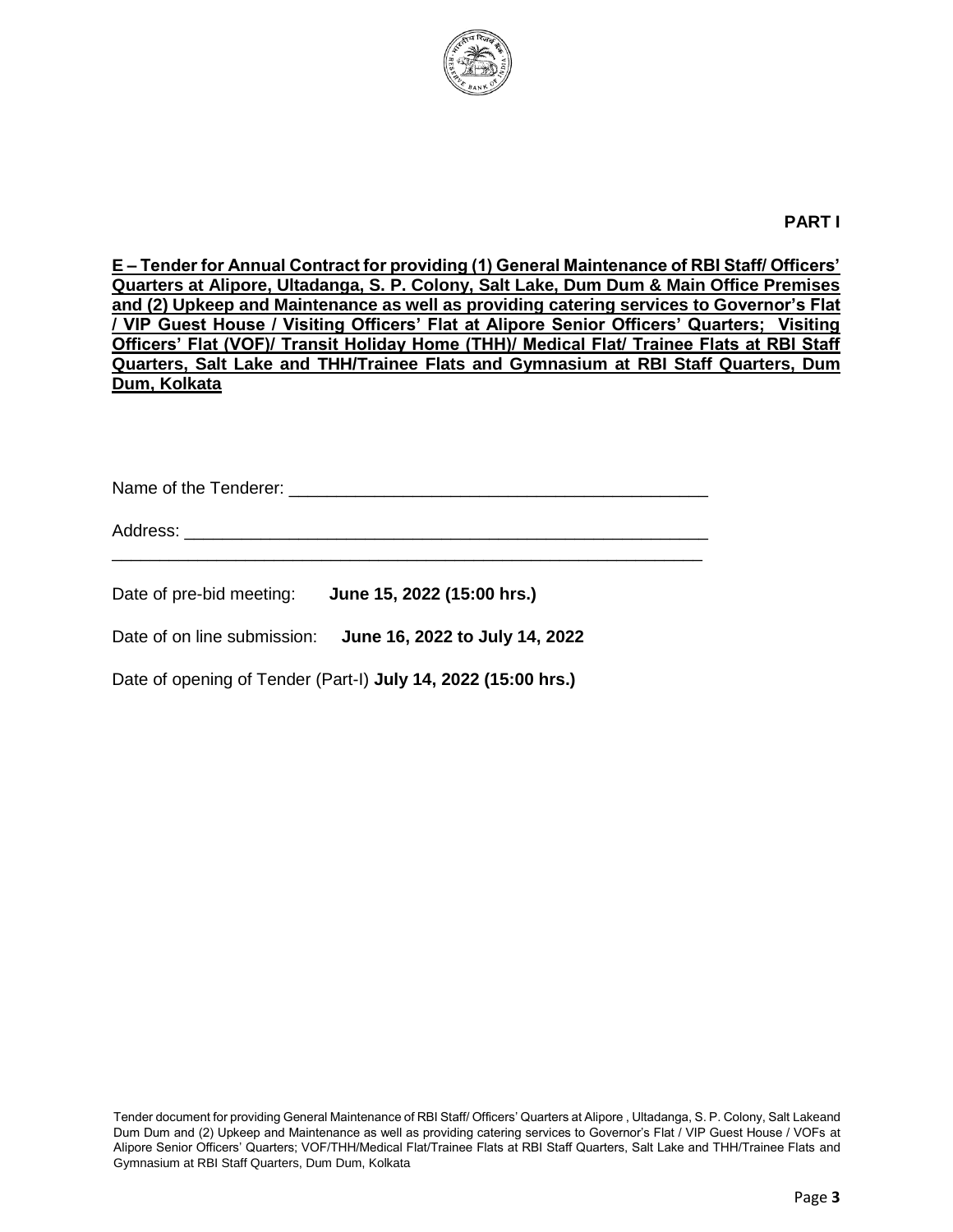

|  |  | <b>Pre-Eligibility Criteria</b> |
|--|--|---------------------------------|
|  |  |                                 |

| <b>Criteria</b>                         | <b>Requirement</b>                                                                                                                                                                                                                                                                                                                                                                                                                                                                                                                                                                                                                                                                                                                                                                                                                                                                               |  |
|-----------------------------------------|--------------------------------------------------------------------------------------------------------------------------------------------------------------------------------------------------------------------------------------------------------------------------------------------------------------------------------------------------------------------------------------------------------------------------------------------------------------------------------------------------------------------------------------------------------------------------------------------------------------------------------------------------------------------------------------------------------------------------------------------------------------------------------------------------------------------------------------------------------------------------------------------------|--|
| 1. Duration<br>Past<br>0f<br>experience | (a) The tenderer firm/ company/ agency should have<br>minimum 3 years of experience as on December<br>31, 2021. Tenderers should furnish their Client list<br>showing the details of work carried out by them<br>during the last 3 years. The list should include<br>details such as Name of Client, Value of Work<br>executed, Date of Starting and Finishing of the<br>work, Reasons of delay, if any, etc. The Tenderer<br>should submit documentary evidence in support of<br>minimum experience of 3 years.<br>(b) The Tenderer must provide services in any of the<br>following segments (i) Four Star Hotels or above,<br>(ii) International/ Domestic Airports, (iii) Metro<br>Railway Stations, (iv) Luxury Shopping Malls, (v)<br>Public/<br>Private<br>Sector<br>Reputed<br>banks/<br>enterprises. Tenderer should produce the copies<br>of work orders from clients mentioned above. |  |
| 2. Yearly Turnover                      | The tenderer firm/ company/ agency should have an<br>average annual turnover of 100% of the Estimated Cost<br>or more during the last three financial year ended March<br>31, 2022. A Certificate from Chartered Accountant (CA),<br>along with the Balance Sheet, duly certified must be<br>mandatorily submitted along with the tender. Any tender<br>document without the Balance sheet and a CA certificate<br>regarding the turnover will be rejected.                                                                                                                                                                                                                                                                                                                                                                                                                                      |  |
| 3. Service Set up                       | Certificate in support of having a full-fledged service set<br>up for the job specified in the Tender documents in<br>Kolkata should be uploaded.<br>(To be uploaded in e-tendering portal)                                                                                                                                                                                                                                                                                                                                                                                                                                                                                                                                                                                                                                                                                                      |  |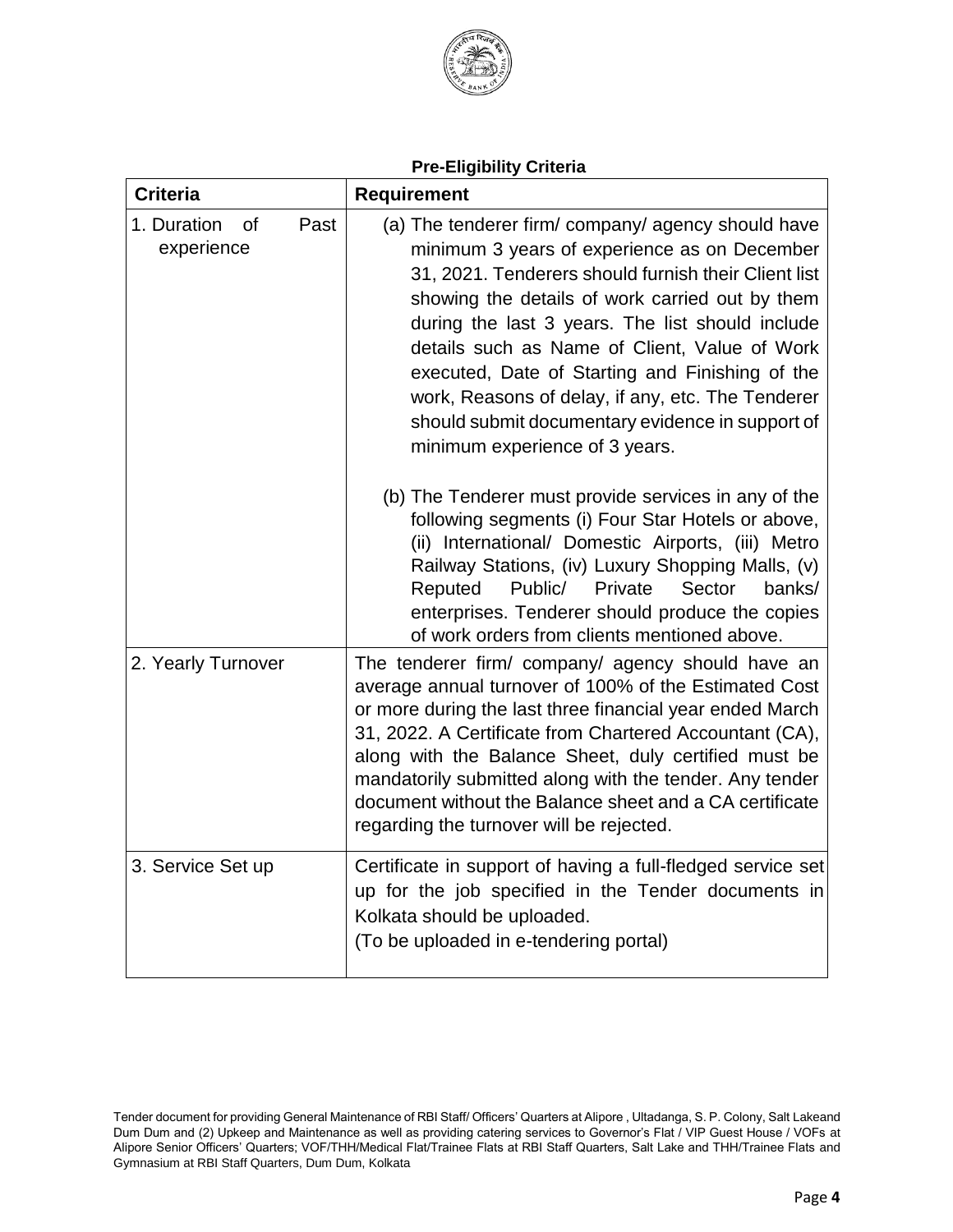| लय रि.<br>ts o<br>$\tilde{\gamma}$ |
|------------------------------------|
| B                                  |
|                                    |

| 4.Details<br>0fl<br>Company/Firm/Agency                                     | The full particulars of the Company/ Firm/ Agency/ in<br>details are required to be submitted. In case of a<br>Certificate<br>the<br>Οf<br>Registration,<br>company,<br>Memorandum and Article of Association of the<br>other relevant documents<br>Company and<br>and<br>particulars of all the directors and responsible officials<br>are required to be submitted. In case of a partnership<br>firm, the partnership deed, power of attorney, if any<br>and particulars of all the partners constituting the firm<br>and in case of an agency or proprietorship, the<br>particulars of the individual/s involved therein along<br>with the names(s) and address(es) etc. are to be<br>submitted. |
|-----------------------------------------------------------------------------|-----------------------------------------------------------------------------------------------------------------------------------------------------------------------------------------------------------------------------------------------------------------------------------------------------------------------------------------------------------------------------------------------------------------------------------------------------------------------------------------------------------------------------------------------------------------------------------------------------------------------------------------------------------------------------------------------------|
| 5. Credit worthiness of the<br>Contractor                                   | Copies of the Income Tax Clearance Certificates /<br>Tax Assessment Orders<br>Income<br>along<br>with<br>creditworthiness certificate from the bankers with a<br>copy of the latest final accounts of the business of the<br>bidder duly certified by a Chartered Accountant should<br>be uploaded in proof of their creditworthiness and<br>turnover for last three years.<br>(To be uploaded in the e-tendering portal)                                                                                                                                                                                                                                                                           |
| 6. Name and Address of the<br>Banker and their present<br>contact executive | Written information about the names and addresses<br>of the bankers of tenderers along with full details, like<br>names, postal addresses, e-mail IDs, telephone nos.<br>(Landline and mobile), fax nos., etc., of the contact<br>executives (i.e. the persons who can be contacted at<br>the office of their banker by RBI in case it is so<br>needed) should be uploaded<br>(Annex-I to be filled and uploaded in the e-<br>tendering portal)                                                                                                                                                                                                                                                     |
| 7. Details of Bank Accounts                                                 | Full particulars of the bank accounts of the tenderers<br>like the bank branch address, IFS Code, account no<br>and type, when opened, etc., should be submitted<br>(uploaded).                                                                                                                                                                                                                                                                                                                                                                                                                                                                                                                     |

Tender document for providing General Maintenance of RBI Staff/ Officers' Quarters at Alipore , Ultadanga, S. P. Colony, Salt Lakeand Dum Dum and (2) Upkeep and Maintenance as well as providing catering services to Governor's Flat / VIP Guest House / VOFs at Alipore Senior Officers' Quarters; VOF/THH/Medical Flat/Trainee Flats at RBI Staff Quarters, Salt Lake and THH/Trainee Flats and Gymnasium at RBI Staff Quarters, Dum Dum, Kolkata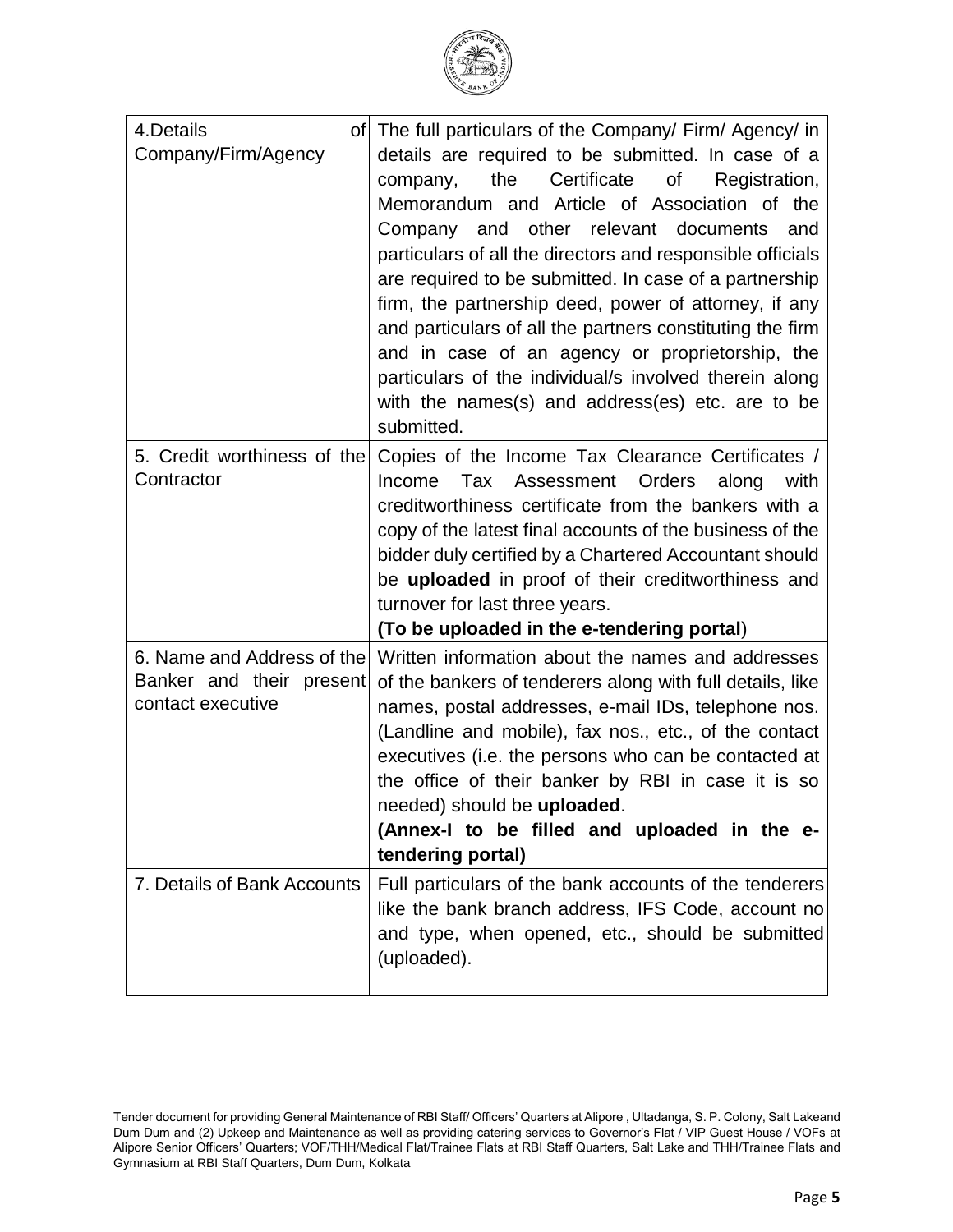

| the Clients and their present<br>contact executives  | 8. Names and Addresses of Written information about the names and addresses<br>of the clients like e-mail IDs, telephone numbers, fax<br>numbers, etc., should be uploaded.                                                                                                                                                                                                                                                                                                                                                                                                                                                                                                                                                                                                                               |  |  |
|------------------------------------------------------|-----------------------------------------------------------------------------------------------------------------------------------------------------------------------------------------------------------------------------------------------------------------------------------------------------------------------------------------------------------------------------------------------------------------------------------------------------------------------------------------------------------------------------------------------------------------------------------------------------------------------------------------------------------------------------------------------------------------------------------------------------------------------------------------------------------|--|--|
| 9. Details of Work                                   | The Client wise type of the work executed, awarded,<br>actual cost of executed work, names, addresses and<br>contact details of officers/ authorities/ departments<br>under whom the work was executed should be<br>furnished/ uploaded.                                                                                                                                                                                                                                                                                                                                                                                                                                                                                                                                                                  |  |  |
| 10. Documents to be<br>submitted                     | a) Audited or Chartered Accountant certified<br>statement of accounts for the last 3 accounting<br>years.<br>b) Copies of Income Tax Return filed with the<br>Income Tax Department for the last three years.<br>c) Copies of applicable tax registrations. viz PAN,<br>TIN, GST, etc.<br>d) Copies of Registration Certificates of the<br>company/ firm/ agency issued by the relevant<br>authority.<br>e) Copies of E.P.F Registration Certificate and<br>E.S.I registration certificates.<br>Solvency Certificate issued by the tenderer's<br>f)<br>bankers specifically for this work for an amount<br>equivalent to the estimated cost of the present<br>work, indicating financial soundness of the<br>tenderer.<br>Details of the Bank Account held by them in a<br>g)<br>scheduled bank in India. |  |  |
| 11.<br>List<br>0f<br>Deviation-<br>Technical, if any |                                                                                                                                                                                                                                                                                                                                                                                                                                                                                                                                                                                                                                                                                                                                                                                                           |  |  |
| 12. List of Deviation<br>Commercial, if any          |                                                                                                                                                                                                                                                                                                                                                                                                                                                                                                                                                                                                                                                                                                                                                                                                           |  |  |

### **Note:**

1. RBI shall obtain reports on the past performance of the tenderer from its/ their clients and shall evaluate the said reports as per the evaluation criteria before opening of the Part- II of the tenders. If any tender is not found to possess the required eligibility for participating

Tender document for providing General Maintenance of RBI Staff/ Officers' Quarters at Alipore , Ultadanga, S. P. Colony, Salt Lakeand Dum Dum and (2) Upkeep and Maintenance as well as providing catering services to Governor's Flat / VIP Guest House / VOFs at Alipore Senior Officers' Quarters; VOF/THH/Medical Flat/Trainee Flats at RBI Staff Quarters, Salt Lake and THH/Trainee Flats and Gymnasium at RBI Staff Quarters, Dum Dum, Kolkata in the tendering process at any point of time and /or its/ their performance reports received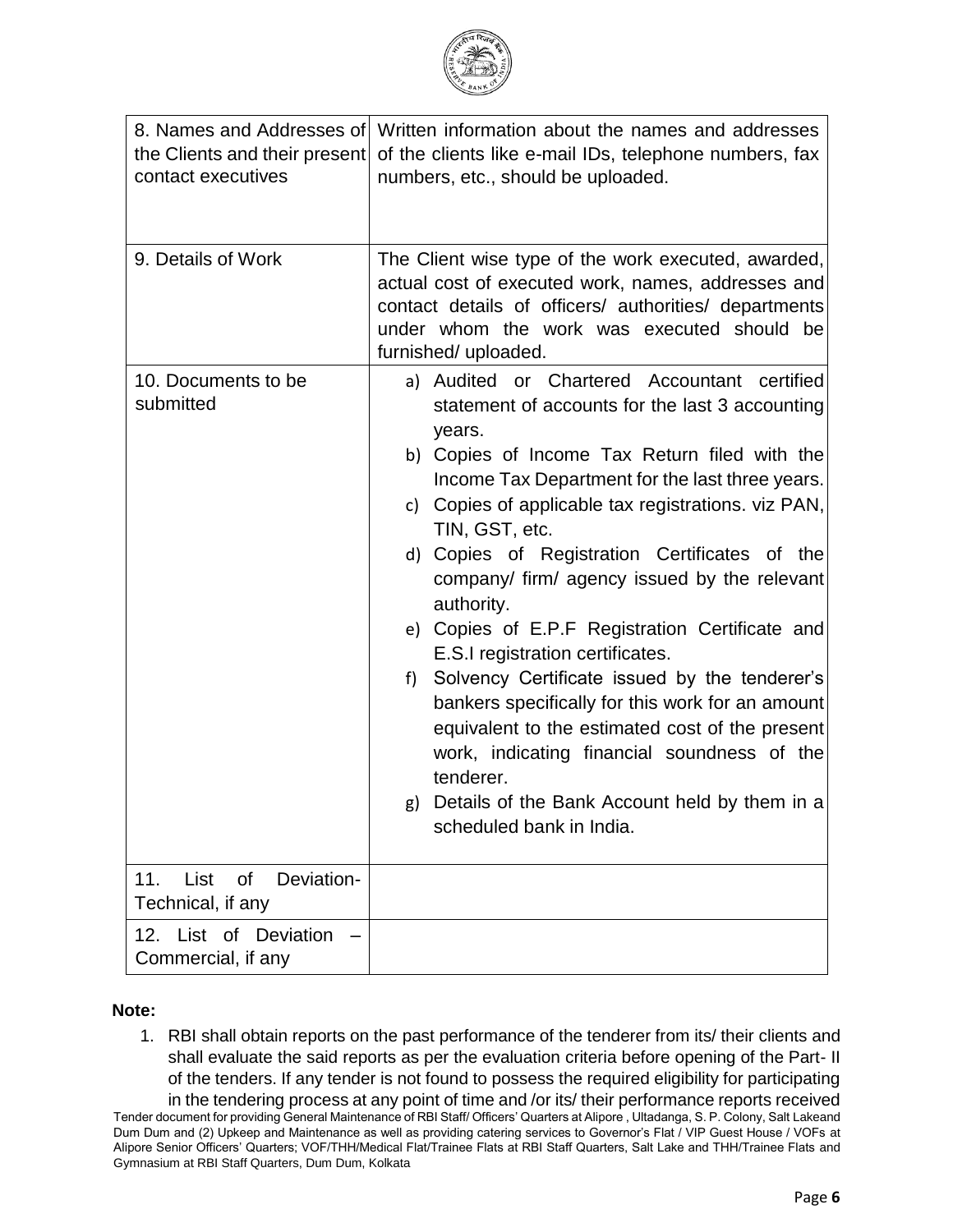

from its/ their clients and /or its bankers' report are found unsatisfactory,RBI reserves the right to reject its/ their tender offer.

2. RBI is not bound to accept the lowest tender and reserves the right to accept either in full or in part any tender and also reserves the right to reject all the tenders without assigning any reasons thereof.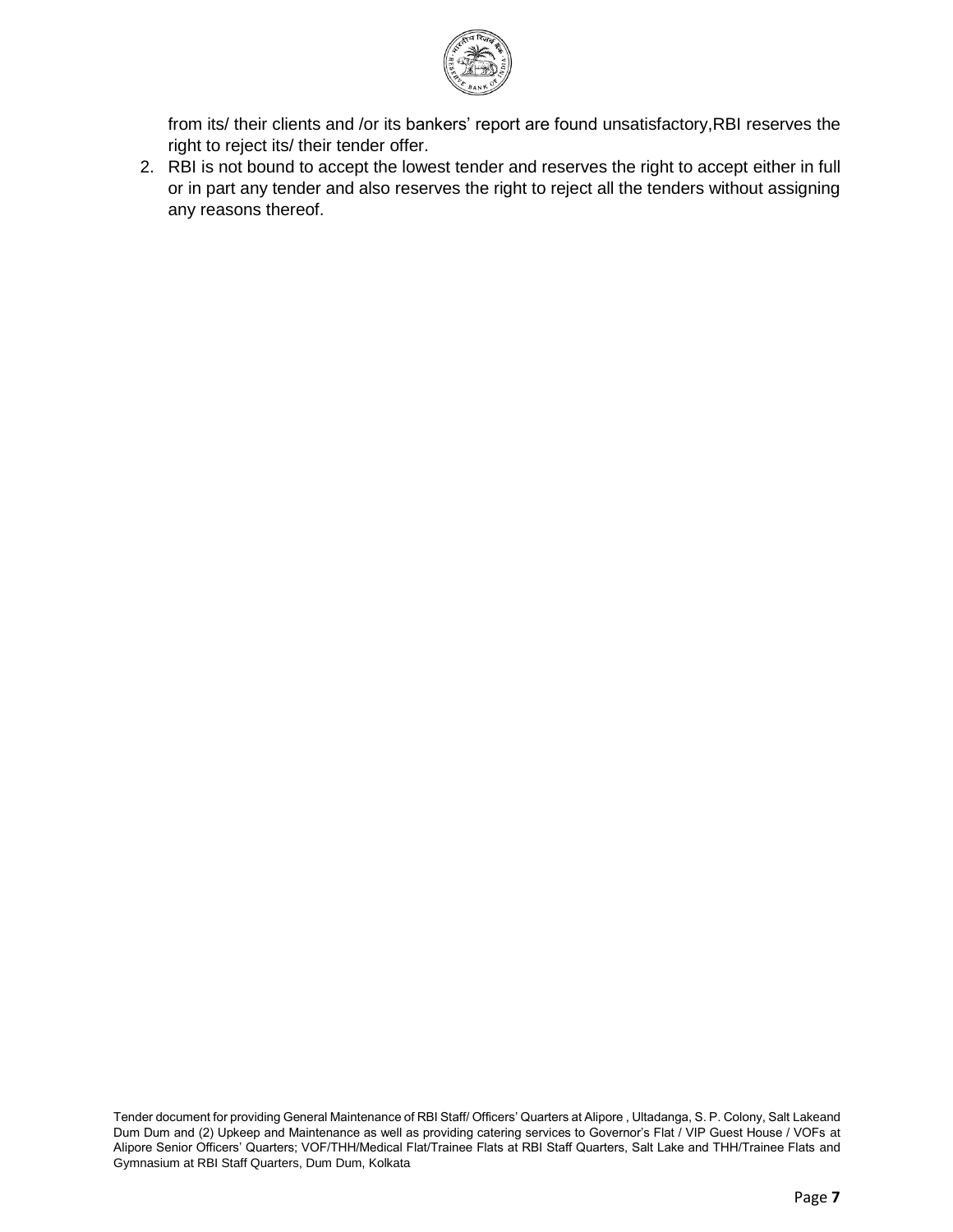

### INSTRUCTIONS TO TENDERERS

### **1. Pre- Bid Meeting**

a) Tenderers requiring any clarification regarding this document shall contact RBI in writing at the mentioned email address provided in this document or raise enquiries during the pre-Bid meeting.

b) The tenderers' designated representatives are invited to attend a pre-bid meeting on **June 15, 2022** at 15:00 hrs. at Conference Room, Reserve Bank of India, 11<sup>h</sup> Floor, 15, N.S. Road, Kolkata – 700001. The purpose of the meeting will be to clarify issues and to answer questions raised at that stage.

c) The tenderers shall submit queries, if any, by sending e-mail, to RBI's email address mentioned in this document, not later than one day before the date of the pre-Bid meeting.

d) Absence from the pre-Bid meeting will not be a cause for disqualification for a tenderer.

#### **2. Documents comprising the Tender**

The Tender shall comprise of the following:

- Notice Inviting e-tender
- Technical Bid Details
- Commercial Bid Details
- Earnest Money Deposit (EMD) through NEFT to following A/c:

| LA/c Number | 186003001     |
|-------------|---------------|
| I IFS Code  | RBISOKLPA01 @ |

Format of Performance Bank Guarantee to be furnished after award of contract by the successful bidder.

- Format of Agreement to be entered into between the successful bidder and the RBI.
- **@ 0 = Zero**

#### **3. Period of Validity of Tenders**

a) The tender shall be valid for a period of Ninety (90) days from the date of opening of tender.

b) In exceptional circumstances, prior to the expiration of the tender validity period, RBI may request tenderers to extend the period of validity of their tender. The requests and the responses shall be made in writing.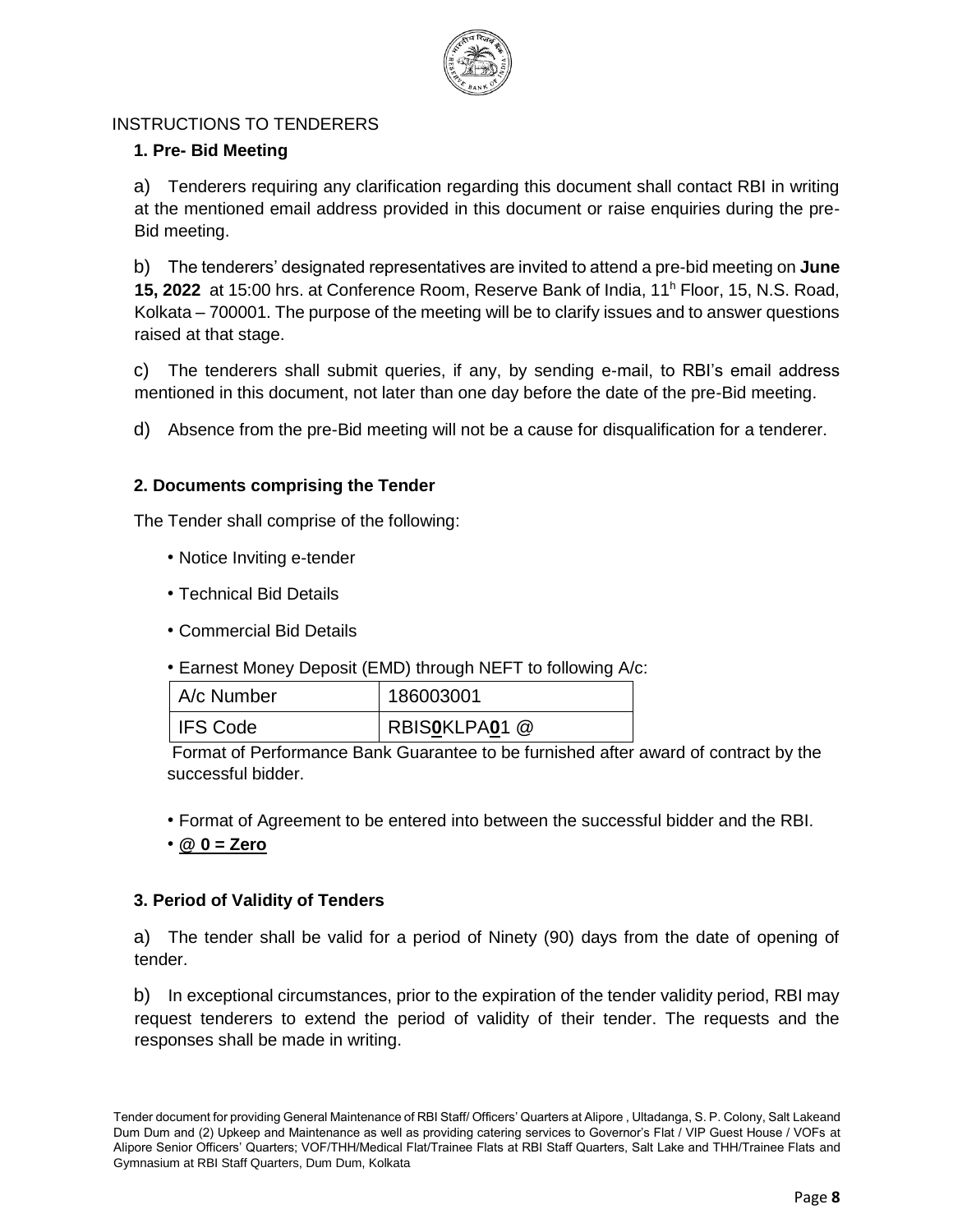

### **4. Submission, Sealing and Marking of Tenders**

a) Tenderers submitting tenders electronically shall follow the electronic tender submission procedures specified in the instructions regarding E-Tender.

b) The tenderers shall submit their technical bid as well as the commercial bid in prescribed format along with copies of necessary documents as indicated in the tender document. E-Tender with all information shall be submitted on or before the prescribed time and date.

c) If desired / prescribed information is not submitted, RBI will assume no responsibility for rejection of tender.

### **5. Deadline for Submission of Tenders**

a) Tenders must be filled online through e-tendering process mentioned in this document, not later than the date and time indicated in this document.

b) RBI may, at its discretion, extend the deadline for the submission of e-tenders by amending the Tender Document.

# **6. Late Tenders - No Tender after the deadline shall be allowed on the e- portal.**

**7.** Tenderers are advised to consider the tentative labour cost as prescribed by Government of India (Ministry of Labour & Employment), Office of Chief Labour Commissioner (C), New Delhi while quoting the rates.

### **8. Tender Opening**

RBI shall open the tender electronically on the notified date. Part - I (Technical Bid) of the tender will be opened in the presence of those tenderers/ their authorized representatives who choose to be present. Part-II (Commercial Bid) only will be opened of those tenderers who qualify/are found suitable after scrutiny of Part-I (Technical Bid) by RBI on a subsequent date which will be intimated to all the eligible tenderers in advance by Courier/E-mail/Telephone call. The decision of RBI in this regard will be final.

### **9. Bid Evaluation Criteria**

The Technical Bids shall be evaluated based on the available documents submitted by the bidder on MSTC.

(Note: Information relating to the evaluation of tenders shall not be disclosed to tenderers or any other persons not officially concerned with such process.)

### **10. Clarification of Tenders**

Tender document for providing General Maintenance of RBI Staff/ Officers' Quarters at Alipore , Ultadanga, S. P. Colony, Salt Lakeand Dum Dum and (2) Upkeep and Maintenance as well as providing catering services to Governor's Flat / VIP Guest House / VOFs at Alipore Senior Officers' Quarters; VOF/THH/Medical Flat/Trainee Flats at RBI Staff Quarters, Salt Lake and THH/Trainee Flats and Gymnasium at RBI Staff Quarters, Dum Dum, Kolkata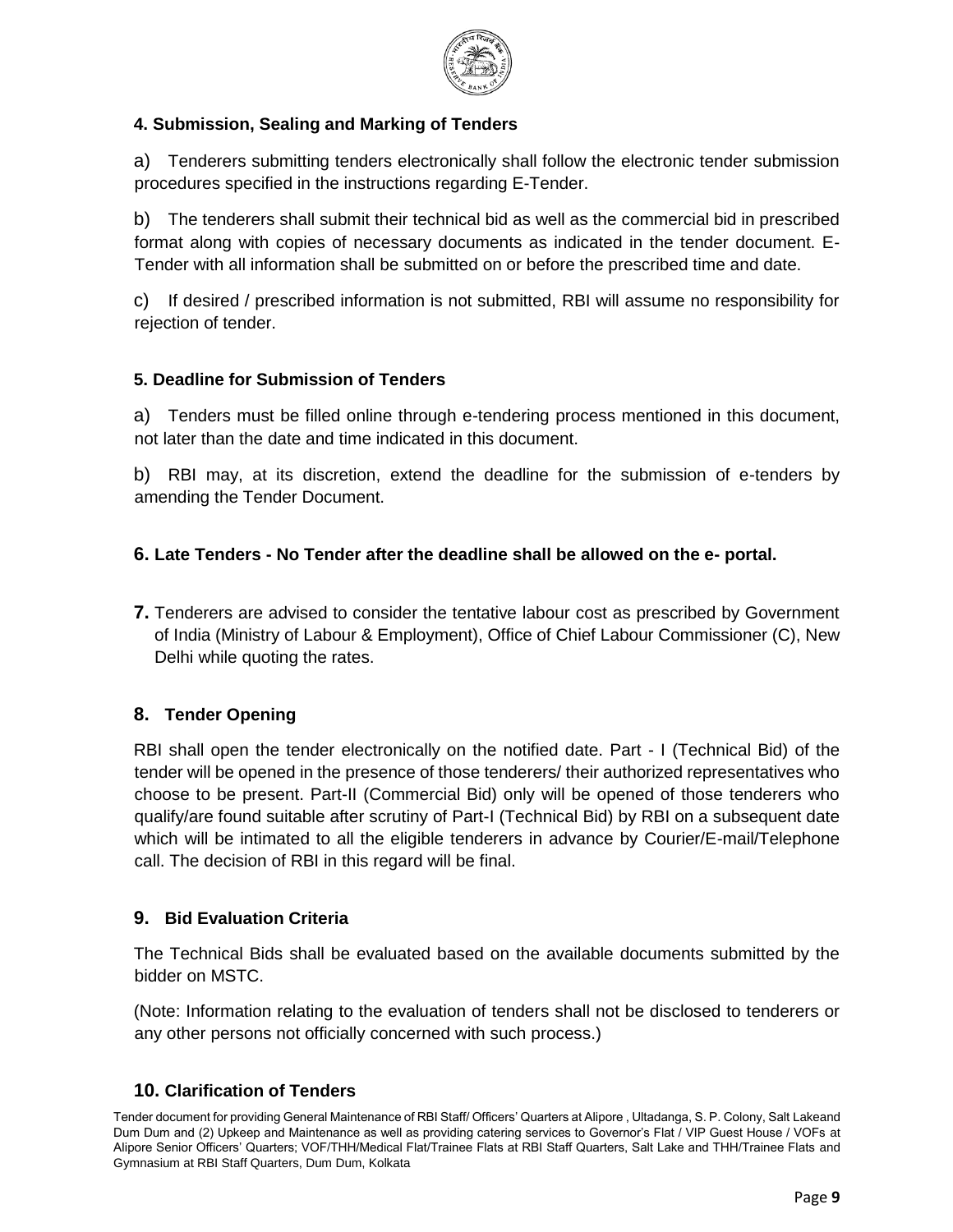

a) To assist in the examination, evaluation, comparison of the tenders and qualification of the tenderers, RBI may, at its discretion, ask any tenderer for a clarification regarding its tender, allowing a reasonable time for response. Any clarification submitted by a tenderer that is not in response to a request by RBI shall not be considered. RBI request for clarification and the response shall be in writing. No change in the prices or substance of the tender shall be sought, offered, or permitted, except to confirm the correction of arithmetic errors discovered by RBI in the evaluation of the tenders.

b) If a tenderer does not provide clarifications regarding its tender by the date and time set in the RBI's request for clarification, its tender shall be liable to be rejected.

#### 11**Signing of Contract**

The successful tenderer shall execute an agreement with RBI on Non-Judicial stamp paper of value not less than ₹100/- within 10 days of award of work. The stamp duty shall be borne by the successful tenderer. However, the issue of intimation of award of work by RBI shall be considered as a binding contract, as though such an agreement has been executed and all the terms and conditions shall apply on this contract.

#### 12 **Bank Guarantee**

a) The successful tenderer shall furnish along with the execution of the contract, a Bank Guarantee (BG) of **₹**12,60,000/- (Rupees Twelve Lakh Sixty Thousand only) in accordance with the Performa given in **Annex-III**. The BG shall be valid for a period of Sixty (60) days after the expiry of contract period. The EMD of such tenderer will be returned on receipt of the Bank Guarantee.

b) Failure of the successful tenderer to submit the Bank Guarantee of **₹**12,60,000/- (Rupees Twelve Lakh Sixty Thousand only) in or to sign the Agreement shall constitute sufficient ground for the annulment of the award, forfeiture of the EMD and blacklisting of such tenderer.

c) The Bank Guarantee shall be released without interest after two months of expiry of the contract period only after being satisfied of the successful completion of the contract and no liabilities from the successful tenderer or its employees. In case of any complaint or pending dues, the Bank Guarantee will be treated as security deposit and shall be discharged only after adjusting all dues, liabilities, etc.

#### **13. Disclaimer**

a) Though adequate care has been taken while preparing this document, the tenderers shall satisfy themselves that the document is complete in all respects. Intimation of any discrepancy shall be given to RBI immediately. If no intimation is received from any tenderer within seven (7) days from the date of notice inviting e-tender, it shall be considered that this document is complete in all respects.

b) RBI reserves the right to modify, amend or supplement this document including all formats and Annex.

c) While this document has been prepared in good faith, neither RBI nor its employees or advisors will make any representation or warranty, express or implied, or accept any responsibility or liability, whatsoever, in respect of any statements or omissions herein, or the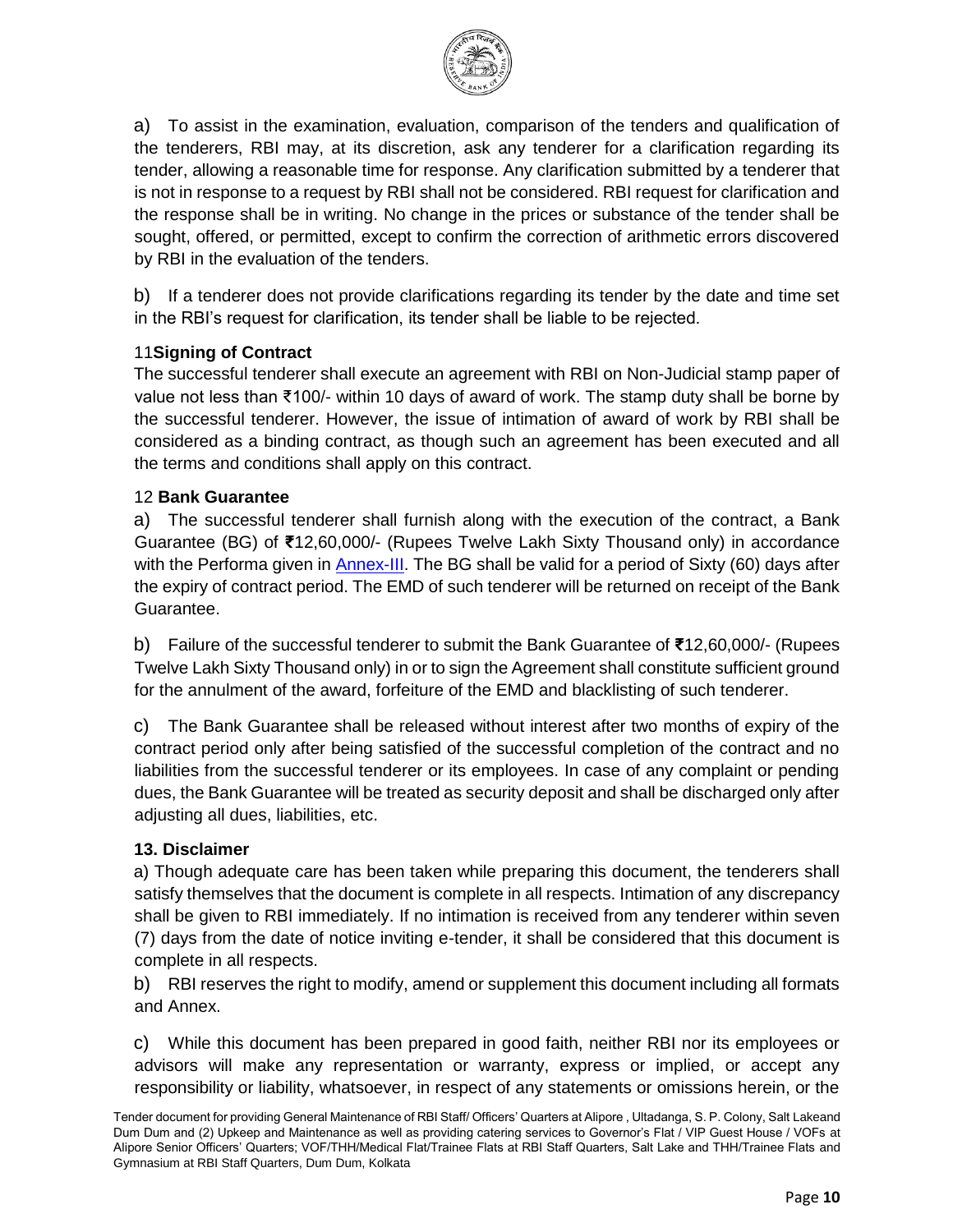

accuracy, completeness or reliability of information, and shall incur no liability under any law, statute, rules or regulations as to the accuracy, reliability or completeness of this document, even if any loss or damage is caused by any act or omission on their part.

**Note-** The tenderers may visit the sites before quoting the rates to assess the quantum of work.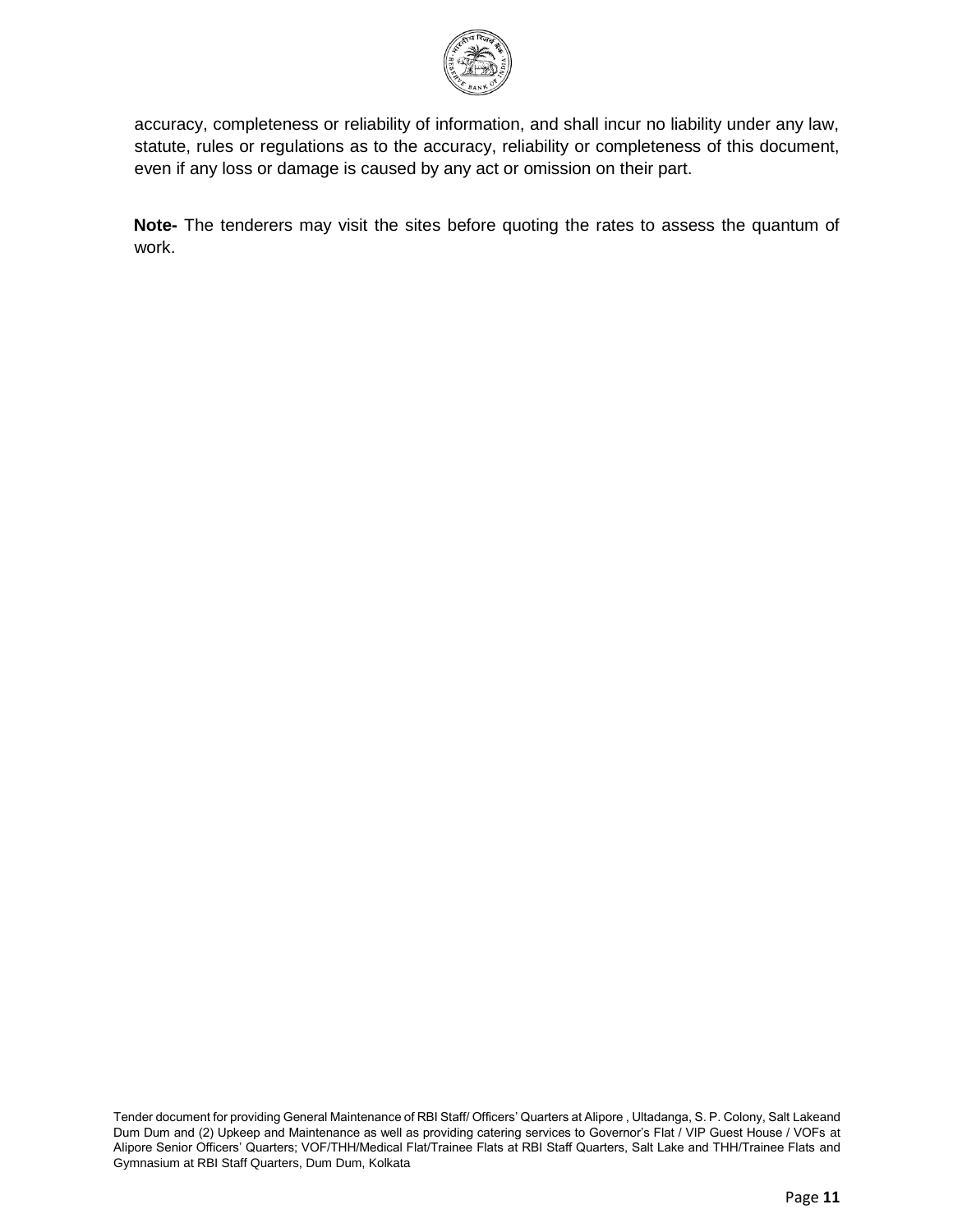

## **PART I – TECHNICAL BID**

From,

| To |  |
|----|--|

Regional Director Reserve Bank of India 15, N.S. Road Kolkata – 700001

| SI.<br>No. | <b>Particulars</b>                                                                                                                                                                                                                                                                                                                                             | Details to be filled in by<br>the Tenderer |
|------------|----------------------------------------------------------------------------------------------------------------------------------------------------------------------------------------------------------------------------------------------------------------------------------------------------------------------------------------------------------------|--------------------------------------------|
| 1          | Name of the Tenderer                                                                                                                                                                                                                                                                                                                                           |                                            |
| 2          | (a) Type of Tenders $-$ (whether<br>Proprietorship / Partnership / LLP / Pvt.<br>Ltd./ Ltd. Company)<br>(b) Date of Establishment<br>(c) Details of Registration (Firm, Company<br>etc.), Registering Authority, Date,<br>Number etc. (not applicable in the case<br>of a sole proprietorship).<br>Please enclose relevant documents in support of<br>the same |                                            |
| 3          | Name of the proprietor/ partners/ directors of the<br>Tenderer with designation                                                                                                                                                                                                                                                                                |                                            |
| 4          | Regd. Office/ Business Address of the Tenderer<br>along with Telephone No., Mobile No., Fax No.<br>and e-mail.                                                                                                                                                                                                                                                 |                                            |

Tender document for providing General Maintenance of RBI Staff/ Officers' Quarters at Alipore , Ultadanga, S. P. Colony, Salt Lakeand Dum Dum and (2) Upkeep and Maintenance as well as providing catering services to Governor's Flat / VIP Guest House / VOFs at Alipore Senior Officers' Quarters; VOF/THH/Medical Flat/Trainee Flats at RBI Staff Quarters, Salt Lake and THH/Trainee Flats and Gymnasium at RBI Staff Quarters, Dum Dum, Kolkata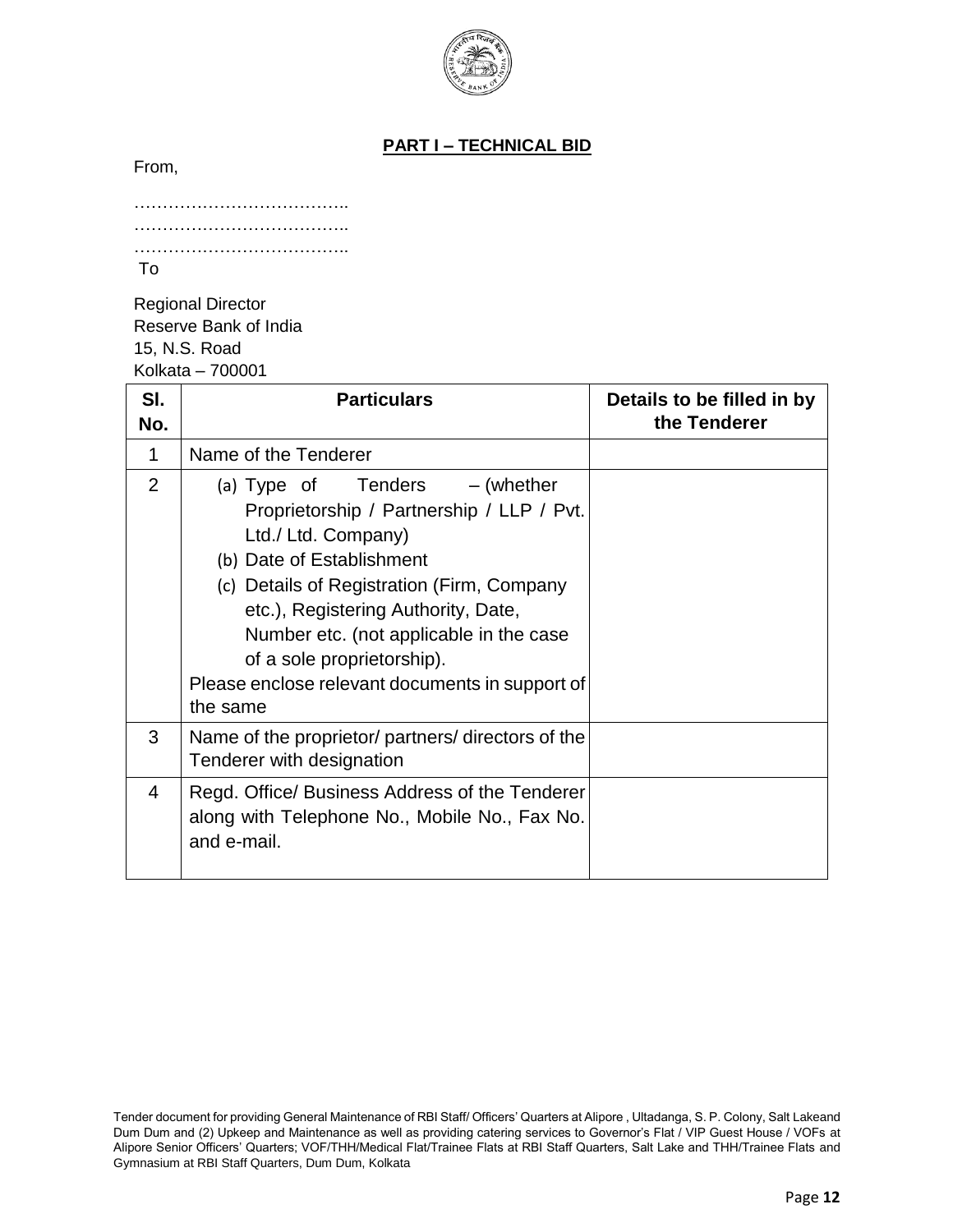|                | (a) Whether having own office in Kolkata<br>(b) Address of the local office at Kolkata.<br>(c) Name of the authorised official and<br>his/ her telephone number.<br>Please enclose relevant documents in support<br>of the same.                                                                                                                                                                                                                    |  |
|----------------|-----------------------------------------------------------------------------------------------------------------------------------------------------------------------------------------------------------------------------------------------------------------------------------------------------------------------------------------------------------------------------------------------------------------------------------------------------|--|
| 5              | Work Experience – Details of work experience<br>as per the requirement in the Pre-Eligibility<br>Criteria and Terms and Conditions supported<br>by work orders, documents and certificates.<br>The details along with documentary evidence<br>of previous experience, if any, of similar<br>services at any office of Reserve Bank of India<br>or Government/ Semi - Government/ Public<br>Sector Undertakings/ Banks/ MNCs should<br>also be given |  |
| 6              | Whether average annual business turnover of<br>last three financial years is 100% of the<br>estimated cost of the work. Supporting<br>documents should be enclosed in proof of<br>turnover.                                                                                                                                                                                                                                                         |  |
| $\overline{7}$ | Income Tax Returns of last three Financial<br>$years -$<br>$F.Y. 2018 - 19,$<br>$F.Y. 2019 - 20$ and<br>$F.Y. 2020 - 21$<br>(Self-Attested Copy to be submitted)                                                                                                                                                                                                                                                                                    |  |
| 8              | Whether registered with Labour Department<br>under the Contract Labour ((Regulation and<br>Abolition) Act, 1970 and Contract Labour<br>(Regulation and Abolition) Central Rules, 1971.<br>(If yes, copy of certificate to be uploaded)                                                                                                                                                                                                              |  |
| 9              | Whether registered with the E.P.F.O and<br>E.S.I.C? (If yes, copies of certificates to be<br>uploaded)                                                                                                                                                                                                                                                                                                                                              |  |

Tender document for providing General Maintenance of RBI Staff/ Officers' Quarters at Alipore , Ultadanga, S. P. Colony, Salt Lakeand Dum Dum and (2) Upkeep and Maintenance as well as providing catering services to Governor's Flat / VIP Guest House / VOFs at Alipore Senior Officers' Quarters; VOF/THH/Medical Flat/Trainee Flats at RBI Staff Quarters, Salt Lake and THH/Trainee Flats and Gymnasium at RBI Staff Quarters, Dum Dum, Kolkata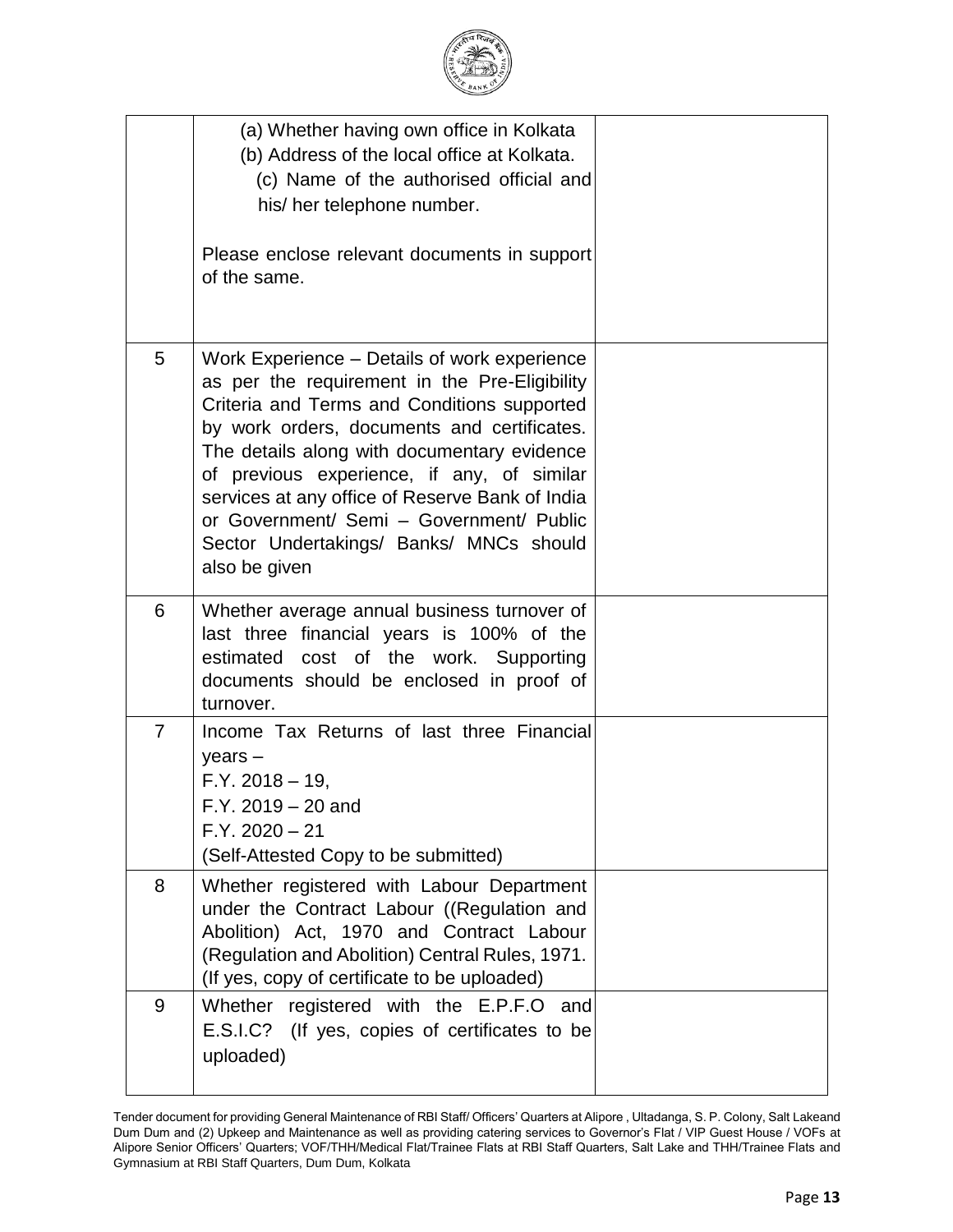

| 9  | Names and Addresses of the bankers: The<br>bankers Certificate regarding creditworthiness<br>of the tenderer is to be given by the banker on<br>their letter head through e-mail as per format<br>attached with this tender document.<br>(Annex – I) |  |
|----|------------------------------------------------------------------------------------------------------------------------------------------------------------------------------------------------------------------------------------------------------|--|
| 10 | Names and Addresses of the existing clients<br>along with their full details. The feedback from<br>top three existing clients is required to be<br>uploaded as per format attached with this<br>tender document (Annex-II).                          |  |
| 11 | The Bank Account (IFS Code and Account<br>Number) where payments would be received<br>by the organisation of the tenderer.                                                                                                                           |  |

Copies of Documents required to be submitted for Technical Bid:

- 1. Audited annual financial statements (for F.Y. 2018 -19, F.Y. 2019 20 and F.Y. 2020 21).
- 2. Income Tax Returns for last three financial years i.e., F.Y. 2018-19, F.Y. 2019-20 and F.Y. 2020-21.
- 3. List of Clients.
- 4. Feedback from top three existing clients.
- 5. Incorporation documents.
- 6. Copies of the PAN, Tin and GST Registration wherever applicable.
- 7. Any other document/s required to be submitted, as mentioned above or as demanded by the Bank.

**The Bank reserves the right to call for proof/ verification of any or all of the above mentioned particular.**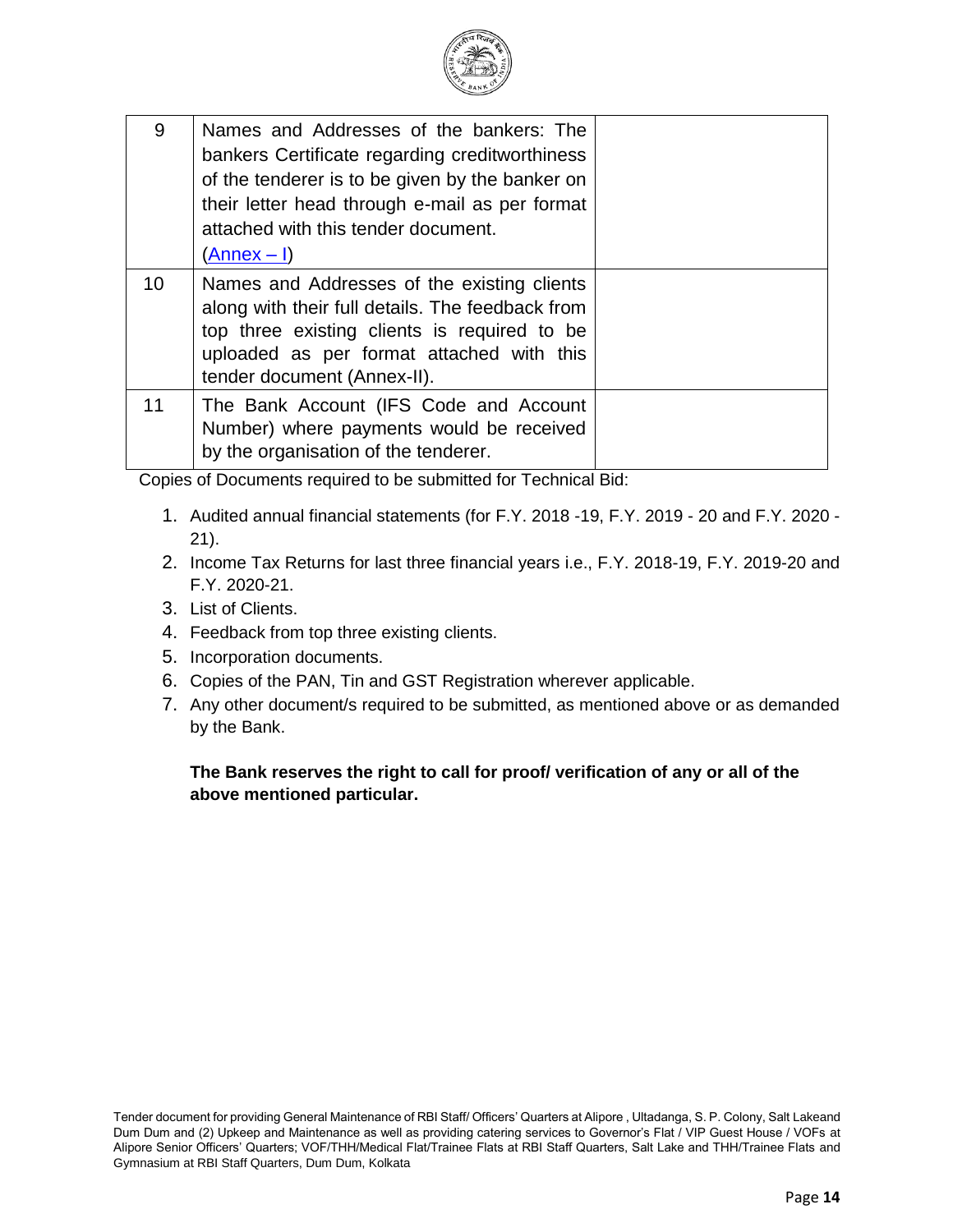

#### **DECLARATION**

#### **(To be submitted in the Technical Bid on the Letter head of the tenderer, duly signed by its authorised signatory)**

- 1. The information provided by me/us is/are true to the best of my/our knowledge and if any information is found incorrect or false, I/we may be debarred from the tender process/ being awarded the contract.
- 2. I/ We agree to abide by the terms and conditions stipulated by RBI as mentioned in the tender documents.
- 3. I/ We also agree that our tender will remain valid for acceptance by the RBI for a period of 90 days from the date of opening of the tender and this period of validity can be extended for such further periods as may be mutually agreed upon between RBI and us in writing. I/We also agree to keep the earnest money valid during the entire period of validity of tender.
- 4. I/ We understand that RBI, Kolkata reserves the right to accept or reject any or all of the tenders either in full or in part without assigning any reason thereof.

Dated this\_\_\_\_\_\_ day of\_\_\_\_\_\_\_\_\_\_\_ 2022.

Signature:

Name:

Seal of the Tenderer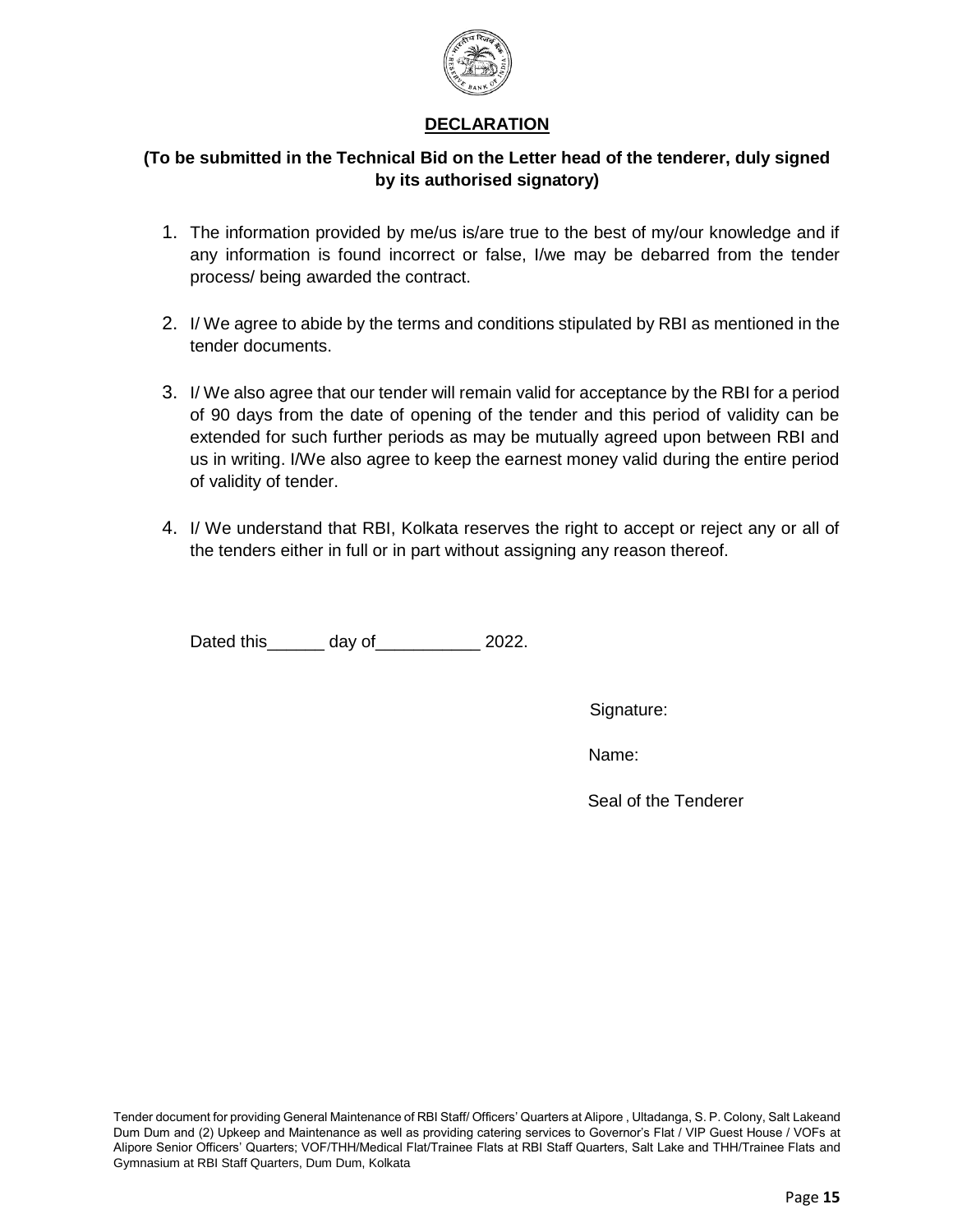

#### **DETAILED SCOPE OF WORK**

#### **For General Maintenance of Staff/ Officers' Quarters**

# **Site No. 1 – RBI, Senior Officers' Colony, 7, New Road, Kolkata – 700027 (presently 5 persons are working under the vendor)**

According to the scope of work, the Contractor shall provide services for all blocks of Alipore Officers' Quarters (Outside area, situated at 7, New Road, Kolkata – 700 027).

#### **DAILY CLEANING (7 days in a week – Outside areas)**

- Sweeping, Swabbing, mopping of all common area including stair cases (with Lizol)
- Cleaning of common toilets (Acid cleaning)
- Cleaning of road and passage surrounding the blocks.
- Cleaning of cobwebs, cleaning of fixture and fitting of common area.
- Cleaning of Parking Area, drainage etc.

#### **MONTHLY CLEANING (Once in a month – Outside areas)**

In addition to the daily work schedule as above, the contractor shall carry out a special monthly cleaning of all the above areas with liquid soap and water.

 **Supply of set of Garbage Bags (environment friendly) for dry and wet garbage (one each) to all the occupied flat on piece rate basis.**

# **DEPLOYMENT OF SWEEPING/CLEANING AND MAINTENANCE PERSONNEL AND DUTY HOURS**

- The contractor shall deploy adequate numbers of sweepers/cleaners including reliever at the above site i.e. Alipore for performing the total job satisfactorily.
- **Weekly cleaning** of toilets/bathroom of officers flat situated at Alipore Senior Officers' Colony (Occupied flat only – piece rate basis – Approx 40 Nos, 02 in each flats).
- **Quarterly cleaning** of cobwebs, inaccessible spots, netlon mesh, fans, window panes (inside and outside) four times in a year at an interval of three months (piece rate per flat basis – Approx 30 flats).
- **Yearly cleaning** of all rooms once in a year. This work should be carried out in all the occupied flats apart from the quarterly cleaning (piece rate per flat basis – Approx 30 flats).
- **Cleaning of flats** (Before handing over to allotee as and when required (piece rate basis).
- **Cleaning and maintenance of Gymnasium.**01 (one) person will be deployed for opening and closing of Gymnasium, clean the floor and fitness equipment on daily basis and to take care for equipment etc. (Morning and Evening shift).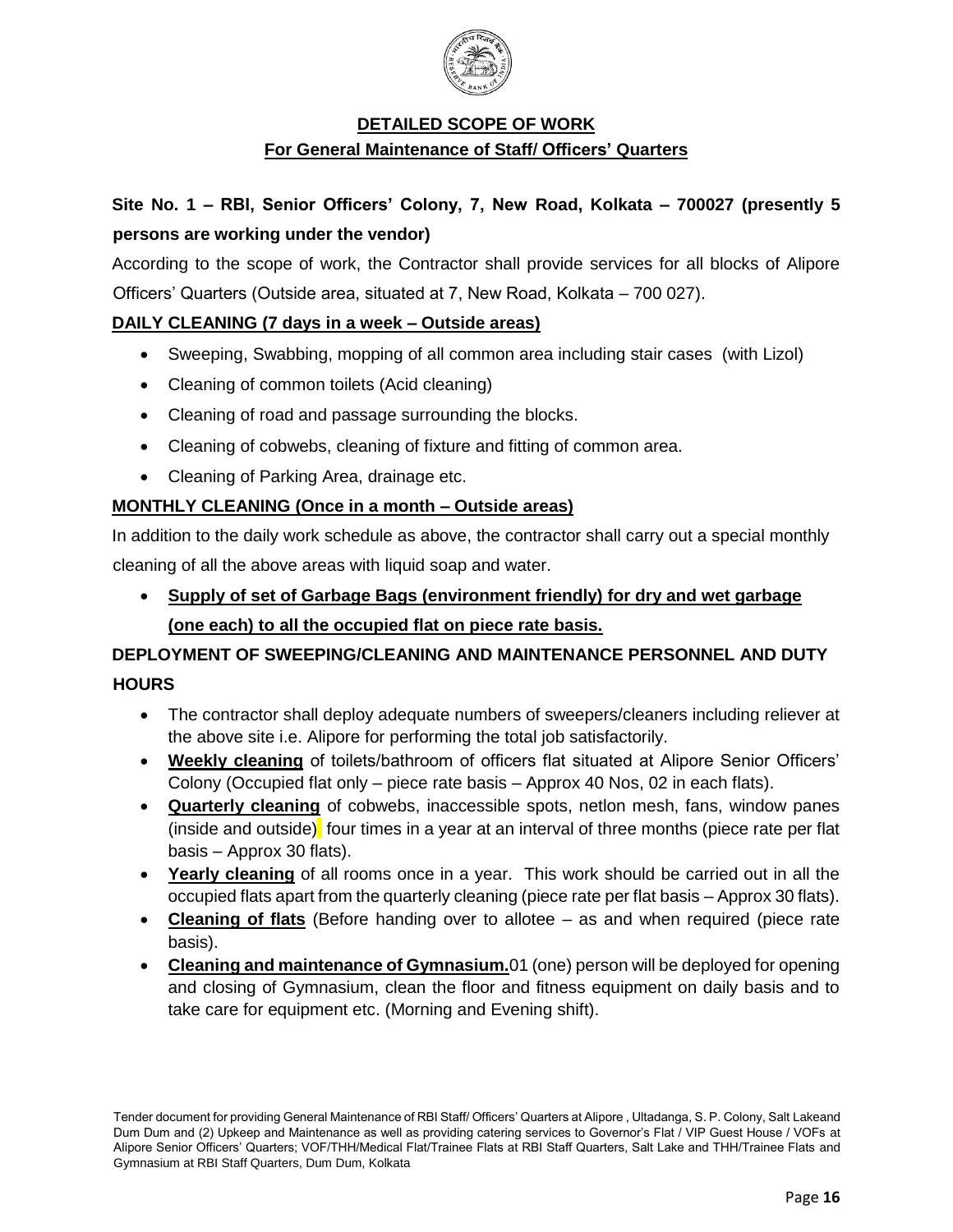

# **Site No. 2 – RBI, Ultadanga Officers' Quarters, (presently 11 persons are working under the vendor)**

According to the scope of work, the Contractor shall provide services for all blocks of Ultadanga Officers' Quarters.

#### **DAILY CLEANING (7 days in a week – Outside areas)**

- Sweeping, Swabbing, mopping of all common area including stair cases.
- Cleaning of common toilets (Acid cleaning)
- Cleaning of road and passage surrounding the blocks.
- Cleaning of cobwebs, cleaning of fixture and fitting of common area.
- Cleaning of Parking Area, drainage etc.

#### **MONTHLY CLEANING (Once in a month – Outside areas)**

In addition to the daily work schedule as above, the contractor shall carry out a special monthly

cleaning of all the above areas with liquid soap and water.

# **Supply of set of Garbage Bags (environment friendly) for dry and wet garbage (one each) in all the occupied flat on piece rate basis**

# **DEPLOYMENT OF SWEEPING/ CLEANING AND MAINTENANCE PERSONNEL AND DUTY HOURS**

- The contractor shall deploy adequate numbers of sweepers/cleaners including reliever at the above site i.e. Ultadanga for performing the total job satisfactorily.
- **Weekly cleaning** of toilets/bathroom of officers flat situated at Ultadanga Officers' Quarters (Occupied flat only – piece rate basis – Approx 70 Nos).
- **Quarterly cleaning** of cobwebs, inaccessible spots, netlon mesh, fans, window panes (inside and outside) four times in a year at an interval of three months (piece rate per flat basis – Approx 70 flats).
- **Yearly cleaning** of all rooms once in a year. This work should be carried out in all the occupied flats apart from the quarterly cleaning (piece rate per flat basis – Approx 70 flats).
- **Cleaning of flats** (Before handing over to allotee as and when required (piece rate basis).
- **Cleaning and maintenance of Gymnasium.** (01) person will be deployed for opening and closing of Gymnasium, clean the floor and fitness equipment on daily basis and to take care for equipment etc. (Morning and Evening shift).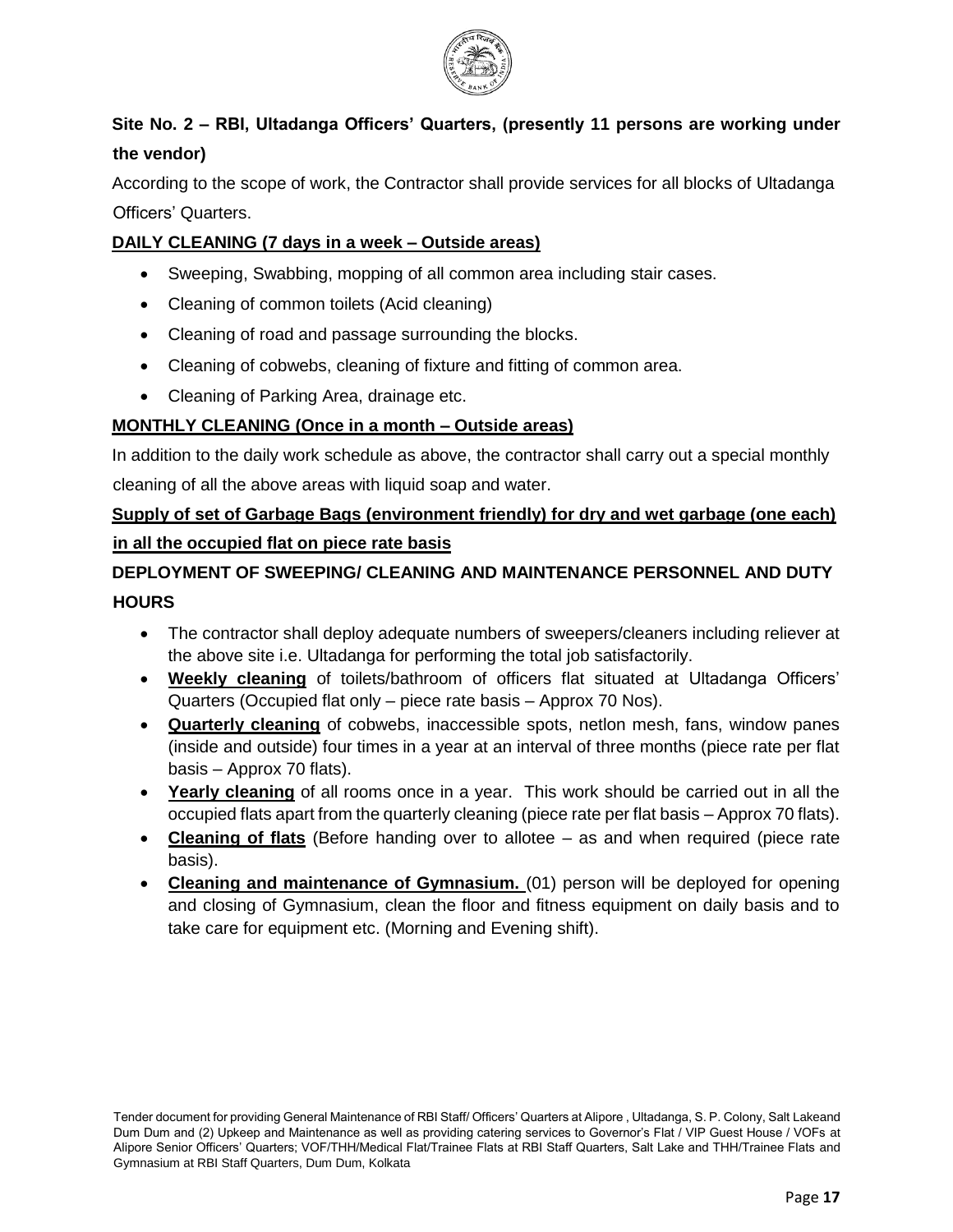

# **Site No. 3 – RBI, Dover Lane Staff Quarters, (presently 09 persons are working under the vendor)**

According to the scope of work, the Contractor shall provide services for all blocks of S. P. Colony Staff Quarters, situated at 16/5, Dover Lane, Kolkata – 700 029.

#### **DAILY CLEANING (7 days in a week – Outside areas)**

- Sweeping, Swabbing, mopping of all common area including stair cases.
- Cleaning of common toilets (Acid cleaning)
- Cleaning of road and passage surrounding the blocks.
- Cleaning of cobwebs, cleaning of fixture and fitting of common area.
- Cleaning of Parking Area, drainage etc.

#### **MONTHLY CLEANING (Once in a month – Outside areas)**

In addition to the daily work schedule as above, the contractor shall carry out a special monthly cleaning of all the above areas with liquid soap and water.

 **Supply of set of Garbage Bags (environment friendly) for dry and wet garbage (one each) in all the occupied flat on piece rate basis.**

# **DEPLOYMENT OF SWEEPING/CLEANING AND MAINTENANCE PERSONNEL AND DUTY HOURS**

- The contractor shall deploy adequate numbers of sweepers/cleaners including reliever at the above site i.e. at 16/5, Dover Lane, Kolkata for performing the total job satisfactorily.
- **Weekly cleaning** of toilets/bathroom of officers flat situated at Dover Lane Quarters (Gr. A, B & C Officers' Blocks - occupied flat only – piece rate basis – Approx 45 Nos).
- **Quarterly cleaning** of cobwebs, inaccessible spots, netlon mesh, fans, window panes (inside and outside) four times in a year at an interval of three months (piece rate per flat basis – Approx 45 flats).
- **Yearly cleaning** of all rooms once in a year. This work should be carried out in all the occupied flats apart from the quarterly cleaning (piece rate per flat basis – Approx 45 flats).
- **Cleaning of flats** (Before handing over to allotee as and when required (piece rate basis).
- **Dover Lane Staff Quarters (D Block only)** Half-Yearly Cleaning of Quarters Cleaning of cobwebs, inaccessible spots, netlon mesh, fans of only occupied flat (piece rate per flat basis – Approx 20 flats).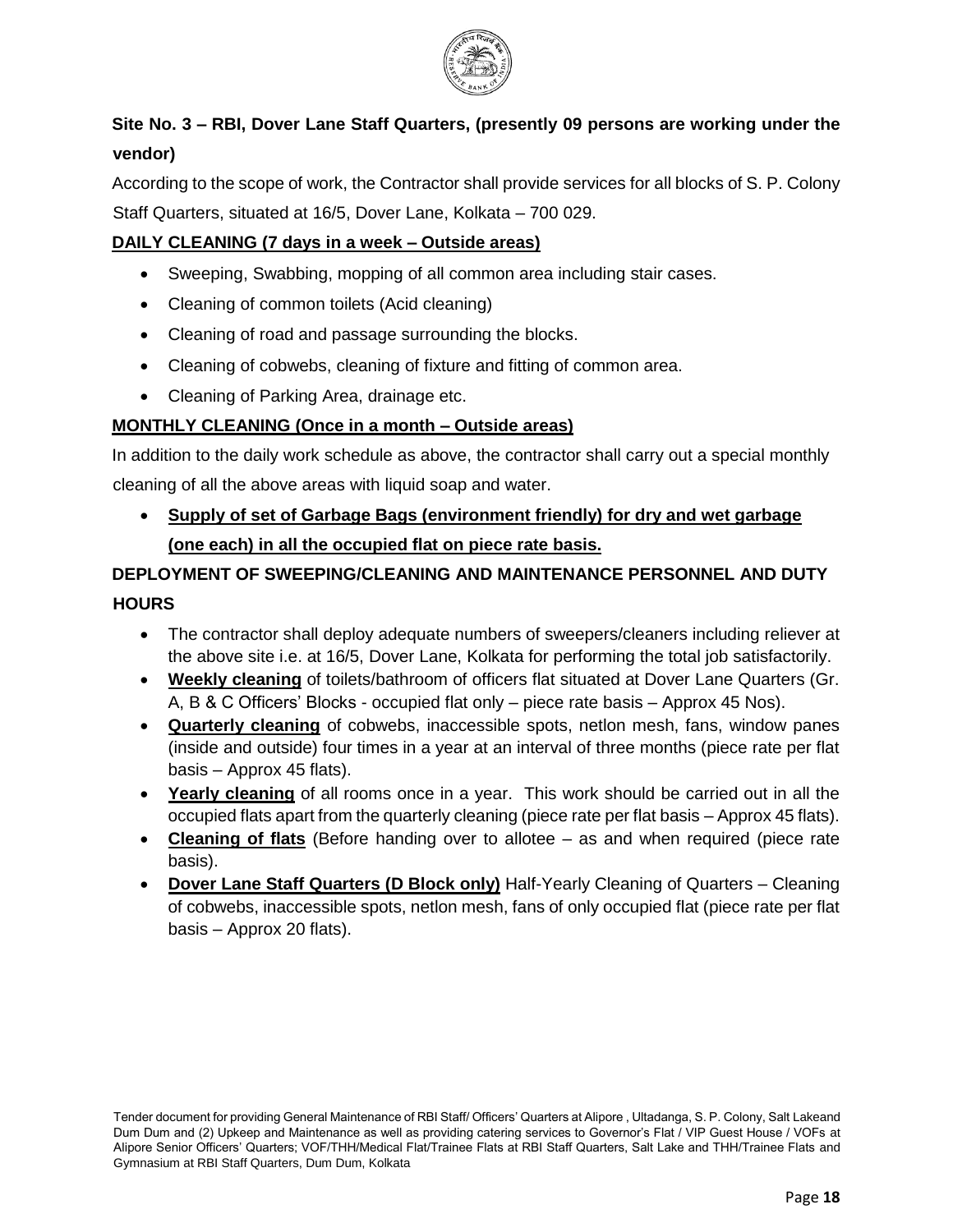

# **Site No. 4 – RBI, Salt Lake Staff Quarters, (presently 07 persons are working under the vendor)**

According to the scope of work, the Contractor shall provide services for all blocks of Salt Lake Staff Quarters, situated at Sector – III, Salt Lake, Kolkata.

#### **DAILY CLEANING (7 days in a week – Outside areas)**

- Sweeping, Swabbing, mopping of all common area including stair cases.
- Cleaning of common toilets (Acid cleaning)
- Cleaning of road and passage surrounding the blocks.
- Cleaning of cobwebs, cleaning of fixture and fitting of common area.
- Cleaning of Parking Area, drainage etc.

#### **MONTHLY CLEANING (Once in a month – Outside area)**

In addition to the daily work schedule as above, the contractor shall carry out a special monthly cleaning of all the above areas with liquid soap and water.

 **Supply of set of Garbage Bags (environment friendly) for dry and wet garbage (one each) in all the occupied flat on piece rate basis.**

# **DEPLOYMENT OF SWEEPING/CLEANING AND MAINTENANCE PERSONNEL AND DUTY HOURS**

- **Half-Yearly cleaning** of cobwebs, inaccessible spots, netlon mesh, fans, two times in a year at an interval of six months (piece rate per flat basis – Approx 70 flats).
- **Cleaning and maintenance of Gymnasium.** (01) person will be deployed for opening and closing of Gymnasium, clean the floor and fitness equipment on daily basis and to take care for equipment etc. (Morning and Evening shift).
- The contractor shall deploy adequate numbers of sweepers/cleaners including reliever at the above site i.e. at Salt Lake for performing the total job satisfactorily.

#### **Site No. 5 – RBI, Dum Dum Staff Quarters, Phase I & II, 1B, B. K. Paul Lane, Kolkata - 700030.**

 Half-Yearly Cleaning of Quarters – Cleaning of cobwebs, inaccessible spots, netlon mesh, fans of only occupied flat (piece rate per flat basis – Approx 125 flats) and for supply of garbage bags in all the occupied flats on piece rate per flat basis.

#### **Site No. 6 – RBI, Officers' Quarters, Main Office Premises, 13, N. S. Road, Kolkata - 700001.**

- **Weekly cleaning** of toilets/bathrooms of officers flat at MOP (Occupied flat only piece rate basis – Approx 04 Nos).
- **Quarterly cleaning** of cobwebs, inaccessible spots, netlon mesh, fans, four times in a year at an interval of three months (piece rate per flat basis – Approx 04 flats).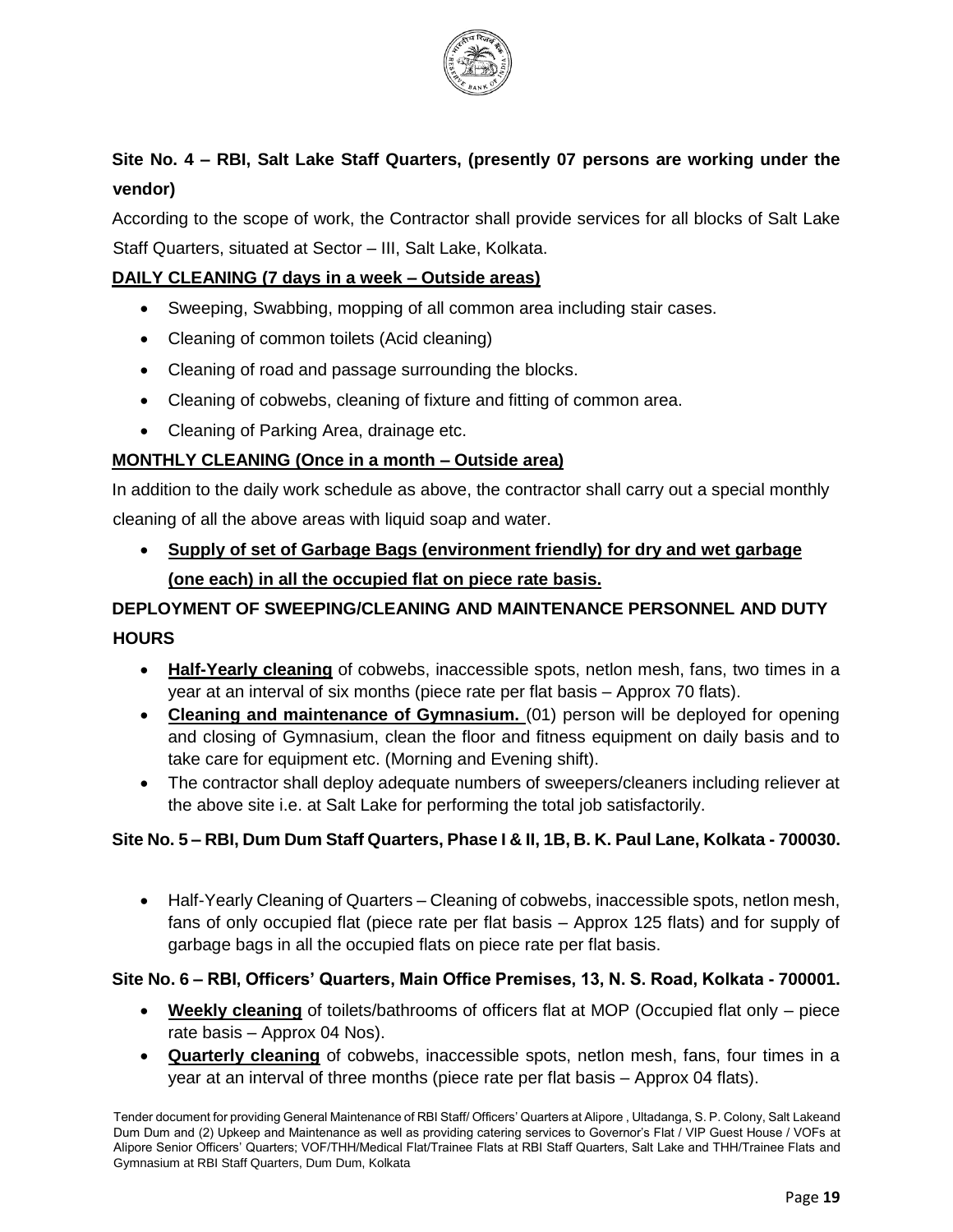

- **Yearly cleaning** of all rooms once in a year. This work should be carried out in all the occupied flats apart from the quarterly cleaning (piece rate per flat basis – Approx 04 flats).
- **Supply of set of Garbage Bags (environment friendly) for dry and wet garbage (one each) in all the occupied flat on piece rate basis.**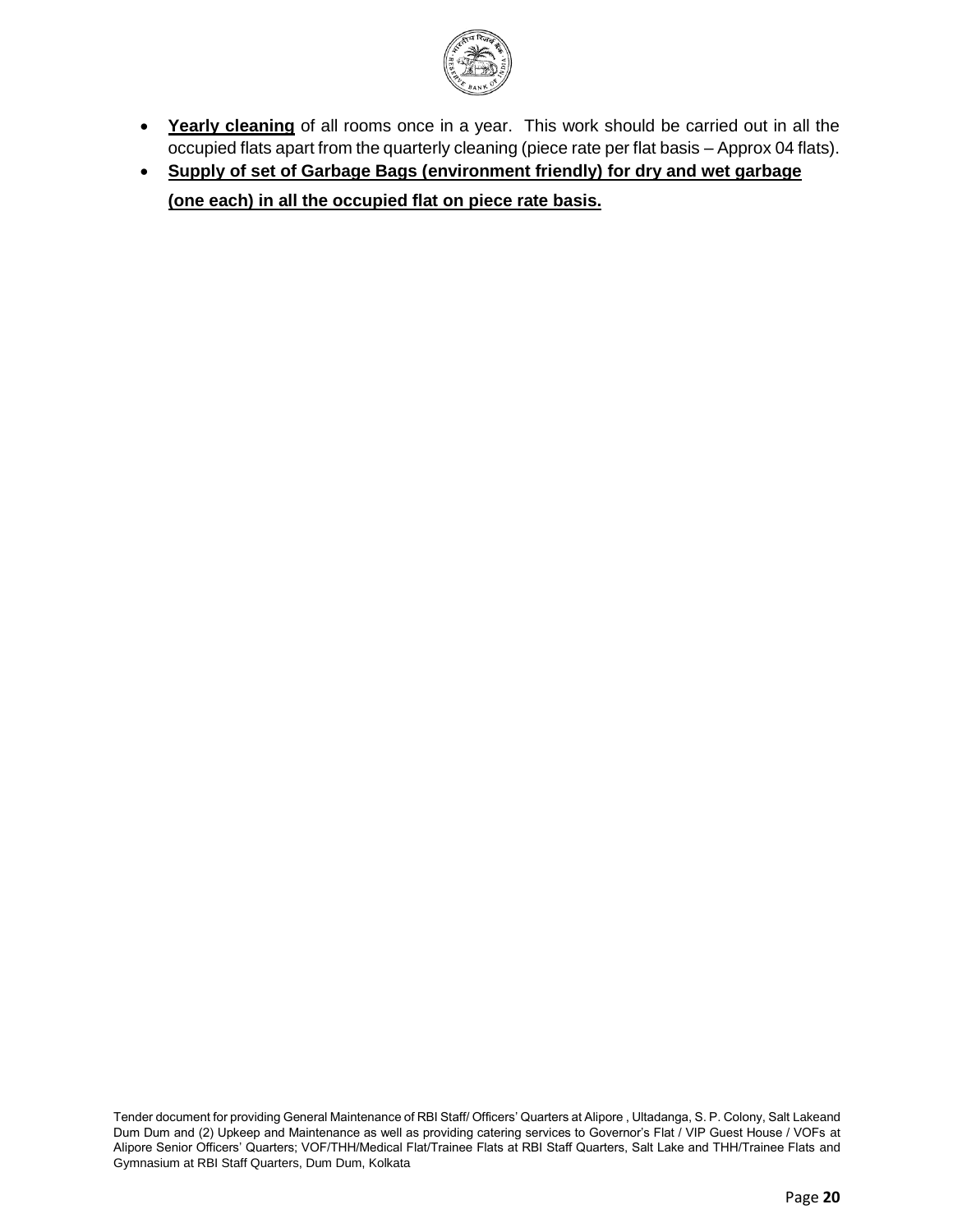

**Scope of Work for Upkeep and Maintenance as well as providing catering services to Governor's Flat / VIP Guest House / VOFs at Alipore Senior Officers' Quarters; VOF/THH/Medical Flat/Trainee Flats at RBI Staff Quarters, Salt Lake and THH/Trainee Flats and Gymnasium at RBI Staff Quarters, Dum Dum, Kolkata**

**Site No. 1 (By deploying additional 4 persons for providing catering and maintenance service round the clock including Night-shift)**

## **Governor's Flat (01) / VIP Guest House (03) / VOFs (06) at Alipore Senior Officers' Quarters (presently 05 persons working under vendor)**

- Upkeep, maintenance, housekeeping and supervision of Governor's Flat, VIP Guest Houses, Visiting Officers' Flats (VOFs), Dining Hall, Common rooms and Kitchen viz. looking after reception, daily sweeping/cleaning of floors, walls, toilets, bathrooms, electrical equipment and fitting and other accessories, filling up of soap dispensers, maintaining visitor's register and other stock registers, recovery of charges from the visitors etc., maintaining other details as prescribed by the Bank from time to time, and providing necessary assistance to the Guests.
- Receiving the guests, porting of luggage on arrival and departure and providing them accommodation and other facilities.
- \* Cooking and serving of all major meals and snacks (food served will be of North / South Indian, Continental and Chinese) in dining hall or Guest room.
- \*\* Change of linens, towels on change of occupancy or after every two days and keeping rooms and beds in a state of "Ready for Occupation".
- Supply of Welcome kits, mineral water, newspapers, tea/coffee etc.
- Providing laundry services to the guests on payment basis at the rate agreed upon by the Bank.

# **Site No. 2**

# **VOFs (14) /THH (04) /Medical Flat (01) /Trainee Flats (14) / Gymnasium (01) at RBI Staff Quarters, LB Block, Sector – III, Salt Lake (presently 13 persons working under vendor)**

- Upkeep, maintenance, housekeeping and supervision of Visiting Officers' Flats (VOFs), Transit Holiday Homes (THHs), Medical Flat, Trainee Flats, Gymnasium, Dining Hall, Common rooms and Kitchen viz. looking after reception, daily sweeping/cleaning of floors, walls, toilets, bathrooms, electrical equipment and fitting and other accessories, filling up of soap dispensers, maintaining visitor's register, trainee registers and other stock registers, recovery of charges from the visitors etc., maintaining other details as prescribed by the Bank from time to time, and providing necessary assistance to the Guests& Trainees.
- Receiving the guests and trainees, porting of luggage on arrival and departure and providing them accommodation and other facilities.
- \* Cooking and serving of all major meals and snacks (food served will be of North / South Indian, Continental and Chinese) in dining hall or Guest rooms.

Tender document for providing General Maintenance of RBI Staff/ Officers' Quarters at Alipore , Ultadanga, S. P. Colony, Salt Lakeand Dum Dum and (2) Upkeep and Maintenance as well as providing catering services to Governor's Flat / VIP Guest House / VOFs at Alipore Senior Officers' Quarters; VOF/THH/Medical Flat/Trainee Flats at RBI Staff Quarters, Salt Lake and THH/Trainee Flats and Gymnasium at RBI Staff Quarters, Dum Dum, Kolkata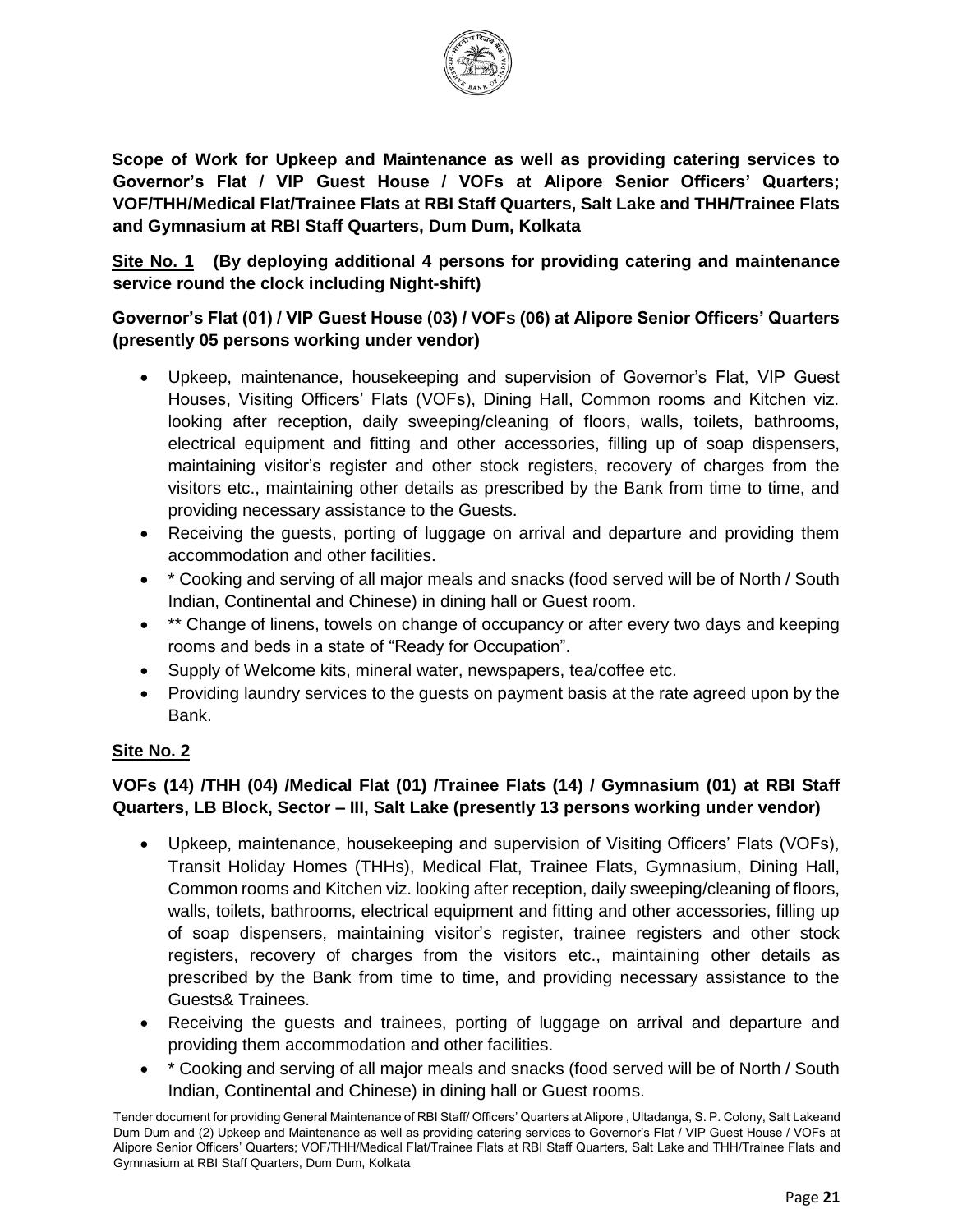

- \* Cooking of all major meals and snacks (as per the menu) for the trainees in the trainee flats.
- \*\* Change of linens, towels on change of occupancy or after every two days and keeping rooms and beds in a state of "Ready for Occupation".
- Supply of Welcome kits, mineral water, newspapers, tea/coffee etc.
- Providing laundry services to the quests on payment basis at the rate agreed upon by the Bank.

### **Site No. 3**

### **THH (8) /Trainee Flats (25) and Gymnasium (04) at RBI Staff Quarters, B. K. Paul Lane, Dum Dum, Kolkata (presently 11 persons working under vendor)**

- Upkeep, maintenance, housekeeping and supervision of Transit Holiday Homes (THHs), Trainee Flats, Gymnasium, Dining Hall, Common rooms and Kitchen viz. looking after reception, daily sweeping/cleaning of floors, walls, toilets, bathrooms, electrical equipment and fitting and other accessories, filling up of soap dispensers, maintaining visitor's register, trainee registers and other stock registers, recovery of charges from the visitors etc., maintaining other details as prescribed by the Bank from time to time, and providing all other necessary assistance to the Guests & Trainees.
- Receiving the guests and trainees, porting of luggage on arrival and departure and providing them accommodation and other facilities.
- \* Cooking and serving of all major meals and snacks (food served will be of North / South Indian, Continental and Chinese) in dining hall or Guest rooms.
- $\bullet$  ^ Cooking of all major meals and snacks (as per the menu) for the trainees in the trainee flats.
- \*\* Change of linens, towels on change of occupancy or after every two days and keeping rooms and beds in a state of "Ready for Occupation".
- Supply of Welcome kits, mineral water, newspapers, tea/coffee etc.
- Providing laundry services to the quests on payment basis at the rate agreed upon by the Bank.
- Day to day cleaning/upkeep of Gymnasium rooms and equipments including opening and closing the doors/window shutters etc. (excluding the technical maintenance of the exercise machines).

### *Note: In all the above sites, the vendor has to deploy adequate number of manpower for satisfactory completion of the work.*

- a) \* The charges for tea, meals, snacks and laundry services would be paid by the Guests themselves on actual basis at the rates accepted by the Bank.
- b) ^ The number of trainees and period of training would be informed by Bank's Zonal Training Centre, Kolkata and the cost of tea, meals and snacks (as per the menu) would be borne by the Bank on actual basis.
- c) The cost of Welcome kits, newspapers would be reimbursed by the Bank on actual basis **(the cost should not be added in the price bid).** The composition of Welcome kit and newspaper would be decided by the Bank.

Tender document for providing General Maintenance of RBI Staff/ Officers' Quarters at Alipore , Ultadanga, S. P. Colony, Salt Lakeand Dum Dum and (2) Upkeep and Maintenance as well as providing catering services to Governor's Flat / VIP Guest House / VOFs at Alipore Senior Officers' Quarters; VOF/THH/Medical Flat/Trainee Flats at RBI Staff Quarters, Salt Lake and THH/Trainee Flats and Gymnasium at RBI Staff Quarters, Dum Dum, Kolkata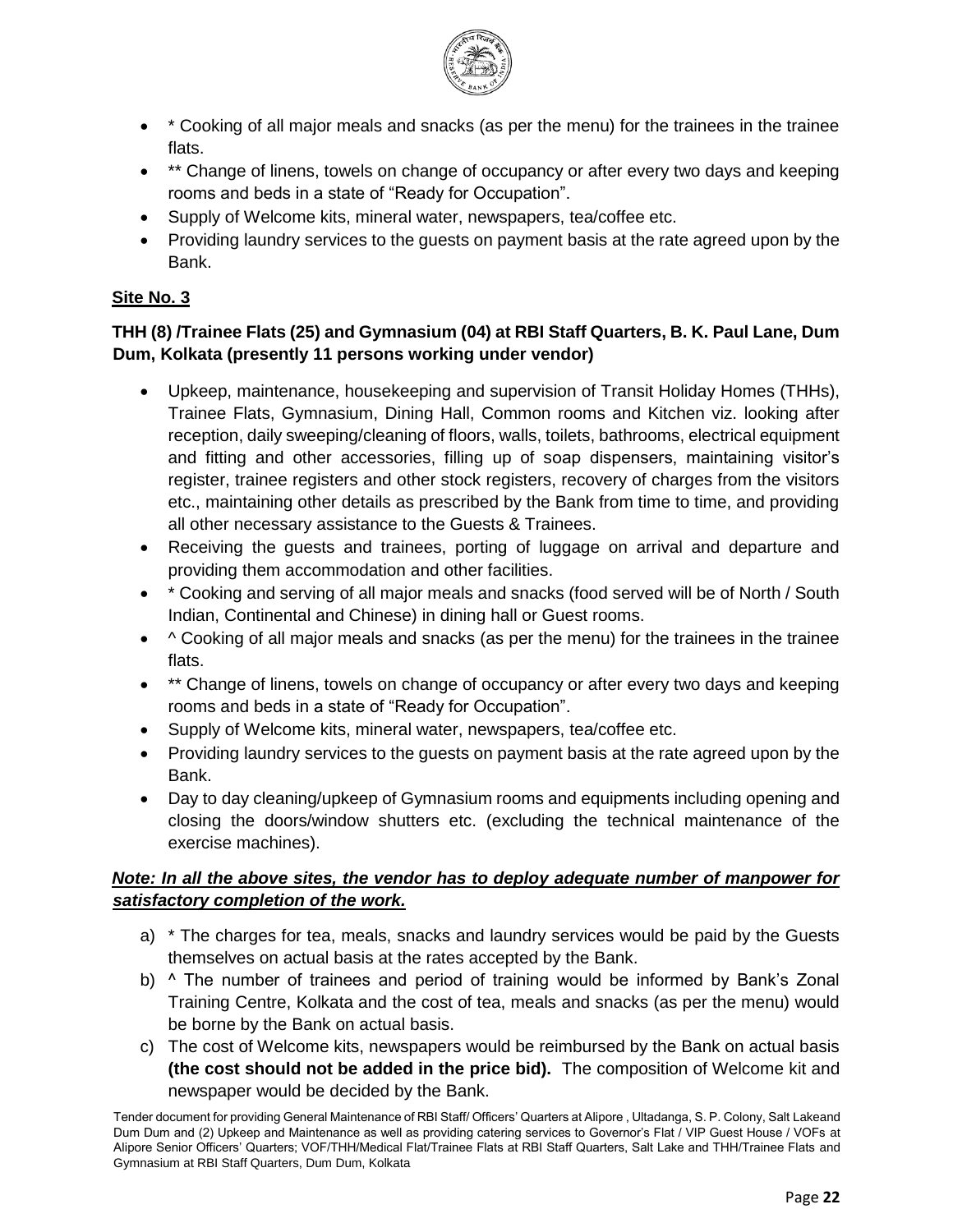

- **d)** \*\* The cost of washing of linens and towels would be reimbursed by the Bank on actual basis **(the cost should not be added in the price bid).**
- **e)** Maintenance of electrical, plumbing and carpentry installations in the rooms and kitchen/dining hall will be done by the Bank.
- **f)** Bank shall not provide LPG/cooking gas connection. Cost of LPG refilling/monthly bill of pipeline gas, raw materials will be borne by the vendor. However, storage space, utensils, crockery items, electricity will be provided by the Bank.

#### **Provision of Welcome Kit**

Welcome Kit should contain the below items:

| Sr.<br>No.     | Name of item                        | <b>Minimum Cost</b><br>(₹) | Quantity<br>per Guest                                                                                 | <b>Indicative Brand</b>              |  |  |
|----------------|-------------------------------------|----------------------------|-------------------------------------------------------------------------------------------------------|--------------------------------------|--|--|
| 1              | <b>Tooth Brush</b>                  |                            | 1                                                                                                     | Colgate, Oral B etc.                 |  |  |
| $\overline{2}$ | <b>Tooth Paste</b>                  |                            | 1                                                                                                     | Colgate, Pepsodent etc.              |  |  |
| 3              | <b>Bath Soap</b>                    |                            | 1                                                                                                     | Dove, Pears                          |  |  |
| $\overline{4}$ | <b>Toilet Soap</b>                  |                            | 1                                                                                                     | Dettol, Savlon etc.                  |  |  |
| 5              | Detergent Powder                    |                            | 1                                                                                                     | Surf                                 |  |  |
| 6              | Coconut Oil                         |                            | 1                                                                                                     | Parachute etc.                       |  |  |
| 7              | Comb                                |                            | 1                                                                                                     | <b>Good Quality</b>                  |  |  |
| 8              | <b>Shaving Cream</b><br>(Brushless) |                            | 1                                                                                                     | Godrej, Gillette, Old-<br>Spice etc. |  |  |
| 9              | Disposable Razor                    |                            | 1                                                                                                     | Gillette                             |  |  |
| 10             | Shampoo pouch                       |                            | 1                                                                                                     | Sunsilk, Head &<br>Shoulder etc.     |  |  |
| 11             | Disposable tissue<br>hand towel     |                            | 1                                                                                                     | <b>Good Quality</b>                  |  |  |
| 12             | <b>Shoe Shiner</b>                  |                            | 1                                                                                                     | <b>Good Quality</b>                  |  |  |
| 13             | <b>Mineral Water</b>                |                            | 2 bottles (1 litre x 2) per booking per<br>day during occupancy. Bisleri,<br>Aquafina, Himalayan etc. |                                      |  |  |

Tender document for providing General Maintenance of RBI Staff/ Officers' Quarters at Alipore , Ultadanga, S. P. Colony, Salt Lakeand Dum Dum and (2) Upkeep and Maintenance as well as providing catering services to Governor's Flat / VIP Guest House / VOFs at Alipore Senior Officers' Quarters; VOF/THH/Medical Flat/Trainee Flats at RBI Staff Quarters, Salt Lake and THH/Trainee Flats and Gymnasium at RBI Staff Quarters, Dum Dum, Kolkata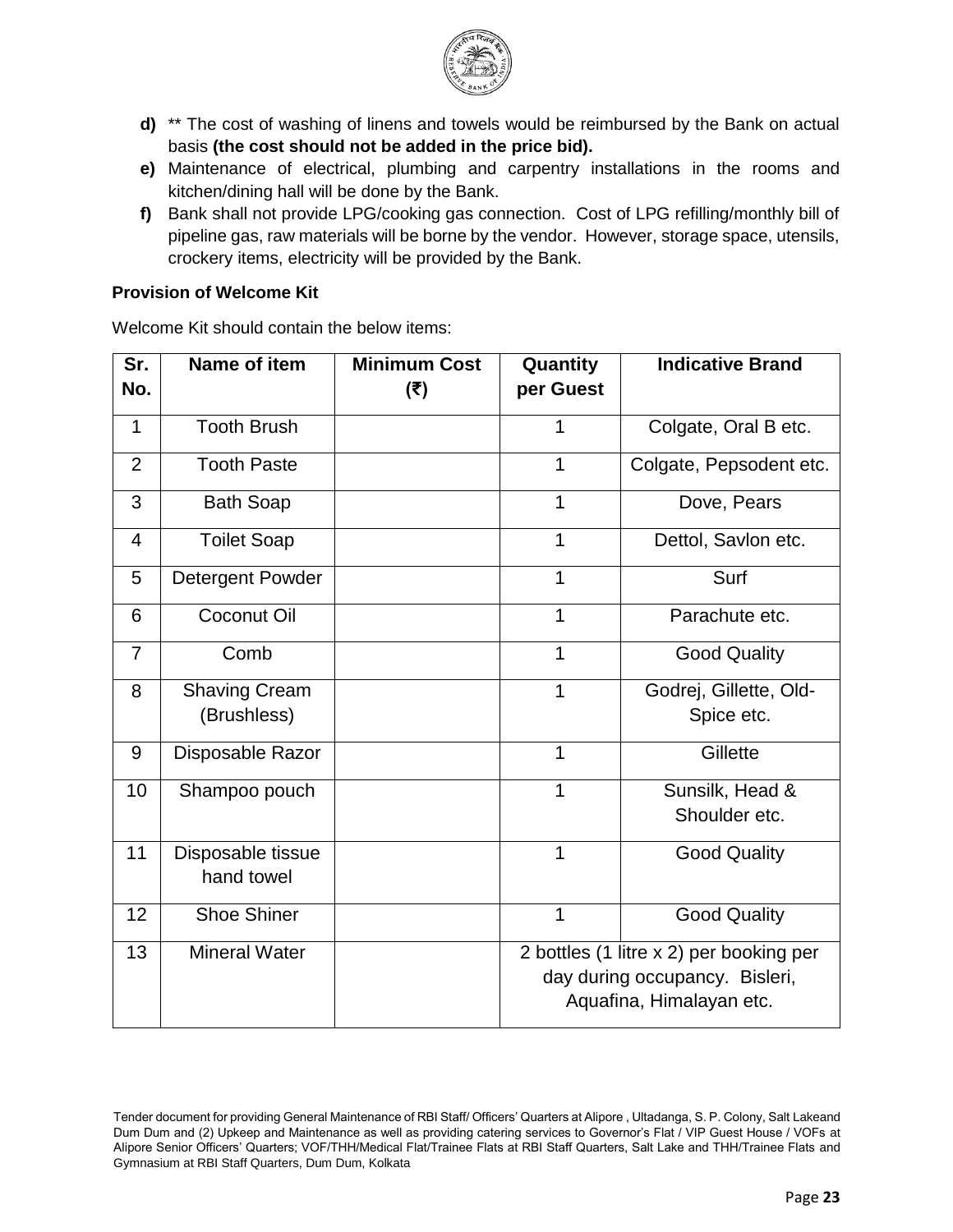

| 14 | Four Sachets of    | Additional sachets may be provided on |
|----|--------------------|---------------------------------------|
|    | sugar, tea, coffee | request by the guests.                |
|    | & milk             |                                       |
| 15 | One English        |                                       |
|    | Newspaper          |                                       |
| 16 |                    | Other items provided by the Bank      |
|    |                    |                                       |

#### **Note: The items mentioned in the Welcome Kit either will be provided by the Bank or will be reimbursed separately; therefore, their cost should not be added in the price bid.**

#### *Food and Beverages:*

**a) For Guests in Guest House/ VOFs/ THHs/ Medical Flats at Alipore, Salt Lake and Dum Dum:**

The indicative menu for breakfast, lunch and dinner is appended below. However, the Bank will fix the menu in consultation with the Overall-in-charge and cook provided by the vendor. Lunch/dinner/breakfast order will be taken from guests and food served to them at appropriate times. The charges for all the above will be collected by the in-charge/cook from the guests. **NO ALCHOHOLIC DRINKS ARE PERMITTED TO BE MADE AVAILABLE TO THE GUEST BY THE VENDOR.**

**Indicative Menu for which the vendor has to indicate price in the price bid for Guests in Guest House/ VOFs/ THHs/ Medical Flats at Alipore, Salt Lake and Dum Dum:**

| (i)   | <b>Breakfast</b>                 | $\mathbf{r}$ | Bread (4 pieces) with butter, jam, jelly and Omlette (2 boiled<br>eggs) with sauce or Stuffed Paratha (2 pieces) with branded<br>curd viz. Amul, Mother Diary etc. (in sealed cups) or South<br>Indian dishes viz. Vada sambhar, Idli, Uttapam etc./+ Tea<br>/Coffee |
|-------|----------------------------------|--------------|----------------------------------------------------------------------------------------------------------------------------------------------------------------------------------------------------------------------------------------------------------------------|
| (ii)  | Lunch (Veg.)                     | ÷            | Chapatti, Rice, Dal, one dry vegetable, one vegetable with curry,<br>papad, curd, pickle, salad, one sweet and one fruit.                                                                                                                                            |
| (iii) | Lunch (Non-Veg.)                 |              | Mutton or Fish or Chicken (125 -150 gms) or Egg (2 pieces) +<br>chappati, rice, dal, dry vegetable, curd, salad, one sweet and<br>one fruit.                                                                                                                         |
| (iv)  | Dinner (Veg and<br>Non-veg.)     |              | As per lunch items but Dal will be replaced by Tadka Dal                                                                                                                                                                                                             |
| (v)   | Tea in tray                      | $\mathbf{r}$ | 2 cups with separate milk, sugar etc.                                                                                                                                                                                                                                |
| (vi)  | Items on request<br>of the guest | ÷            | To be decided on actual basis                                                                                                                                                                                                                                        |

### **b) For Trainees in Trainee flats at Salt Lake:**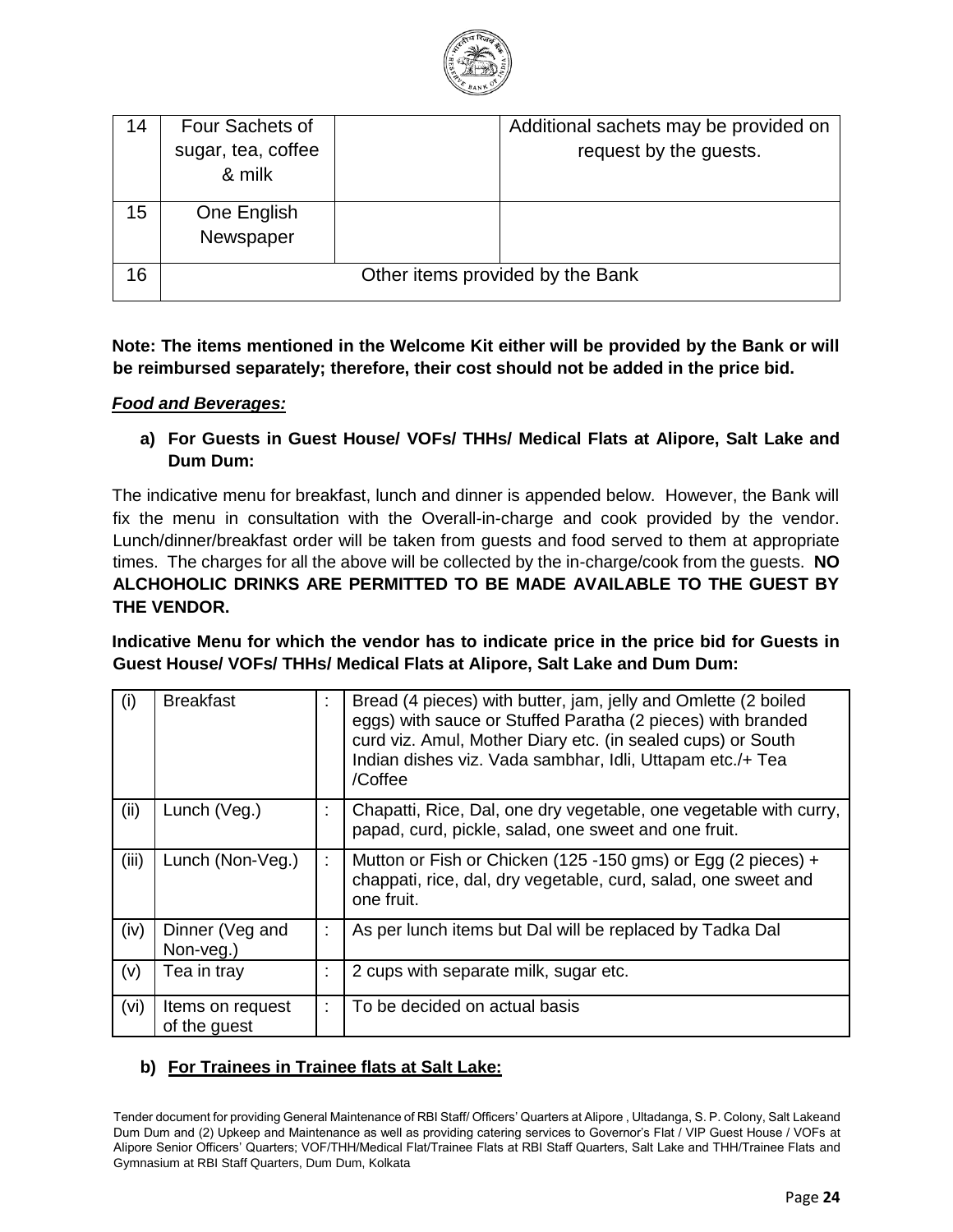

The indicative menu for breakfast and dinner is appended below. However, the bank may change the menu in consultation with the overall in-charge and cook provided by the vendor. **NO ALCHOHOLIC DRINKS ARE PERMITTED TO BE MADE AVAILABLE TO THE TRAINEES BY THE VENDOR.** The cost of breakfast/dinner would be borne by the Bank and paid on actual basis on monthly basis on submission of bills.

Indicative Menu for which the vendorhas to indicate price in the price bid.

# **At Salt Lake**

| (i)  | <b>Breakfast</b> | Bread with butter/jam + Omlette/Boiled Egg + Cornflakes with<br>milk + banana + South Indian dishes viz. Vada sambhar, Idli,<br>Uttapam etc./Poori Bhaji /Chhole Bhature/Stuffed Parantha +                                                                                                                                |
|------|------------------|----------------------------------------------------------------------------------------------------------------------------------------------------------------------------------------------------------------------------------------------------------------------------------------------------------------------------|
| (ii) | Dinner           | Tea/Coffee<br>Soup + Rice + Chapatti + Rice + Dal/ Tadka dal + Sambhar /<br>Rasam + Veg. Sabji + Veg. Preparation (for Vegetarians) /<br>[Fish/Chicken/Mutton (125 -150 gms) or Egg (2 pieces) (for<br>Non-vegetarians only)] + Salad + curd (branded curd viz.<br>Amul, Mother Diary etc. in sealed cups) + Papad + Sweet |

## **At Dum Dum**

| (i)  | <b>Breakfast</b> | Bread with butter/jam + Omlette/Boiled Egg + Poori Bhaji<br>/ChholeBhature/Stuffed Parantha + Tea/Coffee                                                                                                         |
|------|------------------|------------------------------------------------------------------------------------------------------------------------------------------------------------------------------------------------------------------|
| (ii) | Dinner           | Rice + Chapatti + Dal/Tadka dal + Veg. Sabji + Veg.<br>Preparation (for Vegetarians) / [Fish/ Chicken/ Mutton (125 -<br>150 gms) or Egg (2 pieces) (for Non-vegetarians only)] +<br>Salad + curd + Papad + Sweet |

Tender document for providing General Maintenance of RBI Staff/ Officers' Quarters at Alipore , Ultadanga, S. P. Colony, Salt Lakeand Dum Dum and (2) Upkeep and Maintenance as well as providing catering services to Governor's Flat / VIP Guest House / VOFs at Alipore Senior Officers' Quarters; VOF/THH/Medical Flat/Trainee Flats at RBI Staff Quarters, Salt Lake and THH/Trainee Flats and Gymnasium at RBI Staff Quarters, Dum Dum, Kolkata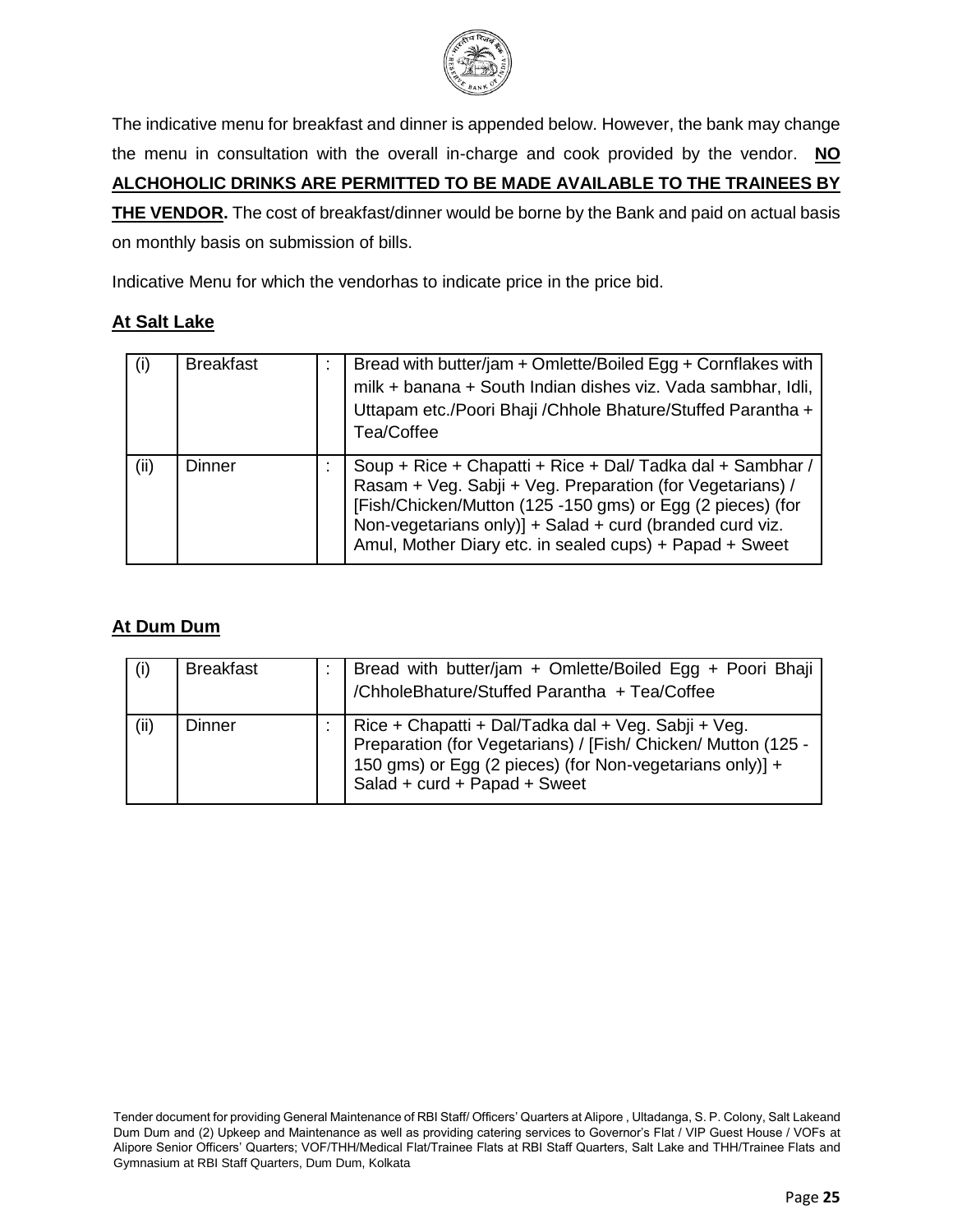

**Terms and condition for providing General Maintenance of RBI Staff/Officers' Quarters at Alipore, Ultadanga, S. P. Colony, Salt Lake and Dum Dum (2) Upkeep and Maintenance as well as providing catering services to Governor's Flat / VIP Guest House / VOFs at Alipore Senior Officers' Quarters; VOF/THH/Medical Flat/Trainee Flats at RBI Staff Quarters, Salt Lake and THH/Trainee Flats and Gymnasium at RBI Staff Quarters, Dum Dum, Kolkata**

# **PERIOD OF CONTRACT**

The contract would initially be valid for a period of six (06) months unless earlier terminated in accordance with the termination clause. The contract may be renewed and extended on mutual terms and conditions for a period of one year at a time but not more than three years.

#### **1. WORKING HOURS**

- a. The successful bidder is required to deploy their staffs round the year (on all days).
- b. The working hours of the Staff deployed are required to be staggered in shifts in consultation with RBI's Care Taker & Security Managers and the successful bidder has to ensure that full consignment of staff is present at all times.

### **2. GENERAL TERMS & CONDITIONS -**

- i. The successful bidder has to deploy adequate number of manpower in all the above sites for satisfactory completion of the work.
- ii. The successful bidder shall deploy its personnel only after obtaining RBI's security approval by duly submitting details of these personnel and after taking necessary security clearance. Before replacing any staff, the Vendor shall give prior information and seek permission of RBI to do so.
- iii. The successful bidder should ensure that the staff deployed are medically fit and free from contagious diseases.
- iv. It is the responsibility of the successful bidder to maintain the minimum required staff strength deployed on all days and whenever specifically instructed.
- v. The successful bidder shall engage personnel whose age shall be between 21-45 years and who are duly trained for the job and are fit and able to perform their duties.
- vi. The successful bidder shall ensure that the entire workforce deployed are courteous and having good etiquette and good behaviour and are well groomed and having good communication skills and maintain personal hygiene and should project an image of utmost discipline.
- vii. The contractor should ensure that the entire workforce should be observe cleanliness, maintain hygiene by wearing proper apparels and gear and are properly dressed in clean uniform during their entire hours of work.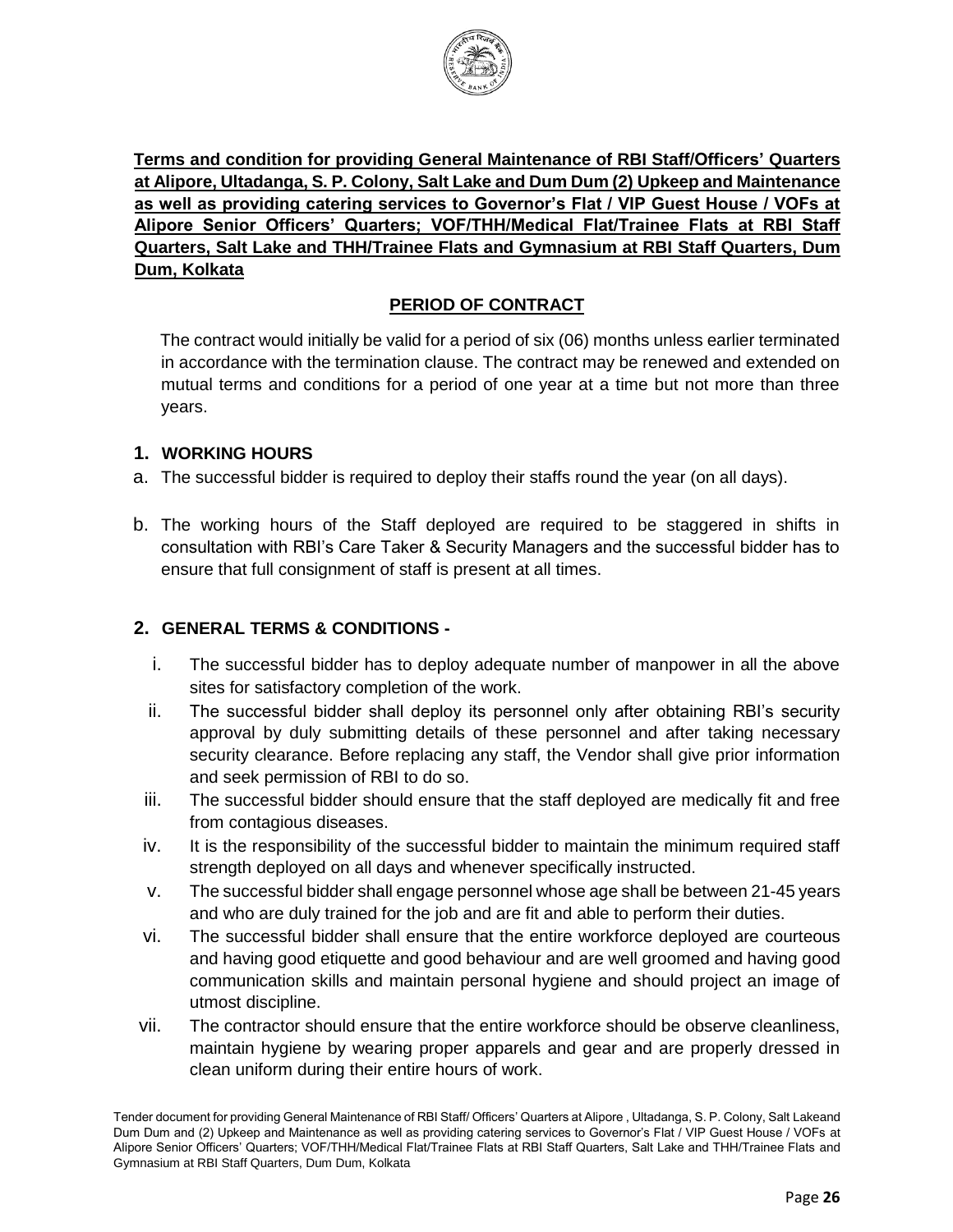

- viii. In case any of the personnel(s) deployed by the successful bidder under the contract is (are) absent, a substitute shall be provided immediately. In case of absence without providing substitute(s), RBI reserves the right to impose penalty equal to the daily wages of the absent personnel and the same shall be deducted from the successful bidder's bills.
- ix. In case it is observed that the personnel deployed by the successful bidder is/ are repeatedly late in reporting for work or leave the premises without completing their work before scheduled timings, RBI reserves the right to impose monetary penalty as deemed fit.
- x. In case any complaint is received regarding misconduct/misbehaviour of the personnel engaged by the successful bidder or of poor quality of work, a penalty of ₹2000/- for each such incident shall be levied and the same shall be deducted from bill of the successful bidder. Further it shall be obligatory upon the successful bidder to remove the said personnel from the site immediately after being notified by RBI.
- xi. The RBI has the right to ask for removal of any personnel deployed by successful bidder on sufficient ground.
- xii. The successful bidder shall not engage any sub-agency or transfer the contract to any other person in any manner.
- xiii. The successful bidder shall along with other relevant particulars arrange to obtain Police Verification Report on character and antecedents of its personnel to be deployed. The successful bidder shall submit their passport size photographs before engaging them for duty in the above sites of RBI. Only able bodied, physically fit, well trained, literate, well mannered, disciplined and honest personnel preferably between the ages of 21-45 years shall be deployed. A certificate to the effect that Police Verification of all employees deployed in the services of the RBI has been done and are available with the successful bidder, needs to be submitted within one month of coming into effect of contract to RBI. RBI can verify these at any point of time during the continuation of contract. **This is an important condition of the tender.**
- xiv. **The Successful bidder should ensure that all persons deployed are adequately insured, for which no extra payment will be made by RBI.** RBI will not be liable for any damages/injuries to the persons deployed by the successful bidder as a part of execution of this contract. All liabilities arising out of any accident or death while on duty shall be borne by the successful bidder.
- xv. The successful bidder and its staff shall take proper and reasonable precautions to preserve from loss, destruction, waste or misuse of the areas of responsibility given to them by RBI and shall not knowingly lend to any person or company any of the effects of RBI under its area of responsibility.
- xvi. The successful bidder shall be responsible for maintaining all property and equipment of RBI provided to it. Any damage or loss caused by its persons to RBI in whatever manner would be recovered from the successful bidder.
- xvii. In the event of any loss caused to RBI, as a result of any lapse on the part of the successful bidder, the said loss will be claimed from it up to the value of the loss. The decision of the Regional Director, RBI, Kolkata in this regard will be final and binding on the successful bidder.

Tender document for providing General Maintenance of RBI Staff/ Officers' Quarters at Alipore , Ultadanga, S. P. Colony, Salt Lakeand Dum Dum and (2) Upkeep and Maintenance as well as providing catering services to Governor's Flat / VIP Guest House / VOFs at Alipore Senior Officers' Quarters; VOF/THH/Medical Flat/Trainee Flats at RBI Staff Quarters, Salt Lake and THH/Trainee Flats and Gymnasium at RBI Staff Quarters, Dum Dum, Kolkata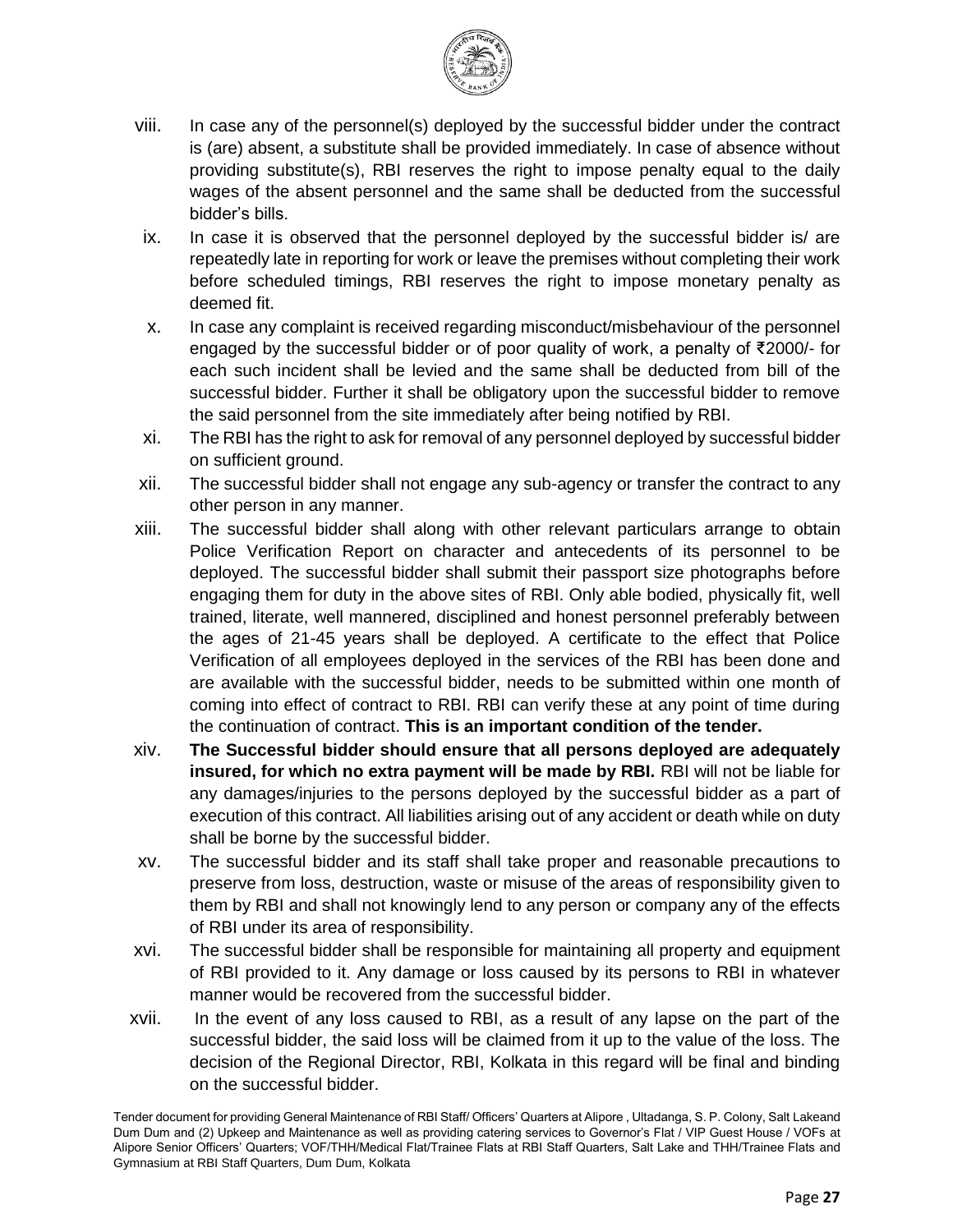

- xviii. Any liability arising out of any litigation or any act of successful bidder's personnel shall be directly borne by it including all expenses/fines. The successful bidder's personnel shall attend court as and when required.
- xix. If any money shall, as the result of any instructions from the Labour authorities or claim or application made under any of the Labour Laws or Regulations, be directed to be paid by RBI in connection with the contract to be entered into between RBI & the successful bidder, such money shall be deemed to be payable by the successful bidder to RBI within fifteen days of such instructions. RBI shall be entitled to recover this amount from the successful bidder by deduction from money due to it.
- xx. The Vendor shall indemnify and hold RBI harmless from and against all claims, damages, losses and expenses arising out of, or resulting from the work/services under the contract provided by the successful bidder.
- xxi. RBI shall not be under any obligation to provide employment to any of the personnel deployed by successful bidder after the expiry of the contract. No right of any employment in RBI shall accrue or arise, by virtue of engagement of personnel for any assignment under the contract.
- xxii. If as a result of post payment audit any overpayment is detected in respect of any work done by the successful bidder or alleged to have been done by the successful bidder under the tender, it shall be subsequently recovered by RBI from the successful bidder.
- xxiii. In the event of any provisions of the contract requiring modification after execution of the agreement, the same shall be made in writing and signed by RBI represented by its authorised officer and the successful bidder or its authorized representative. Such modifications in the contract will not be effective until the same has been signed by both the parties.
- xxiv. The successful bidder will maintain a register in which day to day deployment of personnel will be recorded. While raising bills, the deployment particulars of the personnel engaged during each month, shift wise, signed by supervisor and duly countersigned by Care Taker and Security Manager of RBI should be shown. The successful bidder has to give an undertaking regarding payment of wages to the personnel deployed in RBI as per Govt. rules and laws in force.
- xxv. RBI will not provide any accommodation to the successful bidder or its personnel in RBI premises.
- xxvi. In the event of termination of the contract for any reason whatsoever, the successful bidder / or persons employed by it or its agents shall not be entitled for any sum or sums whatsoever from RBI by way of compensation, damages or otherwise.
- xxvii. The successful bidder shall ensure payment of Minimum Wages as per the notification of Central Government to the workmen employed through its Bank Account only and shall maintain a register of wages paid and shall issue a wage slip to every workman employee and obtain their signature or thumb impression on the wage slips. In addition, successful bidder has to provide essential amenities like drinking water, first aid facility etc. to its employees as per Contract Labour (Regulation and Abolition) Act, 1970. Also, it should keep the Principal Employer indemnified against all the actions that may be initiated against the Principal Employer by Statutory Authorities for its failure to pay such wages and provide the essential amenities.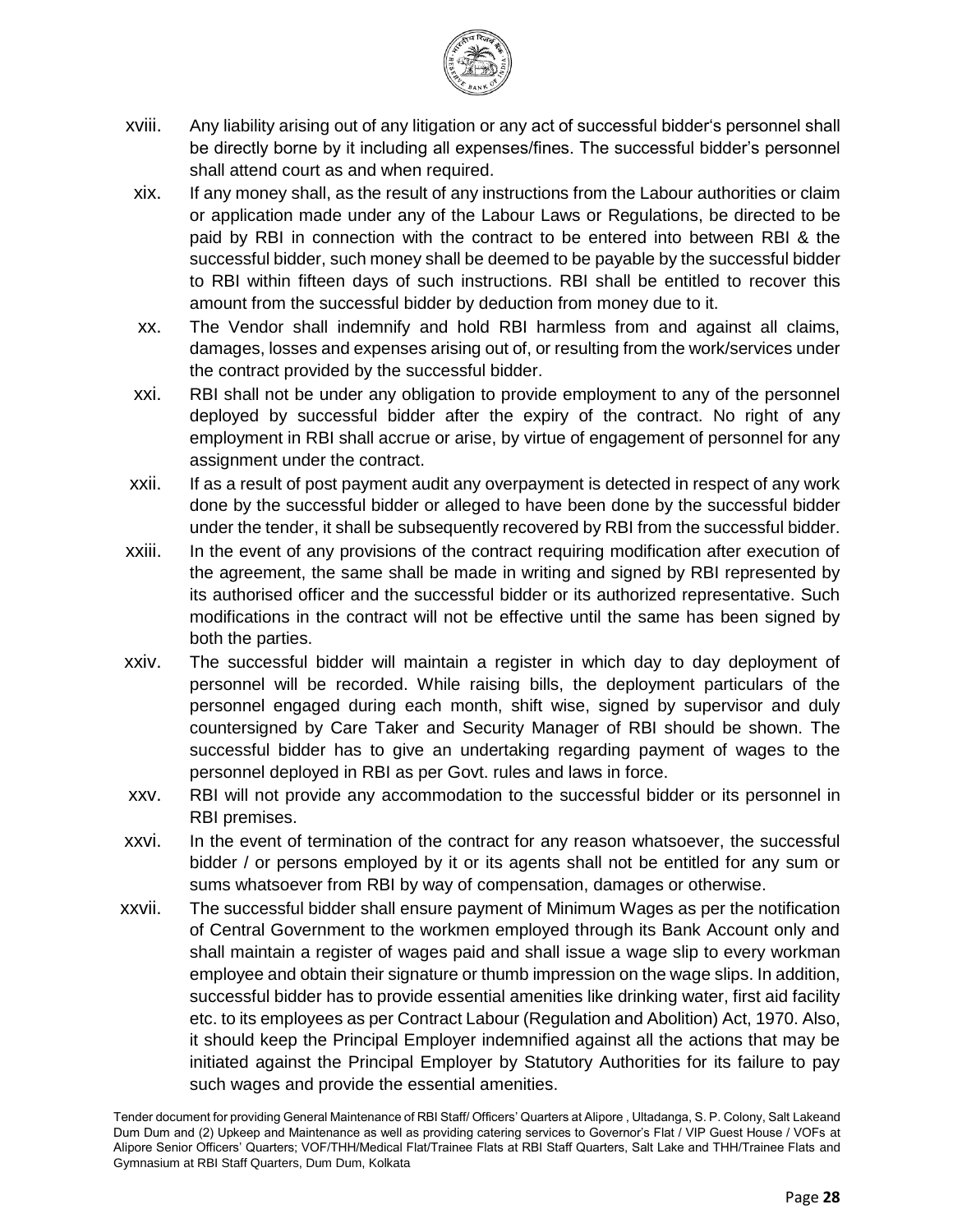

- xxviii. The successful bidder shall obtain a license as contemplated under Contract Labour (Regulation and Abolition) Act, 1970 or any other law as applicable, failing which it alone would be responsible for actions/ proceedings ensuring thereto. RBI shall not be held responsible for acts, commissions or omissions of the successful bidder and shall in no way be made liable to the labourers engaged by the successful bidder.
- xxix. The successful bidder shall indemnify and shall keep indemnified RBI against all losses and claims, damages or compensation for breach of any provisions of the Payment of Wages Act, 1936, Minimum Wages Act, 1948, Contract Labour (Regulation and Abolition) Act, 1970 or any other labour law/statute in force in this regard. The successful bidder only shall be responsible for liabilities, if any, in this regard.
- xxx. The successful bidder should pay wages to its staff at-least by 10th of every month by means of NEFT/RTGS/ Cheque and for this purpose a bank account should be maintained by its staff.
- xxxi. The successful bidder should submit a certificate every month along with the invoice of the next month from the second month itself to the effect that the wages to all its staff deployed in RBI have been paid complying with all Govt. Rules and Regulations and according to Minimum Wages Act, 1948. Without this certificate, the bill payment will not be processed.
- xxxii. The successful bidder should submit to RBI, the proof of depositing employees' contribution towards PF/ESI/Salary etc. of each employee on monthly basis.
- xxxiii. The payment to the successful bidder for the work done/service provided shall be made on monthly basis subject to the following:

a. RBI is satisfied regarding the quality of work executed, as per the Terms & Conditions of the contract, for the month for which the successful bidder has raised the bill.

b. The disbursement of the wages to the workers of successful bidder has already been done by the successful bidder for the month for which the payment to the successful bidder is under consideration.

c. The certificate as mentioned before has been submitted by the successful bidder in this regard. However, relevant documents for having made these payments may be asked by RBI at any time for its verification.

- xxxiv. RBI will deduct Income Tax at Source under Section 194-C of Income Tax Act, 1961 at the prevailing rates as income tax on the income comprised therein. Any other statutory deductions, if required shall also be made as applicable.
- xxxv. The successful bidder shall comply with the provisions of the Contract Labour ( Regulation and Abolition) Act 1970, Child Labour (Prohibition and Regulation ) Act 1986, ESI Act 1948, Workmen's Compensation Act 1923, Employees Provident Fund and Miscellaneous Provisions Act, 1952, Minimum Wages Act, 1948, Payment of Wages Act, 1936, Payment of Bonus Act, 1965, Payment of Gratuity Act, 1972, and the Rules where under or any other Laws and Rules as may be applicable to the contract workmen from time to time. The successful bidder shall produce registers and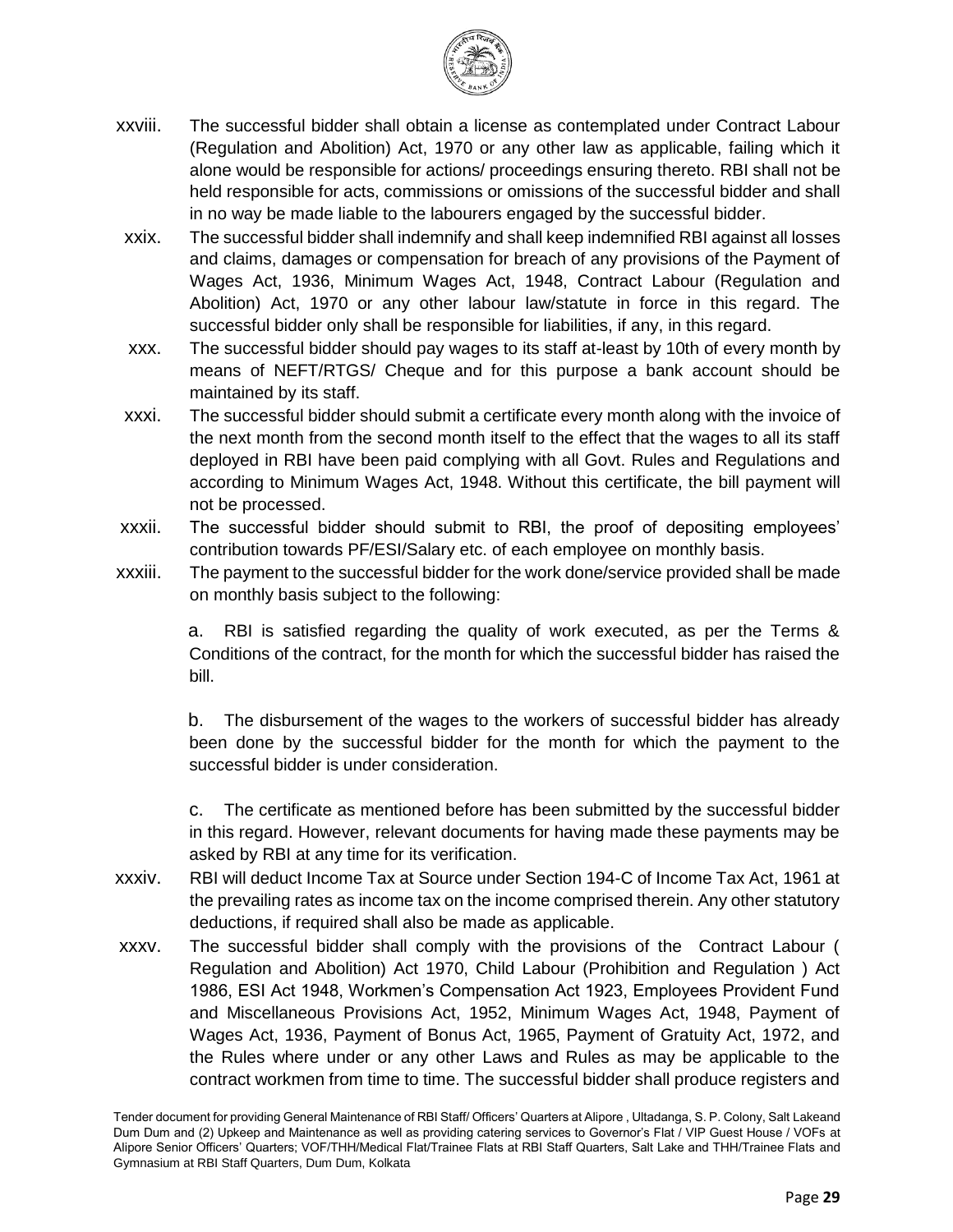

records and comply with other directions issued by RBI for compliance of the statutory provisions.

- xxxvi. The successful bidder shall ensure full compliance with tax laws in India with regard to this contract and shall be solely responsible for the same. The successful bidder shall submit copies of acknowledgements evidencing filing of returns every year and shall keep RBI fully indemnified against liability of tax, interest, penalty etc. of the successful bidder in respect thereof, which may arise.
- xxxvii. **SEXUAL HARASSMENT:** The successful bidder shall be solely responsible for full compliance with the provisions of "the Sexual Harassment of Women at Work Place (Prevention, Prohibition and Redressal) Act, 2013". In case of any complaint of sexual harassment against its employees within the premises of RBI, the complaint will be filed before the Internal Complaints Committee constituted by the successful bidder and it shall ensure appropriate action under the said Act in respect to the complaint.
- xxxviii. Any complaint of sexual harassment from any aggrieved workmen of the successful bidder against any employees of RBI shall be taken cognizance of by the Regional Complaint Committee of RBI. The successful bidder shall be responsible for educating its employees about prevention of sexual harassment at work place and related issues.
- xxxix. The successful bidder shall be responsible for any monetary compensation that may need to be paid in case the incident involves the employees of the successful bidder, for instance any monetary relief to the RBI employee, if sexual misconduct by the employee of the successful bidder is proved.
	- xl. The successful bidder shall ensure that none of its employee enters or remains in the RBI's premises beyond the specified time limits unless absolutely necessary for fulfilling successful bidder's obligations and with permission of the Caretaker/Security officials of RBI.
	- xli. **Non-Disclosure Clause:** The successful bidder shall not disclose directly or indirectly any information, materials and details of RBI's infrastructure/ systems/ equipment etc., which may come to the possession or knowledge of the successful bidder during the course of discharging contractual obligations in connection with the agreement to be entered into with RBI, to any third party and shall at all times hold the same in the strictest confidence. The successful bidder shall treat the details of the contract as private and confidential, except to the extent necessary to carry out the obligations under it or to comply with applicable laws. The successful bidder shall not publish, permit to publish, or disclose any particulars of the works in any trade or technical paper or elsewhere without the previous written consent of RBI. The successful bidder shall indemnify RBI for any loss suffered by RBI as a result of disclosure of any confidential information. Failure to observe the above shall be treated as breach of contract on the part of the successful bidder and RBI shall be entitled to claim damages and pursue legal remedies for the same. The successful bidder shall take all appropriate actions with respect to its employees to ensure that the obligations of nondisclosure of confidential information under this clause are fully satisfied. The successful bidder's obligations with respect to non-disclosure and confidentiality will survive the expiry or termination of this agreement to be entered into with RBI for whatever reason.

#### xlii. **Notice for Termination of Contract**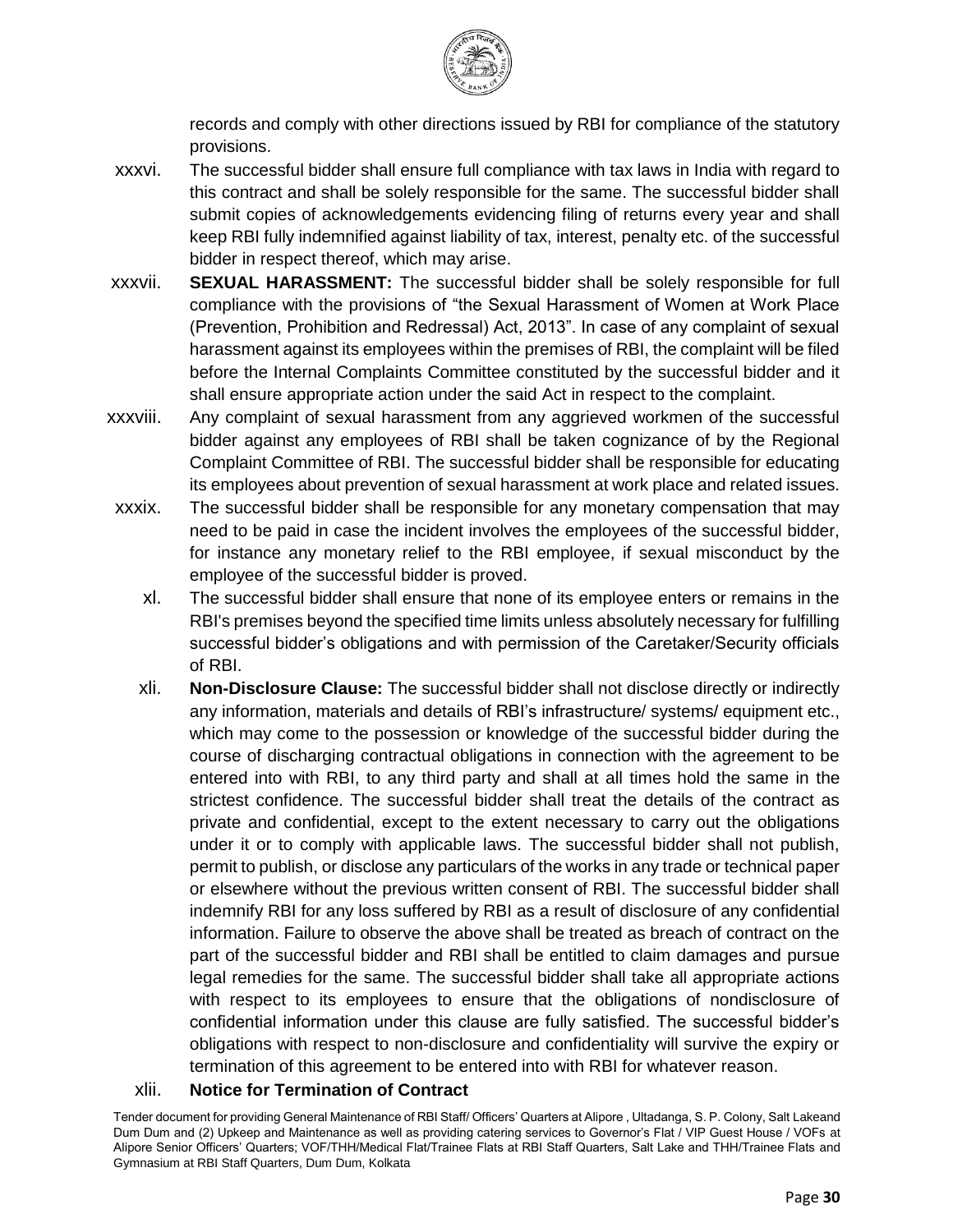

The contract to be entered into with the Bank can be terminated by either party by giving one month's notice.

#### **3. ARBITRATION.**

(a) Any dispute and/or difference arising out of or relating to the contract to be entered into with RBI will be resolved through joint discssion of the authorised representatives of the concerned parties. However, if the disputes are not resolved by joint discussions, then the matter will be referred for adjudication to a sole Arbitrator to be appointed by the Regional Director, Reserve Bank of India, Kolkata.

(b) The award of the sole Arbitrator shall be final and binding on all the parties. The arbitration proceedings shall be governed by Indian Arbitration and Conciliation Act, 1996 as amended from time to time.

(c) The cost of Arbitration shall be borne by the respective parties in equal proportions. During the pendency of the arbitration proceeding and currency of contract, neither party shall be entitled to suspend the work/service to which the dispute relates on account of continuation of the arbitration procedure and payment to the successful bidder shall continue to be made in terms of the contract.

(d) The agreement to be entered into with RBI shall be subject to the jurisdiction of the **Courts in Kolkata only.** 

#### **4. AWARD OF CONTRACT**

(a) RBI will award the contract to the successful evaluated bidder on fulfilment of all the terms and conditions of this tender.

(b) RBI will communicate its decision to award the contract through a "Letter of Offer".

(c) The successful bidder will be required to execute an agreement within a period of 10 days from the date of issue of the said Letter of Offer.

(d) The successful bidder shall be required to furnish a Bank Guarantee within 10 days of receipt of "Letter of Offer". The amount of Bank Guarantee @ 5% of the contract value will have to be furnished.

(e) The Bank Guarantee shall remain valid for a period of Sixty (60) days beyond the date of completion of all contractual obligations.

(f) In case the contract period is extended further, the validity of Bank Guarantee shall also be extended by the successful bidder accordingly.

(g) The successful bidder shall mention, in the prescribed Performa, the names of personnel including supervisor it proposes to deploy on day to day basis, which shall be submitted at the beginning of the contract for the smooth execution of the work.

(h) The bidders shall mention the list of cleaning equipment, major tools, cleaning materials etc. that they propose to use for smooth execution of work.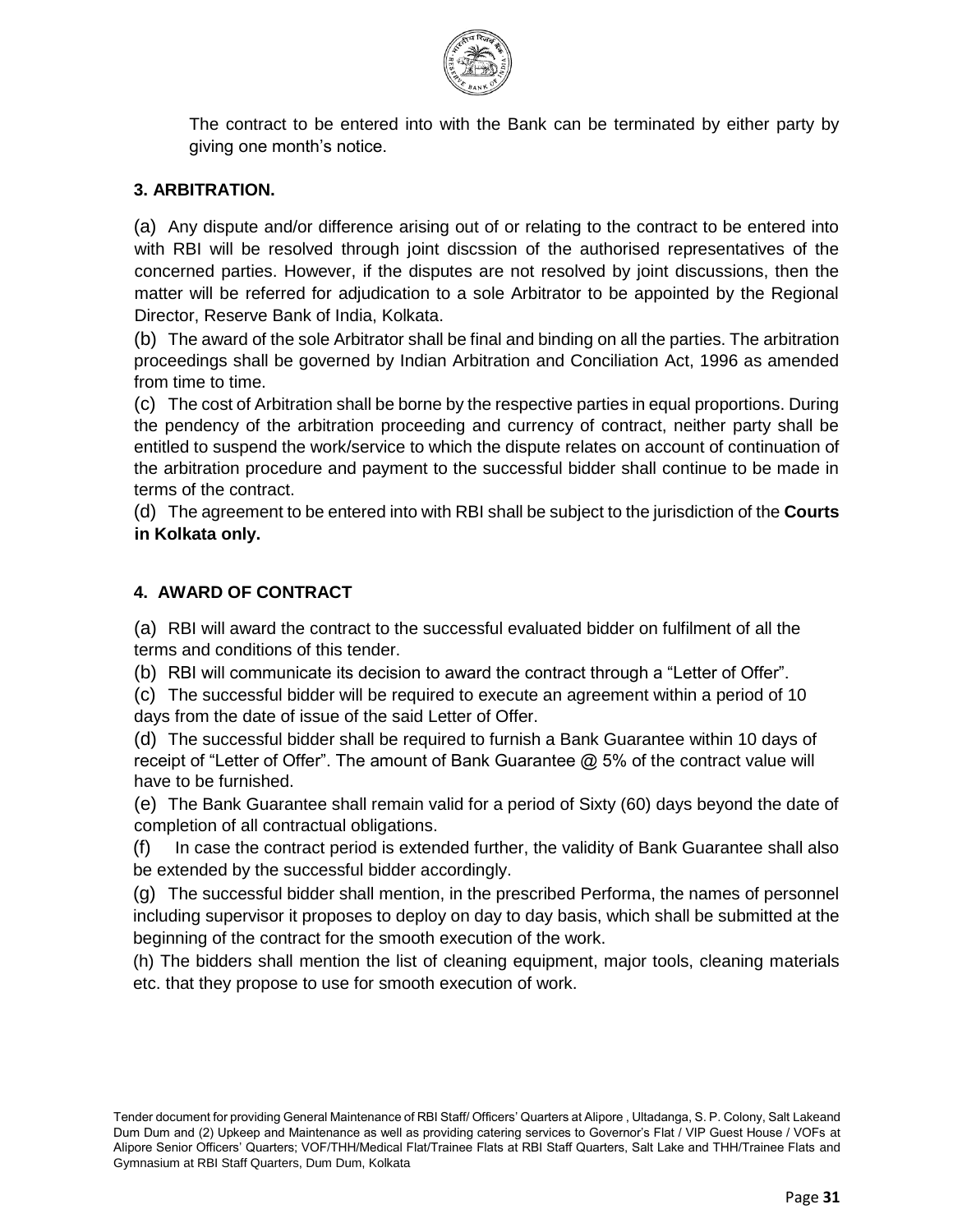

**I/We have read the General Information, Scope of Work, Terms & Conditions explicitly mentioned above and accept the same while executing the contract, if awarded.** 

**SIGNATURE & SEAL OF THE APPLICANT** 

**(Please sign at the bottom of all pages)**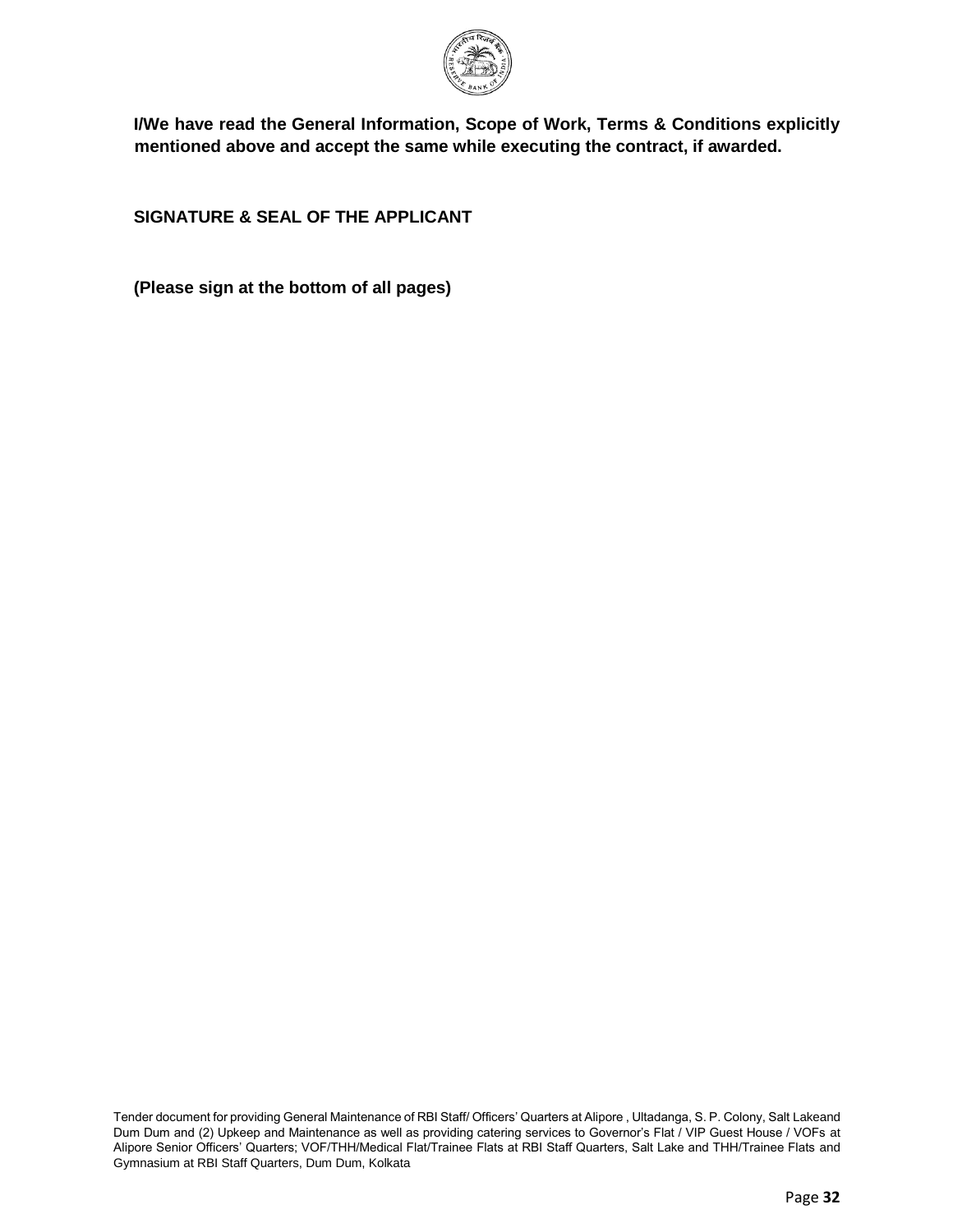

#### **PART II – Commercial Bid**

#### **(It is for illustrative purpose only and the same should not be submitted with Technical Bid. It should be submitted at Online Portal under Section-Commercial Bid)**

#### **(Part - A)**

#### **Schedule of Services**

In connection with the above and in full agreement with the terms and conditions as stipulated by you I/we state as under:

#### **Site No. 1 – RBI Staff Quarter, Alipore (General Maintenance)**

| Sr.<br>No.              | <b>Description</b>                                                                                                                                                                                                                                                                                                                                                                                                                                                                          | <b>Base</b><br>Rate<br>(Monthly) | <b>Applicable</b><br><b>Taxes</b> | <b>Total</b><br><b>Amount</b><br>(Monthly) | <b>Amount</b><br>per<br>Annum |
|-------------------------|---------------------------------------------------------------------------------------------------------------------------------------------------------------------------------------------------------------------------------------------------------------------------------------------------------------------------------------------------------------------------------------------------------------------------------------------------------------------------------------------|----------------------------------|-----------------------------------|--------------------------------------------|-------------------------------|
| 1                       | Daily sweeping, swabbing, mopping of<br>all common areas including stair cases, Parking<br>Areas, roads and passages surrounding the<br>blocks, Clearing of common toilets(acid cleaning),<br>drainage, cobwebs, cleaning of fixture and fitting<br>of common area, Gymnasium(including floor and<br>fattiness equipments) etc, Cleaning of Caretaker<br>Office, Dispensary, Community hall, Play area,<br>Pump room, Electricity meter/ equipment room,<br>Security Guard enclosures, etc. |                                  |                                   |                                            |                               |
| $\overline{2}$          | Monthly cleaning of all the above areas at SI No. 1<br>with liquid soap and water.                                                                                                                                                                                                                                                                                                                                                                                                          |                                  |                                   |                                            |                               |
| 3                       | Weekly cleaning of all the toilets and bathroom of<br>the occupied Officer's flats only (per flat piece rate<br>basis)                                                                                                                                                                                                                                                                                                                                                                      |                                  |                                   |                                            |                               |
| 4                       | Quarterly cleaning of cobwebs, inaccessible spots,<br>netlon mesh, fans, window panes (inside and<br>outside) (per flat piece rate basis)                                                                                                                                                                                                                                                                                                                                                   |                                  |                                   |                                            |                               |
| 5                       | Yearly cleaning of all the flats (occupied and<br>unoccupied) once in year (per flat piece rate basis)                                                                                                                                                                                                                                                                                                                                                                                      |                                  |                                   |                                            |                               |
| 6                       | Cleaning flats before handing over to allottee, as<br>and when required (per flat piece rate basis)                                                                                                                                                                                                                                                                                                                                                                                         |                                  |                                   |                                            |                               |
| $\overline{\mathbf{r}}$ | Supply of environment friendly disposable garbage<br>bags for dry and wet garbage (one each - per flat<br>piece rate basis)                                                                                                                                                                                                                                                                                                                                                                 |                                  |                                   |                                            |                               |
| 8                       | Cleaning and maintenance of Gymnasium $-$ (01)<br>person will be deployed for opening and closing of<br>Gymnasium, clean the floor and fitness equipment<br>on daily basis and to take care of equipment etc.<br>(Morning and Evening shift)<br><b>Total cost of ownership</b>                                                                                                                                                                                                              |                                  |                                   |                                            |                               |
|                         |                                                                                                                                                                                                                                                                                                                                                                                                                                                                                             |                                  |                                   |                                            |                               |

#### **(Occupied flats as on date - 20 and total no. of flats is 29)**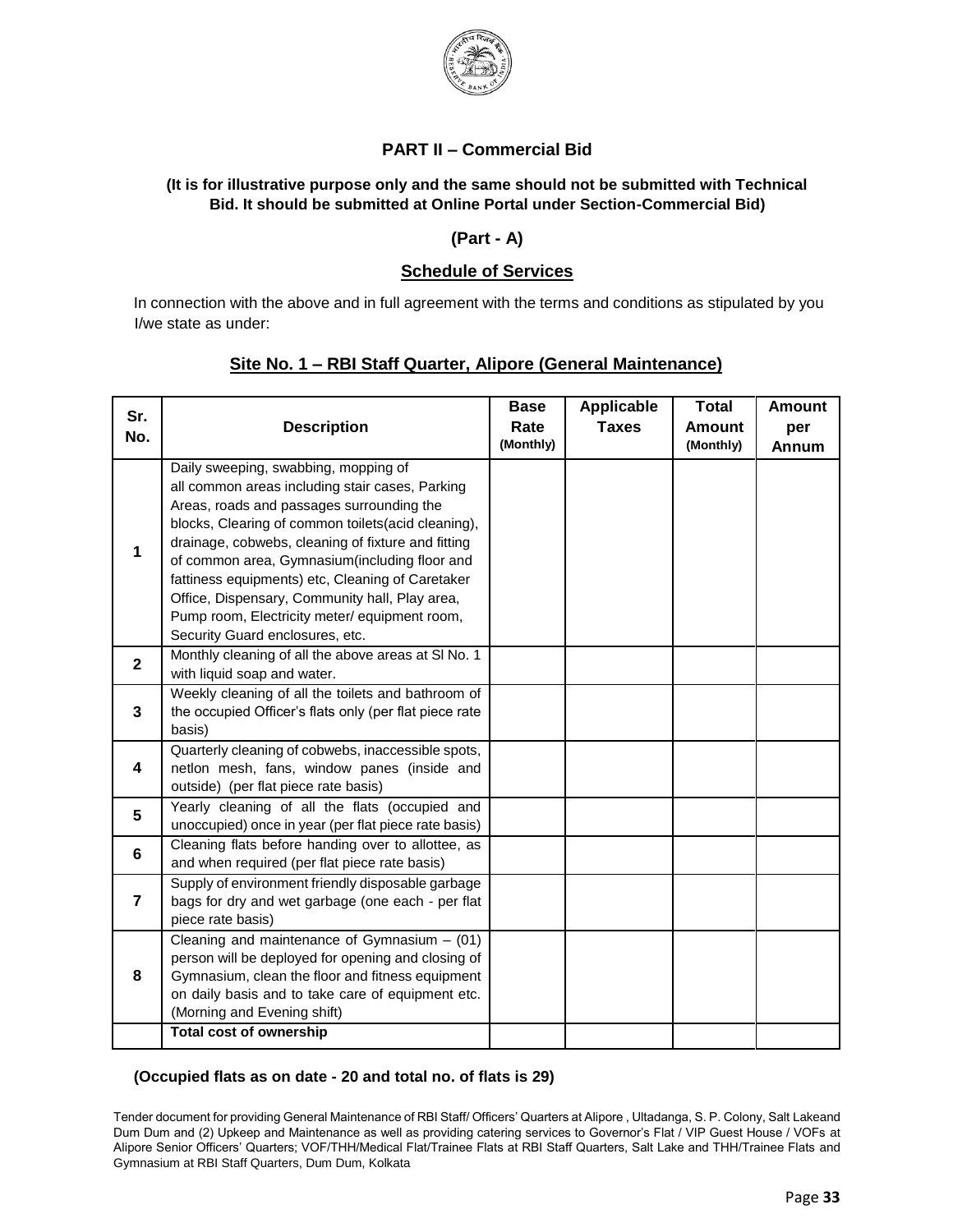

#### **Site No. 1 – RBI Staff Quarter, Alipore (Upkeep and Maintenance of and providing Catering Services)**

|                | Governor's Flat (1), VIP Guest House (3), VOFs                                       | <b>Base</b> | <b>Applicable</b> | <b>Total</b>  | <b>Amount</b> |
|----------------|--------------------------------------------------------------------------------------|-------------|-------------------|---------------|---------------|
|                | (6) at Alipore Senior Officers' Quarters                                             | Rate        | <b>Taxes</b>      | <b>Amount</b> | per           |
|                |                                                                                      | (Monthly)   |                   | (Monthly)     | Annum         |
| $\mathbf{1}$   | Upkeep, maintenance and Supervising                                                  |             |                   |               |               |
|                | house-keeping and catering functions viz.<br>looking after reception, maintenance of |             |                   |               |               |
|                | kitchen, maintenance of visitor'sregister                                            |             |                   |               |               |
|                | other<br>registers, Cleaning<br>and<br>and                                           |             |                   |               |               |
|                | maintaining the rooms, common room,                                                  |             |                   |               |               |
|                | toilets, kitchen, balcony etc. in clean and                                          |             |                   |               |               |
|                | hygienic condition using good quality and<br>branded materials etc. and day to day   |             |                   |               |               |
|                | management as detailed in Scope of work                                              |             |                   |               |               |
|                | in Section III.                                                                      |             |                   |               |               |
|                | (Total Monthly cost) (A)                                                             |             |                   |               |               |
| 2              | Cost of maintaining additional VOF (piece                                            |             |                   |               |               |
|                | rate basis) (Total Monthly Cost) (B)                                                 |             |                   |               |               |
| 3              | Cooking and Serving Breakfast to                                                     |             |                   |               |               |
|                | Guests(C) (piece rate basis)                                                         |             |                   |               |               |
|                | $(C=C1+C2/2)$                                                                        |             |                   |               |               |
|                | (a) Vegetarian (C1)                                                                  |             |                   |               |               |
|                | (b) Non-Vegetarian(C2)                                                               |             |                   |               |               |
| $\overline{4}$ | Serving Lunch to Guests (D) (piece rate                                              |             |                   |               |               |
|                | basis)                                                                               |             |                   |               |               |
|                | $(D=D1+D2 / 2)$                                                                      |             |                   |               |               |
|                | (a) Vegetarian (D1)                                                                  |             |                   |               |               |
|                | (b) Non-vegetarian(D2)                                                               |             |                   |               |               |
| 5              | Serving Dinner to Guests (E) (piece<br>rate basis)                                   |             |                   |               |               |
|                | $(E=E1+E2/2)$                                                                        |             |                   |               |               |
|                | (a) Vegetarian (E1)                                                                  |             |                   |               |               |
|                | (b) Non-Vegetarian(E2)                                                               |             |                   |               |               |
| 6              | Serving Tea/Coffee (F)                                                               |             |                   |               |               |
|                | <b>Total cost of ownership</b>                                                       |             |                   |               |               |

Total cost of ownership= A + B + **700** Heads x (C+D+E+F)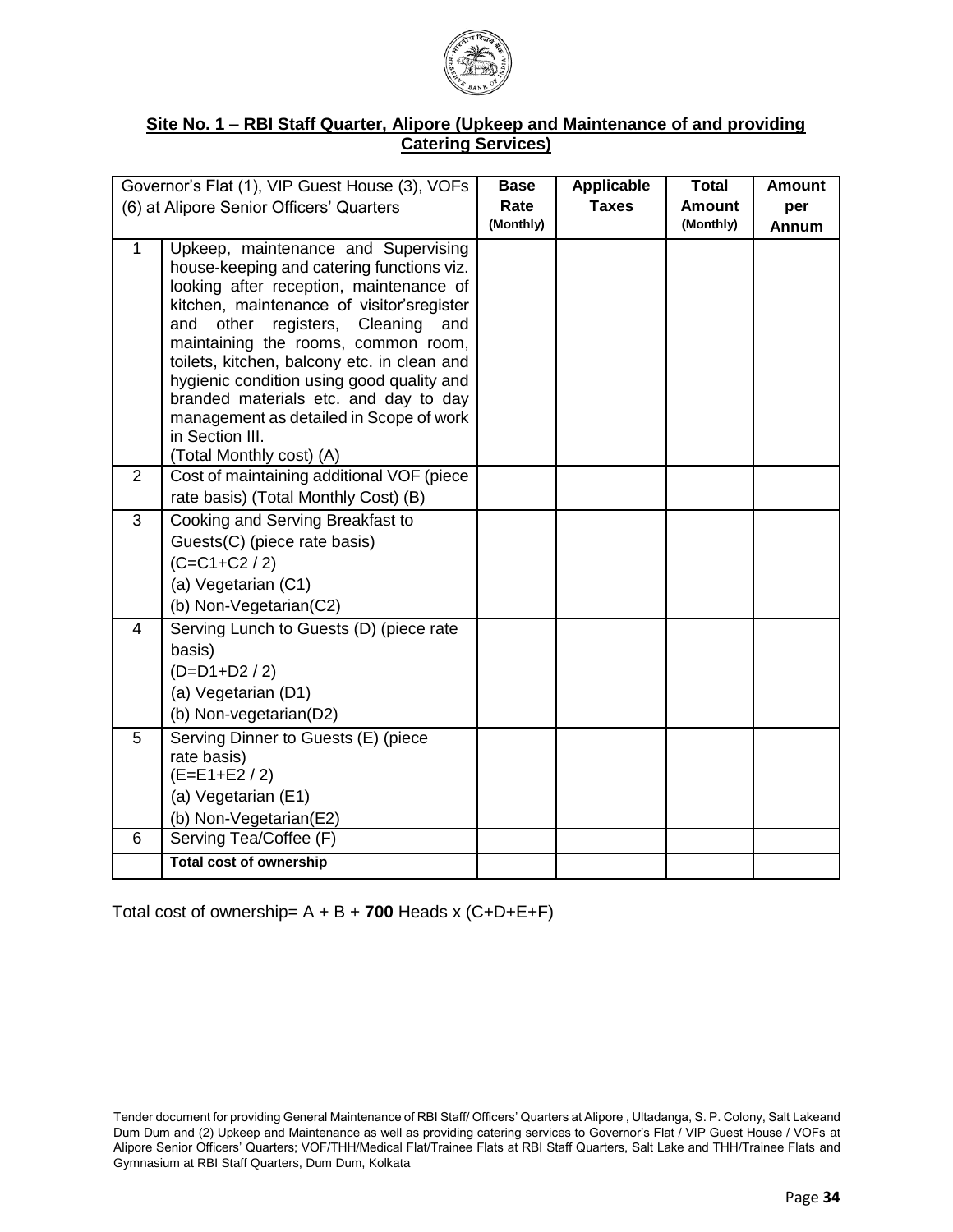

#### **Site No. 2 – RBI Staff Quarter, Ultadanga (General Maintenance)**

| Sr.<br>No.     | <b>Description</b>                                                                                                                                                                                                                                                                                                                                                                                                                                                                          | <b>Base</b><br>Rate<br>(Monthly) | <b>Applicable</b><br><b>Taxes</b> | <b>Total</b><br><b>Amount</b><br>(Monthly) | <b>Amount</b><br>per<br>Annum |
|----------------|---------------------------------------------------------------------------------------------------------------------------------------------------------------------------------------------------------------------------------------------------------------------------------------------------------------------------------------------------------------------------------------------------------------------------------------------------------------------------------------------|----------------------------------|-----------------------------------|--------------------------------------------|-------------------------------|
| 1              | Daily sweeping, swabbing, mopping of<br>all common areas including stair cases, Parking<br>Areas, roads and passages surrounding the<br>blocks, Clearing of common toilets(acid cleaning),<br>drainage, cobwebs, cleaning of fixture and fitting<br>of common area, Gymnasium(including floor and<br>fattiness equipments) etc, Cleaning of Caretaker<br>Office, Dispensary, Community hall, Play area,<br>Pump room, Electricity meter/ equipment room,<br>Security Guard enclosures, etc. |                                  |                                   |                                            |                               |
| $\overline{2}$ | Monthly cleaning of all the above areas at SI No. 1<br>with liquid soap and water.                                                                                                                                                                                                                                                                                                                                                                                                          |                                  |                                   |                                            |                               |
| $\mathbf{3}$   | Weekly cleaning of all the toilets and bathroom of<br>the occupied Officer's flats only (per flat piece rate<br>basis)                                                                                                                                                                                                                                                                                                                                                                      |                                  |                                   |                                            |                               |
| 4              | Quarterly cleaning of cobwebs, inaccessible spots,<br>netlon mesh, window panes (inside and outside),<br>fans (per flat piece rate basis)                                                                                                                                                                                                                                                                                                                                                   |                                  |                                   |                                            |                               |
| 5              | Yearly cleaning of all the flats (occupied and<br>unoccupied) once in year (per flat piece rate basis)                                                                                                                                                                                                                                                                                                                                                                                      |                                  |                                   |                                            |                               |
| 6              | Cleaning flats before handing over to allottee, as<br>and when required (per flat piece rate basis)                                                                                                                                                                                                                                                                                                                                                                                         |                                  |                                   |                                            |                               |
| $\overline{7}$ | Supply of environment friendly disposable garbage<br>bags for dry and wet garbage (one each - per flat<br>piece rate basis)                                                                                                                                                                                                                                                                                                                                                                 |                                  |                                   |                                            |                               |
| 8              | Cleaning and maintenance of Gymnasium $-$ (01)<br>person will be deployed for opening and closing of<br>Gymnasium, clean the floor and fitness equipment<br>on daily basis and to take care of equipment etc.<br>(Morning and Evening shift)<br><b>Total cost of ownership</b>                                                                                                                                                                                                              |                                  |                                   |                                            |                               |
|                |                                                                                                                                                                                                                                                                                                                                                                                                                                                                                             |                                  |                                   |                                            |                               |

#### **(Occupied flats as on date - 66 and total no. of flats is 99)**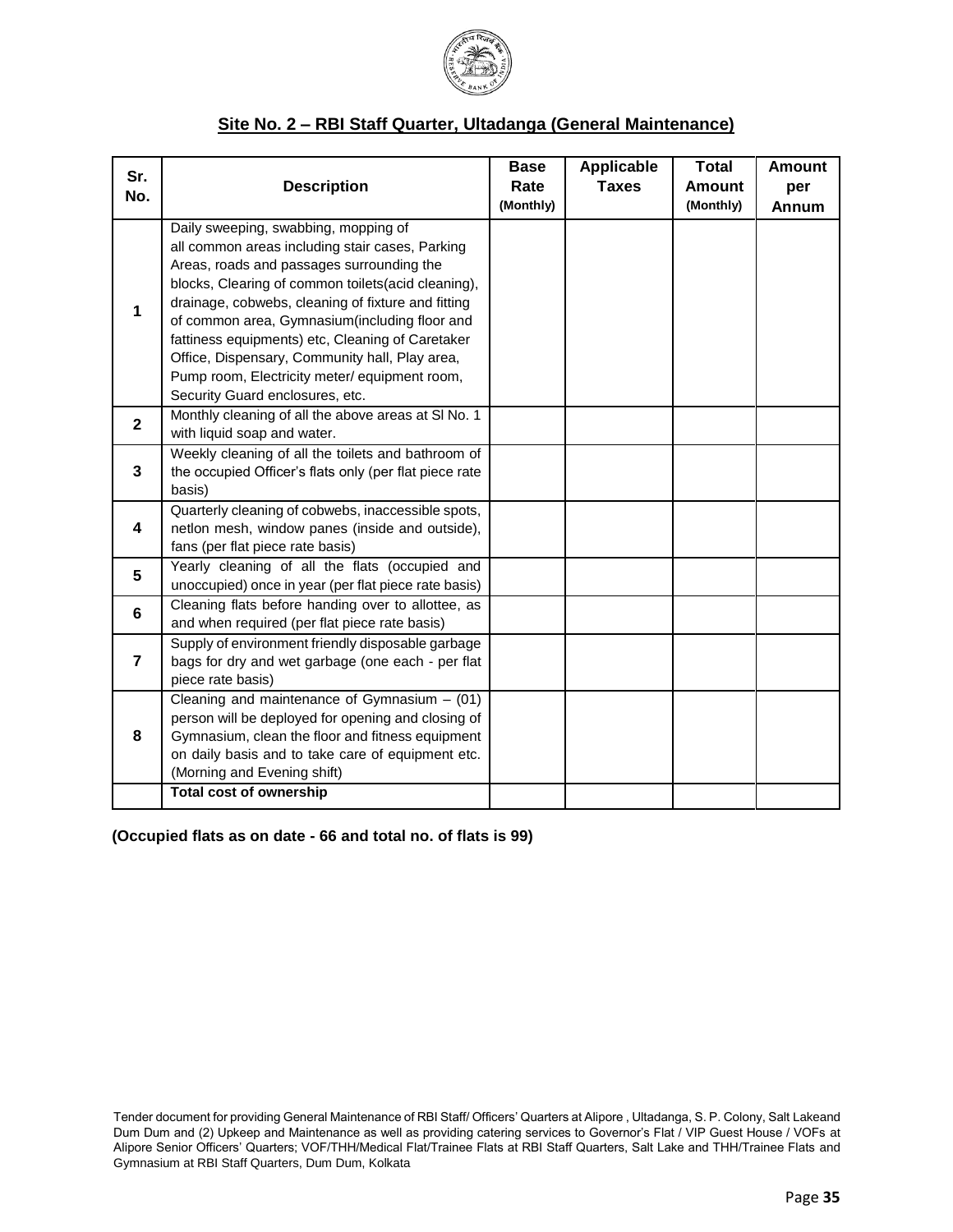

#### **Site No. 3 – RBI Staff Quarter, S.P.Colony (General Maintenance)**

| Sr.<br>No.     | <b>Description</b>                                                                                                                                                                                                                                                                                                                                                                                                                                                                           | <b>Base</b><br>Rate<br>(Monthly) | <b>Applicable</b><br><b>Taxes</b> | <b>Total</b><br>Amount<br>(Monthly) | <b>Amount</b><br>per<br>Annum |
|----------------|----------------------------------------------------------------------------------------------------------------------------------------------------------------------------------------------------------------------------------------------------------------------------------------------------------------------------------------------------------------------------------------------------------------------------------------------------------------------------------------------|----------------------------------|-----------------------------------|-------------------------------------|-------------------------------|
| 1              | Daily sweeping, swabbing, mopping of<br>all common areas including stair cases, Parking<br>Areas, roads and passages surrounding the<br>blocks, Clearing of common toilets(acid cleaning),<br>drainage, cobwebs, cleaning of fixture and fitting<br>of common area, Gymnasium (including floor and<br>fattiness equipments) etc, Cleaning of Caretaker<br>Office, Dispensary, Community hall, Play area,<br>Pump room, Electricity meter/ equipment room,<br>Security Guard enclosures, etc. |                                  |                                   |                                     |                               |
| $\mathbf{2}$   | Monthly cleaning of all the above areas at SI No. 1<br>with liquid soap and water.                                                                                                                                                                                                                                                                                                                                                                                                           |                                  |                                   |                                     |                               |
| 3              | Weekly cleaning of all the toilets and bathroom of<br>the occupied Officer's flats only(per flat piece rate<br>basis)                                                                                                                                                                                                                                                                                                                                                                        |                                  |                                   |                                     |                               |
| 4              | Quarterly cleaning of cobwebs, inaccessible spots,<br>netlon mesh, window panes (inside and outside),<br>fans(per flat piece rate basis)                                                                                                                                                                                                                                                                                                                                                     |                                  |                                   |                                     |                               |
| 5              | Yearly cleaning of all the flats(occupied and<br>unoccupied) once in year(per flat piece rate basis)                                                                                                                                                                                                                                                                                                                                                                                         |                                  |                                   |                                     |                               |
| 6              | Cleaning flats before handing over to allottee, as<br>and when required (per flat piece rate basis)                                                                                                                                                                                                                                                                                                                                                                                          |                                  |                                   |                                     |                               |
| $\overline{7}$ | Supply of environment friendly disposable garbage<br>bags for dry and wet garbage(one each - per flat<br>piece rate basis)                                                                                                                                                                                                                                                                                                                                                                   |                                  |                                   |                                     |                               |
|                | <b>Total cost of ownership</b>                                                                                                                                                                                                                                                                                                                                                                                                                                                               |                                  |                                   |                                     |                               |

**(Occupied flats as on date :45 Officers' flat + 21 Class-III flats and total flats are 115)**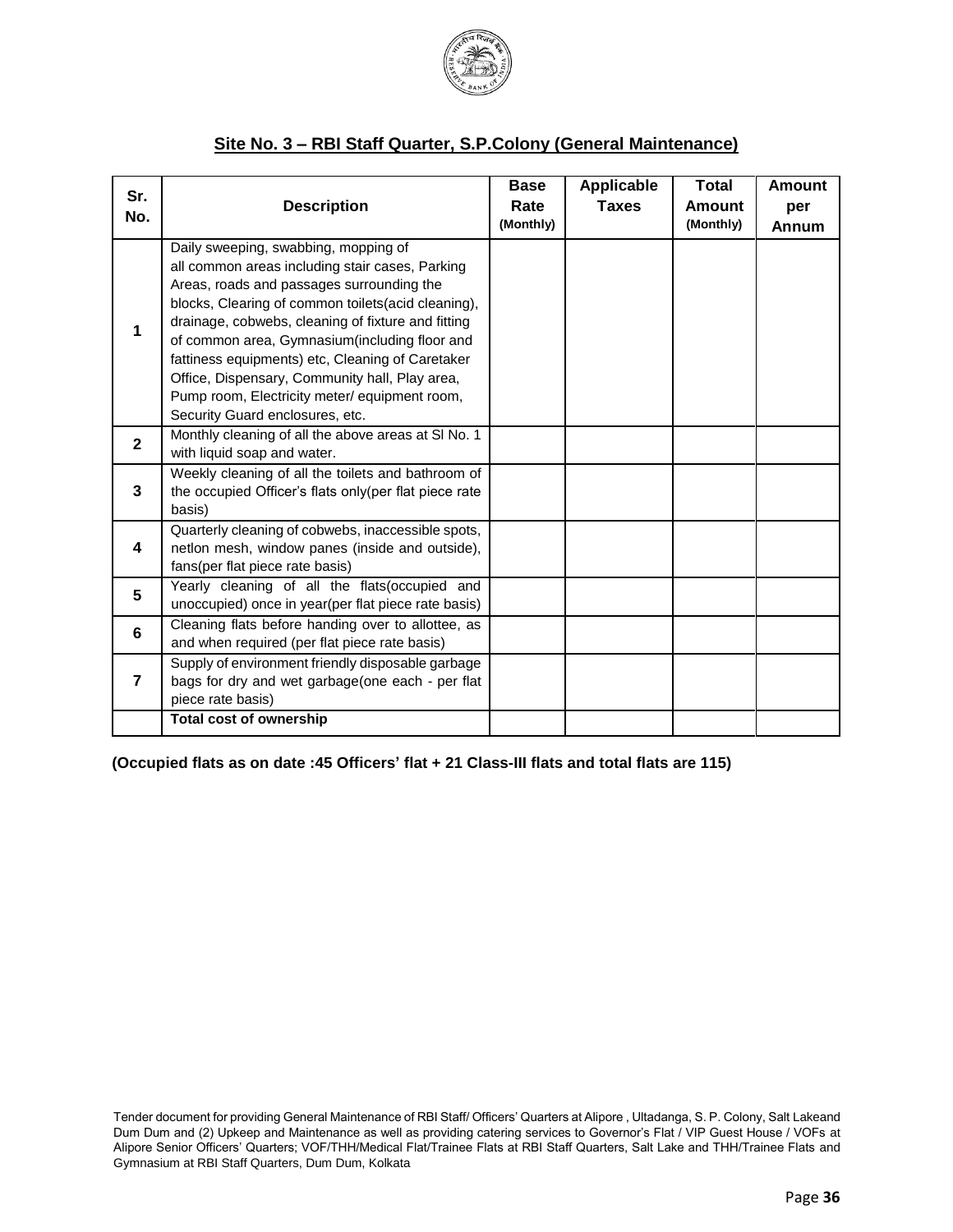

#### **Site No. 4 – RBI Staff Quarter, Salt Lake (General Maintenance)**

| Sr.<br>No.   | <b>Description</b>                                                                                                                                                                                                                                                                                                                                                                                                                                                                         | <b>Base</b><br>Rate<br>(Monthly) | Applicable<br><b>Taxes</b> | <b>Total</b><br><b>Amount</b><br>(Monthly) | <b>Amount</b><br>per<br>Annum |
|--------------|--------------------------------------------------------------------------------------------------------------------------------------------------------------------------------------------------------------------------------------------------------------------------------------------------------------------------------------------------------------------------------------------------------------------------------------------------------------------------------------------|----------------------------------|----------------------------|--------------------------------------------|-------------------------------|
| 1            | Daily sweeping, swabbing, mopping of<br>all common areas including stair cases, Parking<br>Areas, roads and passages surrounding the<br>blocks, Clearing of common toilets(acid cleaning),<br>drainage, cobwebs, cleaning of fixture and fitting<br>of common area, Gymnasium(including floor and<br>fattiness equipments) etc, Cleaning of Caretaker<br>Office, Dispensary, Community hall, Play area,<br>Pump room, Electricity meter/equipment room,<br>Security Guard enclosures, etc. |                                  |                            |                                            |                               |
| $\mathbf{2}$ | Monthly cleaning of all the above areas at SI No. 1<br>with liquid soap and water.                                                                                                                                                                                                                                                                                                                                                                                                         |                                  |                            |                                            |                               |
| 3            | Half Yearly cleaning of cobwebs, inaccessible<br>spots, netlon mesh, window panes (inside and<br>outside), fans (per flat piece rate basis)                                                                                                                                                                                                                                                                                                                                                |                                  |                            |                                            |                               |
| 4            | Supply of environment friendly disposable garbage<br>bags for dry and wet garbage (one each - per flat<br>piece rate basis)                                                                                                                                                                                                                                                                                                                                                                |                                  |                            |                                            |                               |
| 5            | Cleaning and maintenance of Gymnasium $-$ (01)<br>person will be deployed for opening and closing of<br>Gymnasium, clean the floor and fitness equipment<br>on daily basis and to take care of equipment etc.<br>(Morning and Evening shift)                                                                                                                                                                                                                                               |                                  |                            |                                            |                               |
|              | <b>Total cost of ownership</b>                                                                                                                                                                                                                                                                                                                                                                                                                                                             |                                  |                            |                                            |                               |

**(Occupied flats as on date:12 Officers' flat + 57 Class-III flats and total no. of flats is 240)**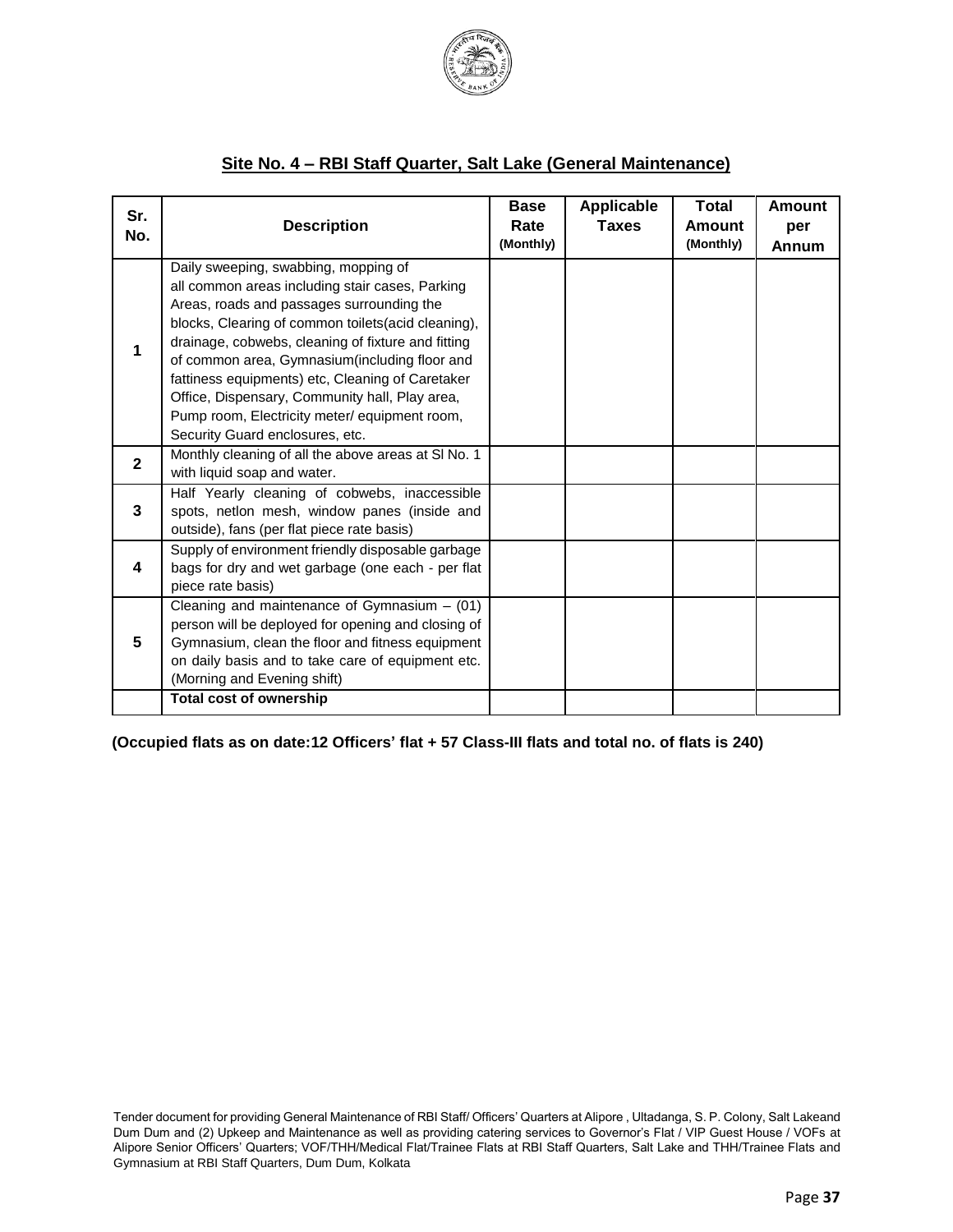

#### **Site No. 4 – RBI Staff Quarter, Salt Lake (Upkeep and Maintenance of and providing Catering Services)**

|                | VOF (14), THH (04), Trainee Flats (14),                                                                                                                                                                                                                                                                                                                                                                                                                                                                                                                        | <b>Base</b> | Applicab | <b>Total</b>  | <b>Amount</b> |
|----------------|----------------------------------------------------------------------------------------------------------------------------------------------------------------------------------------------------------------------------------------------------------------------------------------------------------------------------------------------------------------------------------------------------------------------------------------------------------------------------------------------------------------------------------------------------------------|-------------|----------|---------------|---------------|
|                | Medical Flat (01), Gymnasium (01) at RBI                                                                                                                                                                                                                                                                                                                                                                                                                                                                                                                       | Rate        | le Taxes | <b>Amount</b> | per Annum     |
|                | <b>Staff Quarters, Salt-lake</b>                                                                                                                                                                                                                                                                                                                                                                                                                                                                                                                               | (Monthly)   |          | (Monthly)     |               |
| 1              | Upkeep, maintenance and Supervising<br>house-keeping and catering functions viz.<br>looking after reception, maintenance of<br>kitchen, maintenance of visitor'sregister<br>and<br>other<br>registers, Cleaning<br>and<br>maintaining the rooms, common room,<br>toilets, kitchen, balcony etc. in clean and<br>hygienic condition using good quality and<br>branded materials etc. and day to day<br>management of the entire Visiting<br>Officers Flats (VOFs), Transit Holiday<br>Homes (THHs), Medical Flat and<br>Trainee flats. (Total Monthly cost) (A) |             |          |               |               |
| $\overline{2}$ | Cost of maintaining additional VOF/THH<br>(piece rate basis) (Total Monthly Cost) (B)                                                                                                                                                                                                                                                                                                                                                                                                                                                                          |             |          |               |               |
| 3              | Cost of maintaining additional Trainee<br>Flat (piece rate basis) (Total Monthly<br>Cost) (C)                                                                                                                                                                                                                                                                                                                                                                                                                                                                  |             |          |               |               |
| 4              | <b>Cooking and Serving Breakfast to Guests</b><br>(piece rate basis) (D)<br>$(D = D1 + D2 / 2)$ (a) Vegetarian (D1)<br>(b) Non-Vegetarian (D2)                                                                                                                                                                                                                                                                                                                                                                                                                 |             |          |               |               |
| 5              | Cooking and Serving Lunch to<br>Guests(piece rate basis) (E)<br>$(E = E1 + E2 / 2)$ (a) Vegetarian (E1)<br>(b) Non-Vegetarian (E2)                                                                                                                                                                                                                                                                                                                                                                                                                             |             |          |               |               |
| 6              | Cooking and Serving Dinner to<br>Guests(piece rate basis (F)<br>$(F = F1 + F2 / 2)$ (a) Vegetarian (F1)<br>(b) Non-vegetarian (F2)                                                                                                                                                                                                                                                                                                                                                                                                                             |             |          |               |               |
| $\overline{7}$ | Serving Tea/Coffee (G) (per two cups)                                                                                                                                                                                                                                                                                                                                                                                                                                                                                                                          |             |          |               |               |
| 8              | Serving Breakfast + Dinner to Trainees<br>(piece rate basis) (H)<br><b>Total cost of ownership</b>                                                                                                                                                                                                                                                                                                                                                                                                                                                             |             |          |               |               |
|                |                                                                                                                                                                                                                                                                                                                                                                                                                                                                                                                                                                |             |          |               |               |

Total cost of ownership =  $A+B+C+1000$  Heads x  $(D + E + F + G + H)$ 

Tender document for providing General Maintenance of RBI Staff/ Officers' Quarters at Alipore , Ultadanga, S. P. Colony, Salt Lakeand Dum Dum and (2) Upkeep and Maintenance as well as providing catering services to Governor's Flat / VIP Guest House / VOFs at Alipore Senior Officers' Quarters; VOF/THH/Medical Flat/Trainee Flats at RBI Staff Quarters, Salt Lake and THH/Trainee Flats and Gymnasium at RBI Staff Quarters, Dum Dum, Kolkata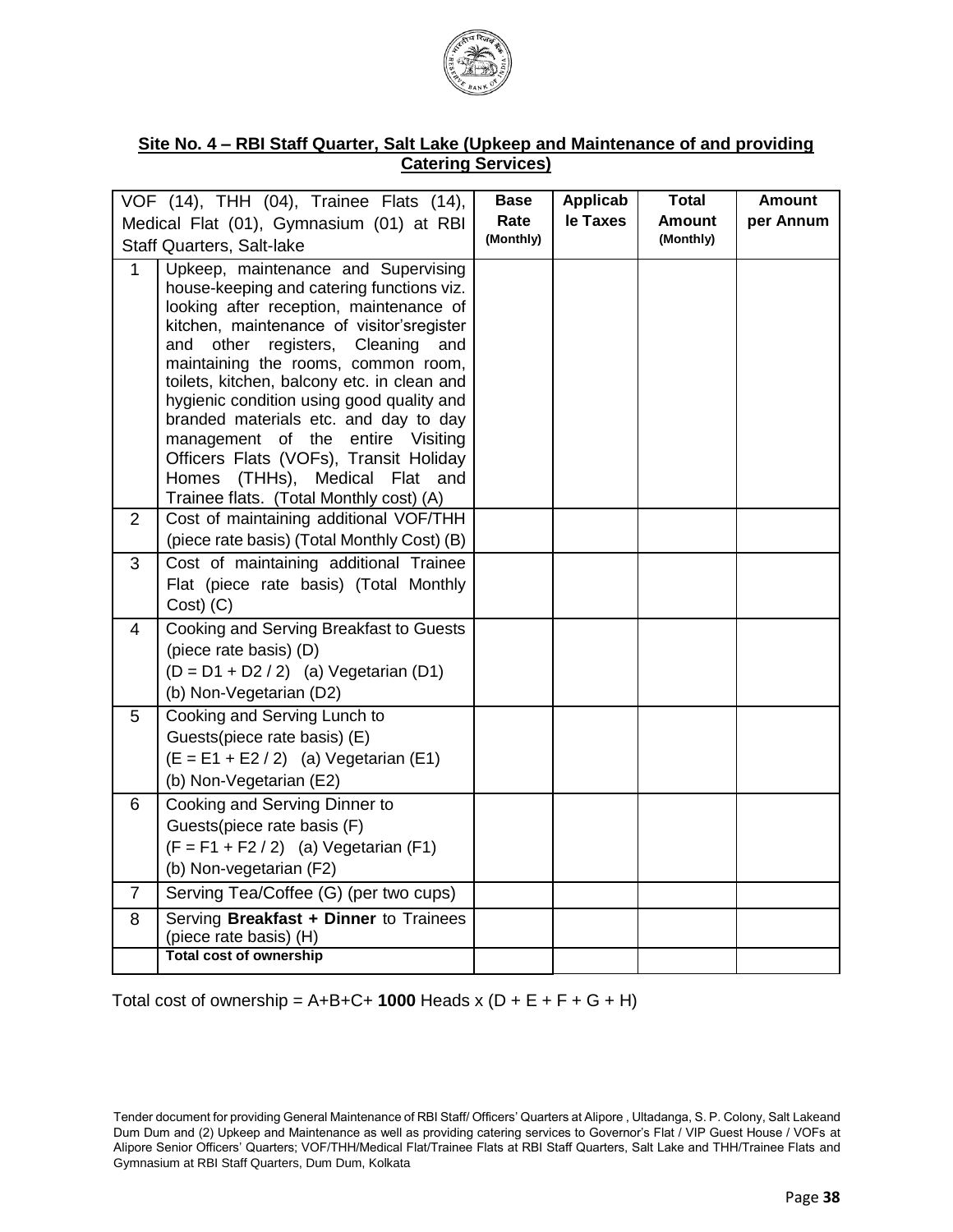

# **Site No. 5 –RBI Staff Quarter, Dum Dum (General Maintenance)**

| Sr.<br>No.   | <b>Description</b>                                                                                                          | <b>Base</b><br>Rate<br>(Monthly) | <b>Applicable</b><br><b>Taxes</b> | Total<br>Amount<br>(Monthly) | Amount<br>per<br>Annum |
|--------------|-----------------------------------------------------------------------------------------------------------------------------|----------------------------------|-----------------------------------|------------------------------|------------------------|
|              | Half Yearly cleaning of cobwebs, inaccessible<br>spots, netlon mesh, fans(per flat piece rate basis)                        |                                  |                                   |                              |                        |
| $\mathbf{2}$ | Supply of environment friendly disposable garbage<br>bags for dry and wet garbage (one each - per flat<br>piece rate basis) |                                  |                                   |                              |                        |
|              | Total cost of ownership                                                                                                     |                                  |                                   |                              |                        |

**(Occupied flats as on date: total flats are 123)**

#### **Site No. 5 – RBI Staff Quarter, Dum Dum (Upkeep and Maintenance of and providing Catering Services)**

|                | THH (08), Trainee Flats (25), Gymnasium (04)                                                                                                                                                                                                                                                                                                                                                                                                                                                                         | <b>Base</b>       | Applicab | <b>Total</b>               | <b>Amount</b> |
|----------------|----------------------------------------------------------------------------------------------------------------------------------------------------------------------------------------------------------------------------------------------------------------------------------------------------------------------------------------------------------------------------------------------------------------------------------------------------------------------------------------------------------------------|-------------------|----------|----------------------------|---------------|
|                | at RBI Staff Quarters, B. K. Paul Lane, Dum                                                                                                                                                                                                                                                                                                                                                                                                                                                                          | Rate<br>(Monthly) | le Taxes | <b>Amount</b><br>(Monthly) | per Annum     |
|                | Dum, Kolkata                                                                                                                                                                                                                                                                                                                                                                                                                                                                                                         |                   |          |                            |               |
| $\mathbf 1$    | Upkeep, maintenance and Supervising<br>house-keeping and catering functions viz.<br>looking after reception, maintenance of<br>kitchen, maintenance of visitor's register<br>other<br>registers, Cleaning<br>and<br>and<br>maintaining the rooms, common room,<br>toilets, kitchen, balcony etc. in clean and<br>hygienic condition using good quality and<br>branded materials etc. and day to day<br>management of the entire Visiting<br>Officers Flats (VOFs), Transit Holiday<br>Homes (THHs), Medical Flat and |                   |          |                            |               |
| $\overline{2}$ | Trainee flats. (Total Monthly cost) (A)<br>Cost of maintaining additional VOF/THH                                                                                                                                                                                                                                                                                                                                                                                                                                    |                   |          |                            |               |
|                | (piece rate basis) (Total Monthly Cost) (B)                                                                                                                                                                                                                                                                                                                                                                                                                                                                          |                   |          |                            |               |
| 3              | Cost of maintaining additional Trainee<br>Flat (piece rate basis) (Total Monthly<br>Cost) (C)                                                                                                                                                                                                                                                                                                                                                                                                                        |                   |          |                            |               |
| 4              | Cooking and Serving Breakfast to Guests<br>(piece rate basis) (D)<br>$(D = D1 + D2 / 2)$ (a) Vegetarian (D1)<br>(b) Non-Vegetarian (D2)                                                                                                                                                                                                                                                                                                                                                                              |                   |          |                            |               |
| 5              | Cooking and Serving Lunch to<br>Guests(piece rate basis) (E)<br>$(E = E1 + E2 / 2)$ (a) Vegetarian (E1)<br>(b) Non-Vegetarian (E2)                                                                                                                                                                                                                                                                                                                                                                                   |                   |          |                            |               |

Tender document for providing General Maintenance of RBI Staff/ Officers' Quarters at Alipore , Ultadanga, S. P. Colony, Salt Lakeand Dum Dum and (2) Upkeep and Maintenance as well as providing catering services to Governor's Flat / VIP Guest House / VOFs at Alipore Senior Officers' Quarters; VOF/THH/Medical Flat/Trainee Flats at RBI Staff Quarters, Salt Lake and THH/Trainee Flats and Gymnasium at RBI Staff Quarters, Dum Dum, Kolkata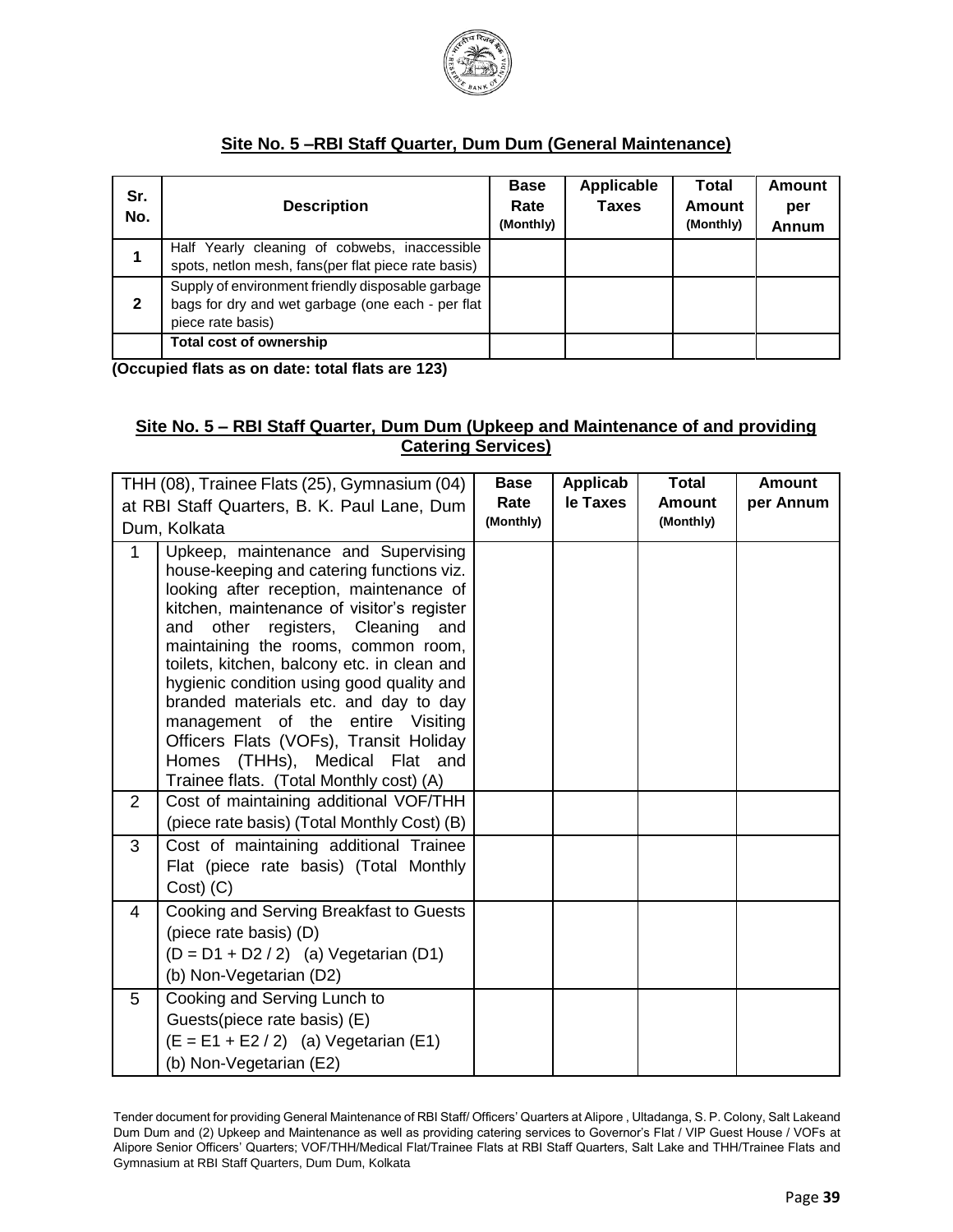

| 6 | Cooking and Serving Dinner to<br>Guests(piece rate basis (F)<br>$(F = F1 + F2 / 2)$ (a) Vegetarian (F1)<br>(b) Non-vegetarian (F2) |  |  |
|---|------------------------------------------------------------------------------------------------------------------------------------|--|--|
|   | Serving Tea/Coffee (G) (per two cups)                                                                                              |  |  |
| 8 | Serving Breakfast + Dinner to Trainees<br>(piece rate basis) (H)                                                                   |  |  |
|   | <b>Total cost of ownership</b>                                                                                                     |  |  |

Total cost of ownership =  $A+B+C+1000$  Heads x  $(D + E + F + G + H)$ 

### **Site No. 6 –RBI Staff Quarter, Main Office Premises, 13, N. S. Road, Kolkata - 700001 (General Maintenance)**

| Sr.<br>No.   | <b>Description</b>                                                                                                                        | <b>Base</b><br>Rate<br>(Monthly) | <b>Applicable</b><br>Taxes | <b>Total</b><br>Amount<br>(Monthly) | Amount<br>per<br>Annum |
|--------------|-------------------------------------------------------------------------------------------------------------------------------------------|----------------------------------|----------------------------|-------------------------------------|------------------------|
|              | Weekly cleaning of all the toilets and bathroom of<br>the occupied Officer's flats only (per flat piece rate<br>basis)                    |                                  |                            |                                     |                        |
| $\mathbf{2}$ | Quarterly cleaning of cobwebs, inaccessible spots,<br>netlon mesh, window panes (inside and outside),<br>fans (per flat piece rate basis) |                                  |                            |                                     |                        |
| 3            | Yearly cleaning of all the flats (occupied and<br>unoccupied) once in year (per flat piece rate basis)                                    |                                  |                            |                                     |                        |
| 4            | Supply of environment friendly disposable garbage<br>bags for dry and wet garbage (one each - per flat<br>piece rate basis)               |                                  |                            |                                     |                        |
|              | <b>Total cost of ownership</b>                                                                                                            |                                  |                            |                                     |                        |

**(Occupied flats as on date - Nil and total no. of flats is 04)**

**Cost of the uniform should be considered and included in the above bids before submitting final quotation.**

**The Bank reserves the right to allot all works and services as mentioned above to one vendor or split the works and services among the different vendors as per the line items (activity wise) based on the Cost as per the price quoted above.**

**Note:**

**\* \*(Quotations for personnel have to be as per Minimum Wages Act and inclusive of all applicable statutory levies/taxes, CGST/ SGST, Reliever Charges).** 

**I /We have gone through the terms and conditions and am/ are agreeable to them.** 

**Rates quoted in Part-A must be as per cost analysis mentioned in Part B & C.** 

**Authorised signatory** 

#### **(With name and seal)**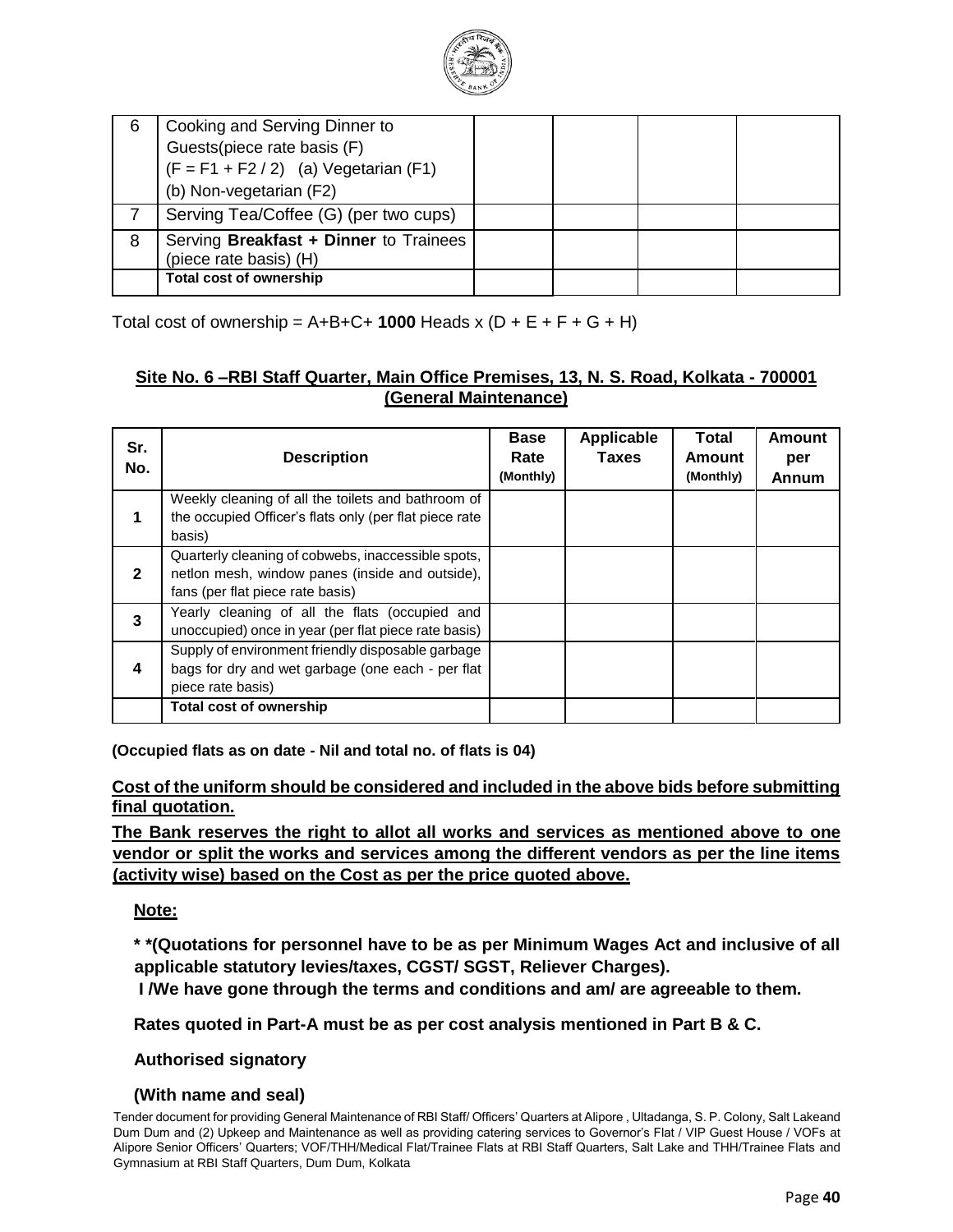

## **(Commercial bid)**

## **(It is for illustrative purpose only and the same should not be submitted with Technical Bid. It should be submitted at Online Portal under Section-Financial Bid)**

**(PART –B)** 

### **Cost analysis: Manpower to be deployed as per Execution Plan**

| S. No | <b>Description</b>         | <b>Total No. of</b><br><b>Manpower</b><br>deployed | <b>Total Expenditure</b><br>(Monthly) |
|-------|----------------------------|----------------------------------------------------|---------------------------------------|
| 1.    | Basic Wages per Person     |                                                    |                                       |
| 2.    | <b>VDA</b>                 |                                                    |                                       |
| 3.    | <b>EPF</b>                 |                                                    |                                       |
| 4.    | <b>ESI</b>                 |                                                    |                                       |
| 5.    | <b>Service Charges</b>     |                                                    |                                       |
| 6.    | <b>Total Cost Per Head</b> |                                                    |                                       |
| 7.    | GST (as applicable)        |                                                    |                                       |
| 8.    | <b>Reliever Charges</b>    |                                                    |                                       |
| 9.    | * Grand Total              |                                                    |                                       |

**Name of the Site……………………………..**

**\*(Quotations for personnel have to be as per Minimum Wages Act and inclusive of all applicable statutory levies/taxes, CGST/ SGST, Reliever Charges).** 

**Authorised signatory** 

**(With name and seal)**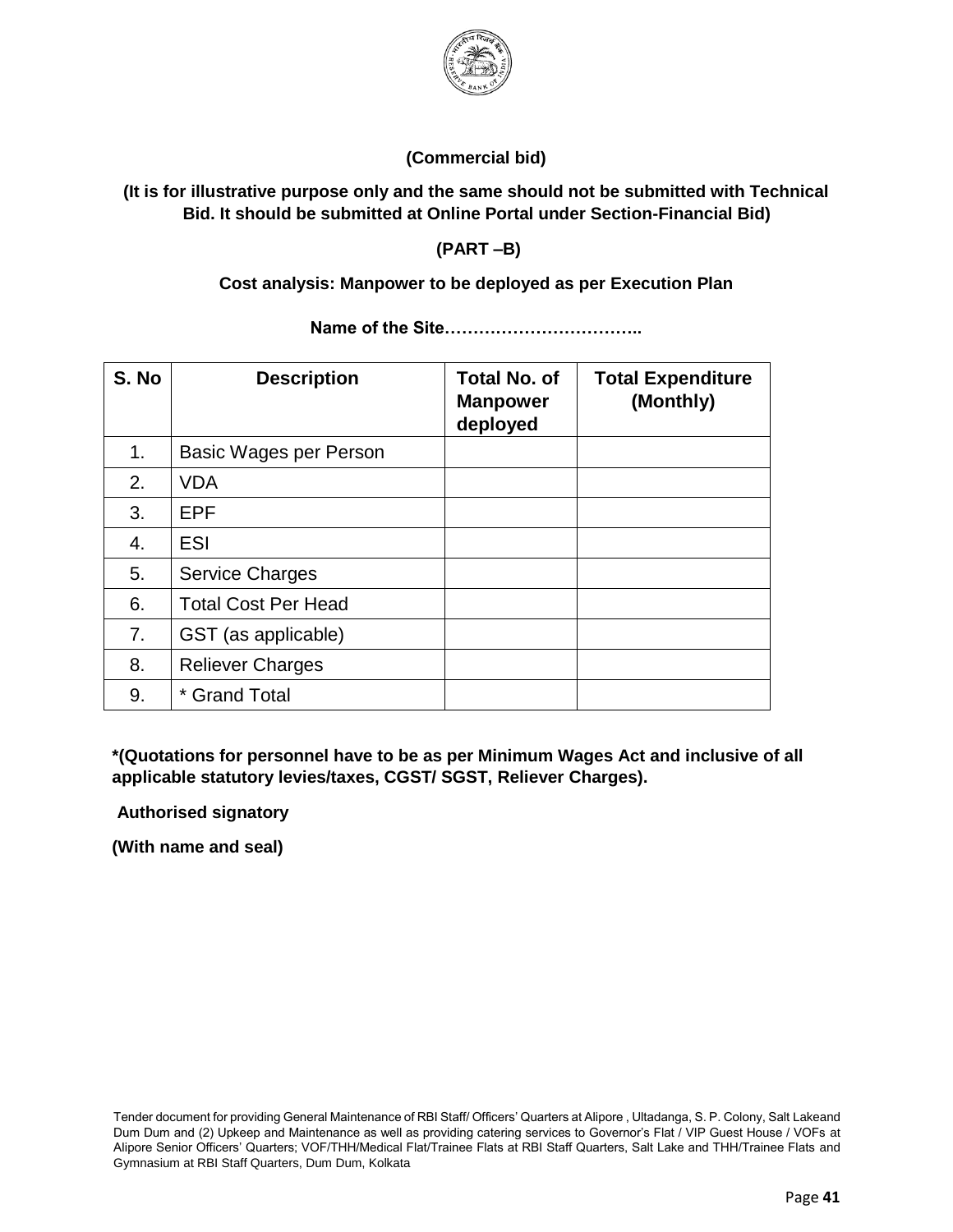

**(Annex-I)** 

#### **Details of Bankers**

Name of the Banker-

Name of the Branch and its Complete Postal Address:

Name and job title of the Contact Person along with his/her Telephone No(s) and Fax No(s)., etc.

Type of Account:

Account Number:

IFSC Code:

Whether Credit facility / Overdraft Facility enjoyed by the bidder:

The period from which the bidder has been banking with the Banker:

Any other information which the bidder may like to furnish about its Banker

**Authorised Signatory (With Name and Seal)**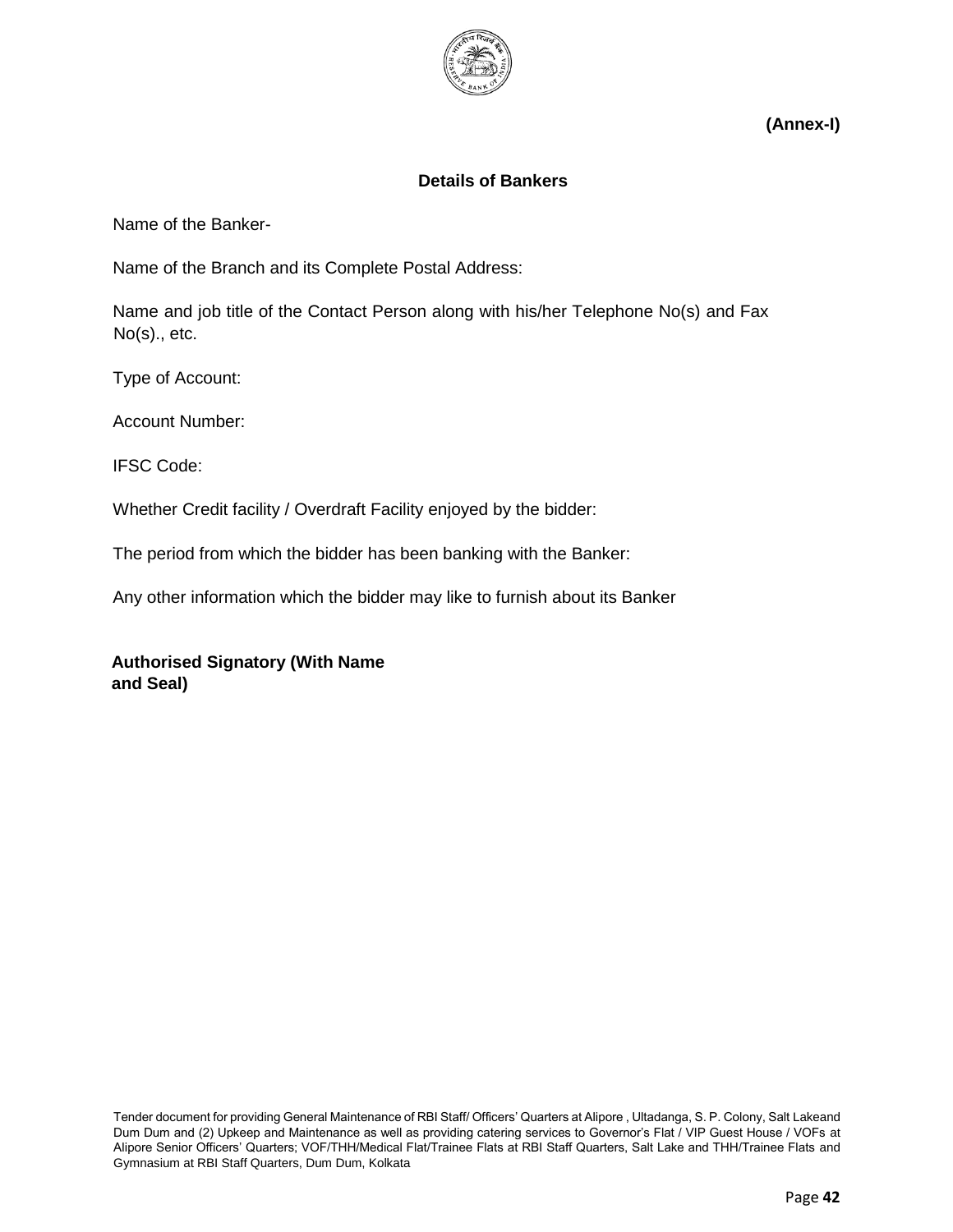

#### **Annex II**

#### **(To be submitted by the client in hard copy in sealed through the tenderer) Client's Report**

(On Client's Letter Head)

Performance details of the Firm: M/s ………….Located at………….

| 1              | Work order/reference No. and<br><b>Agreement Date</b>                                                         |                                                         |
|----------------|---------------------------------------------------------------------------------------------------------------|---------------------------------------------------------|
| 2              | Gross Value of the Contract(in Rupees)                                                                        |                                                         |
| 3              | Date of commencement of Contract                                                                              |                                                         |
| $\overline{4}$ | Whether the Service carried out as per<br>agreement and the scope of the work<br>entered with the Firm        |                                                         |
| 5              | Reason for delay (if any) and whether<br>any<br>penalty/liquidated damage, if any, was<br>imposed on the firm |                                                         |
| 6              | Comments on capabilities of the firm<br>(indicate grading)                                                    |                                                         |
| a              | Quality of Service provided by the firm                                                                       | <b>Outstanding/Very Good/</b><br>good/Satisfactory/Poor |
| b              | Technical proficiency/competence                                                                              | <b>Outstanding/Very Good/</b><br>good/Satisfactory/Poor |
| $\mathbf C$    | Integrity and reliability of the<br>partners/proprietors of the firm                                          | Outstanding/Very Good/<br>good/Satisfactory/Poor        |
| d              | Integrity and reliability of the Personnel<br>deployed                                                        | Outstanding/Very Good/<br>good/Satisfactory/Poor        |
| e              | Dealings in the execution of the work,<br>adherence to schedule and                                           | Outstanding/Very Good/<br>good/Satisfactory/Poor        |
|                | ltime                                                                                                         |                                                         |
| $\overline{7}$ | Did the firm go for arbitration?                                                                              |                                                         |
| 8              | Any other information in your view will<br>help us in making our decision.                                    |                                                         |

Name & Signature of the Reporting Officer (with Office Seal)

Place:

Tender document for providing General Maintenance of RBI Staff/ Officers' Quarters at Alipore , Ultadanga, S. P. Colony, Salt Lakeand Dum Dum and (2) Upkeep and Maintenance as well as providing catering services to Governor's Flat / VIP Guest House / VOFs at Alipore Senior Officers' Quarters; VOF/THH/Medical Flat/Trainee Flats at RBI Staff Quarters, Salt Lake and THH/Trainee Flats and Gymnasium at RBI Staff Quarters, Dum Dum, Kolkata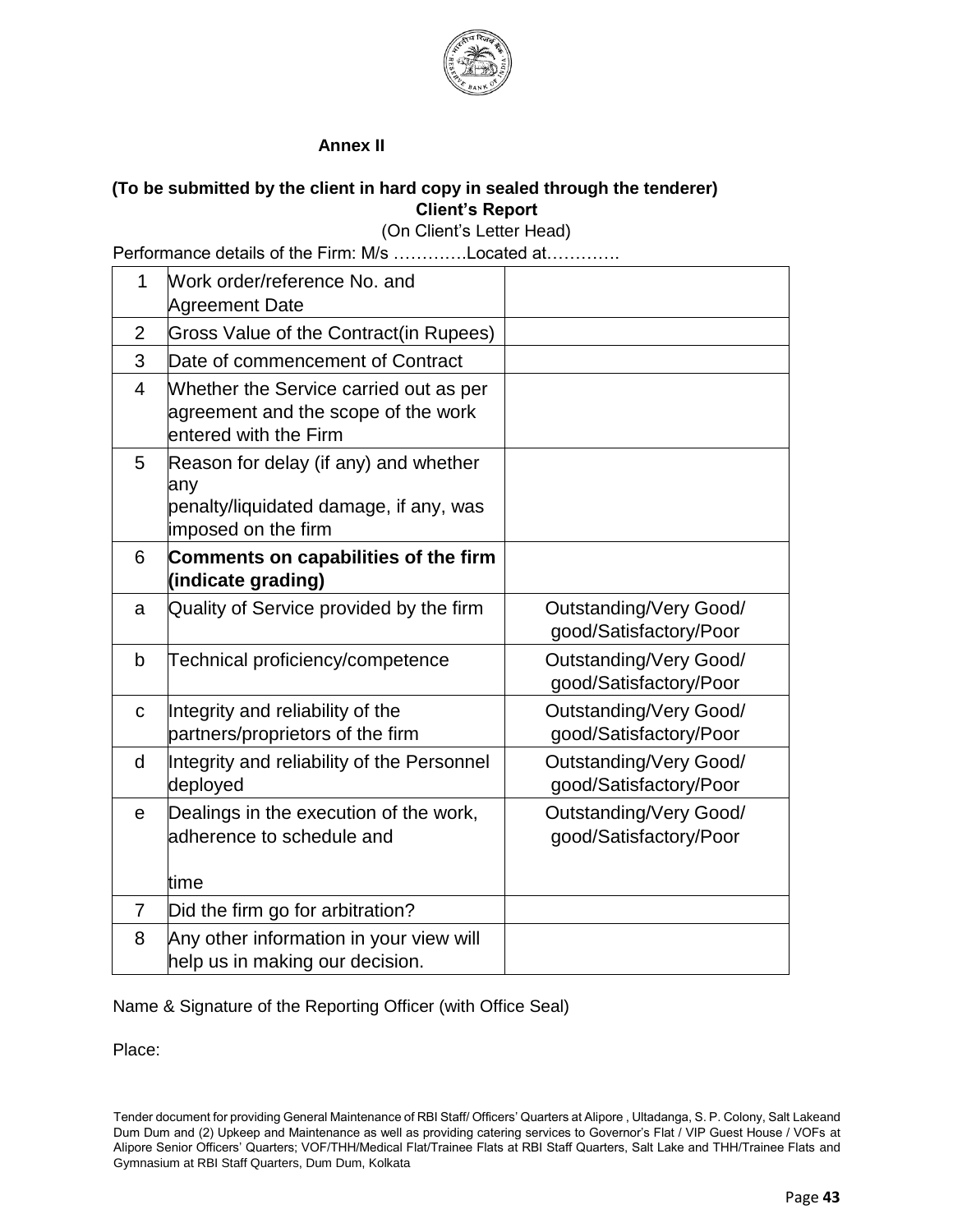

**Annex- III** 

#### **Proforma for Bank Guarantee**

(On Non-Judicial Stamp Paper of appropriate value purchased in the name of the issuing bank)

Place:

Date: \_

The Regional Director Reserve Bank of India 13&15, N.S. Road Kolkata-700001

Dear Sir,

**E – Tender for Annual Contract for providing (1) General Maintenance of RBI Staff/ Officers' Quarters at Alipore, Ultadanga, S. P. Colony, Salt Lake, Dum Dum & Main Office Premises and (2) Upkeep and Maintenance as well as providing catering services to Governor's Flat / VIP Guest House / Visiting Officers' Flat at Alipore Senior Officers' Quarters; Visiting Officers' Flat (VOF)/ Transit Holiday Home (THH)/ Medical Flat/ Trainee Flats at RBI Staff Quarters, Salt Lake and THH/Trainee Flats and Gymnasium at RBI Staff Quarters, Dum Dum, Kolkata**

#### WHEREAS

Reserve Bank of India, having its Central Office at Shahid Bhagat Singh Road,Mumbai, through its office at Reserve Bank of India, 15, N.S. Road, Kolkata (hereinafter called "the RBI") has awarded the Contract for the captioned work (hereinafter called the "Contract") to M/s……………….. (Name of the Contractor) (Hereinafter called " the said Contractor", which expression shall include its successors and assigns).

AND Whereas under the said contract the Contractor is bound by the said Contract to submit to RBI, Kolkata a Performance Bank Guarantee for a total amount of **₹**12,60,000/- (Rupees Twelve Lakh Sixty Thousand only) in for the due fulfilment by the said Contractor of the terms and conditions contained in the contract. We, ………………...(Name of the Bank), (hereinafter called "the Bank"), at the request of M/s ………………….., the Contractor, do hereby undertake to pay to RBI, an amount not exceeding **₹**12,60,000/- (Rupees Twelve Lakh Sixty Thousand only)in as Performance Guarantee for due fulfilment of terms and conditions of the contract.

#### NOW THIS GUARANTEE WITNESSETH

We (Name of the Bank) do hereby agree with and undertake to RBI, their Successors, Assigns that in the event of RBI coming to the conclusion that the Contractor has not performed his obligations as per the terms & conditions of the said contract or have committed a breach thereof,

Tender document for providing General Maintenance of RBI Staff/ Officers' Quarters at Alipore , Ultadanga, S. P. Colony, Salt Lakeand Dum Dum and (2) Upkeep and Maintenance as well as providing catering services to Governor's Flat / VIP Guest House / VOFs at Alipore Senior Officers' Quarters; VOF/THH/Medical Flat/Trainee Flats at RBI Staff Quarters, Salt Lake and THH/Trainee Flats and Gymnasium at RBI Staff Quarters, Dum Dum, Kolkata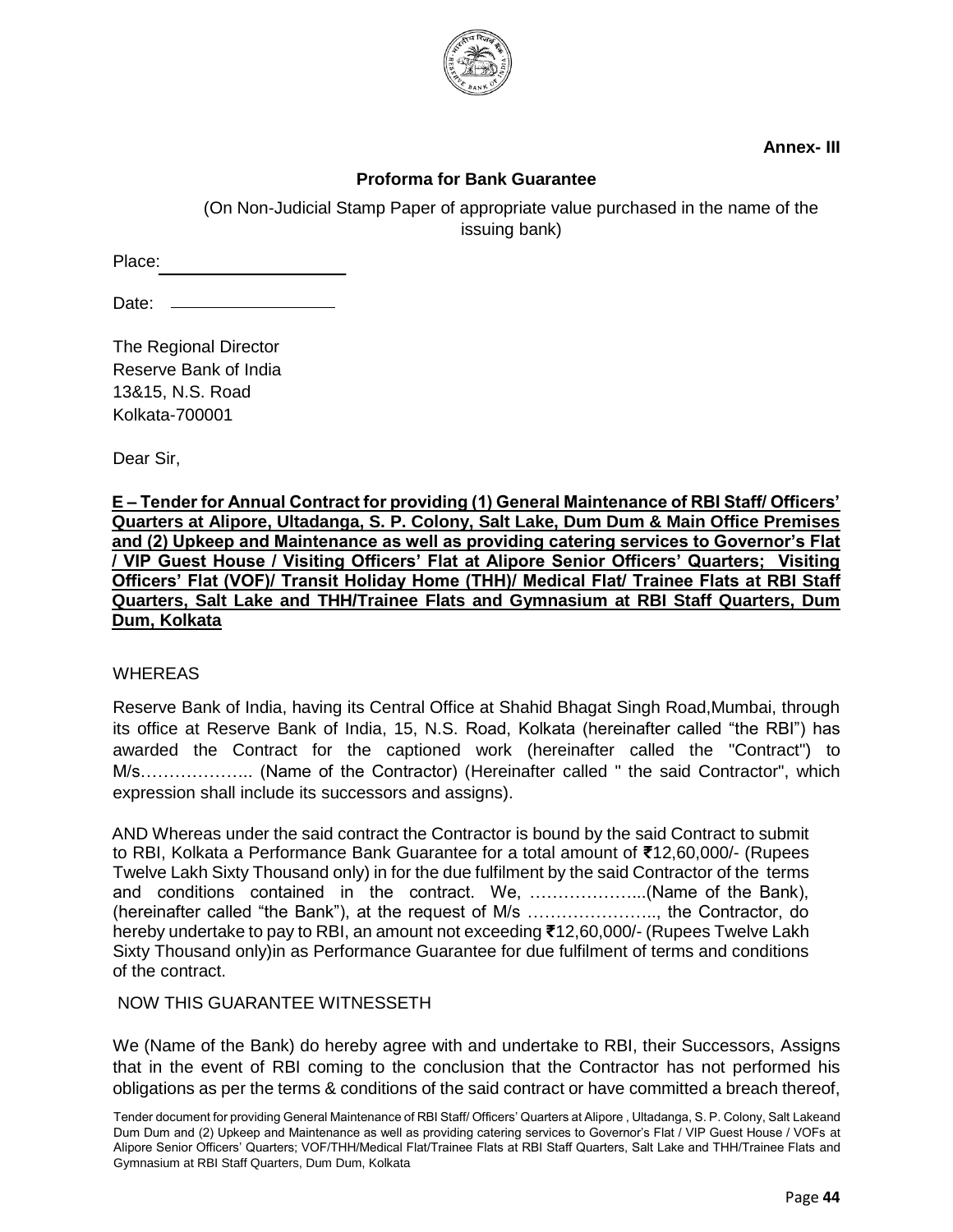

which conclusion shall be binding on us as well as the said Contractor; we shall on demand by RBI, pay without demur to RBI, a sum of **₹**12,60,000/- (Rupees Twelve Lakh Sixty Thousand only)in or any lower amount that may be demanded by RBI. Our guarantee shall be treated as equivalent to the Performance Guarantee Amount for the due performance of the obligations of the Contractor under the said Contract, provided, however, that our liability against such sum shall not exceed the sum of **₹**12,60,000/- (Rupees Twelve Lakh Sixty Thousand only).

We also agree to undertake and confirm that the sum not exceeding **₹**12,60,000/- (Rupees Twelve Lakh Sixty Thousand only) as aforesaid shall be paid by us without any demur or protest, merely on demand from RBI on receipt of a notice in writing stating that the amount is due to them and we shall not ask for any further proof or evidence and the notice from RBI shall be conclusive and binding on us and shall not be questioned by us in any respect or manner whatsoever. We shall pay to RBI any money so demanded notwithstanding any dispute/disputes raised by the Contractor in any suit or proceedings pending before any Court, Tribunal or Arbitrator/s relating thereto and the liability under this guarantee shall be absolute and unequivocal. We undertake to pay the amount claimed by RBI within a period of one week from the date of receipt of the notice as aforesaid.

1. We confirm that our obligation to RBI under this guarantee shall be independent of the agreement or agreements or other understandings between RBI and the Contractor.

2. This guarantee shall not be revoked by us without prior consent in writing of RBI.

We hereby further agree that -

- a) Any forbearance or commission on the part of the RBI in enforcing the conditions of the said contract or in compliance with any of the terms and conditions stipulated in the said Contract and/or hereunder or granting of any time or showing of any indulgence by the RBI to the Contractor or any other matters in connection therewith shall not discharge us in any way and our obligation under this guarantee. This guarantee shall be discharged only by the performance by the Contractor of their obligations and in the event of their failure to do so, by payment by us of the sum not exceeding **₹**12,60,000/- (Rupees Twelve Lakh Sixty Thousand only). Our liability under these presents shall not exceed the sum of **₹**12,60,000/- (Rupees Twelve Lakh Sixty Thousand only).
- b) Our liability under these presents shall not be affected by any infirmity or irregularity on the part of our said constituents/clients or their obligations thereunder or by dissolution or change in the constitution of our said constituents.
- c) This guarantee shall remain in force up to Sixty (60) days beyond the Defect liability period provided that if so desired by RBI, this guarantee shallbe renewed for a further period as may be indicated by them on the same terms and conditions as contained herein.
- d) Our liability under these presents will terminate unless these presents are renewed as provided hereinabove on the or on the day when our said constituents comply with their obligations, as to which a certificate in writing by RBI alone is the conclusive proof whichever date is later. Unless a claim or suit or action is filed against us within or

Tender document for providing General Maintenance of RBI Staff/ Officers' Quarters at Alipore , Ultadanga, S. P. Colony, Salt Lakeand Dum Dum and (2) Upkeep and Maintenance as well as providing catering services to Governor's Flat / VIP Guest House / VOFs at Alipore Senior Officers' Quarters; VOF/THH/Medical Flat/Trainee Flats at RBI Staff Quarters, Salt Lake and THH/Trainee Flats and Gymnasium at RBI Staff Quarters, Dum Dum, Kolkata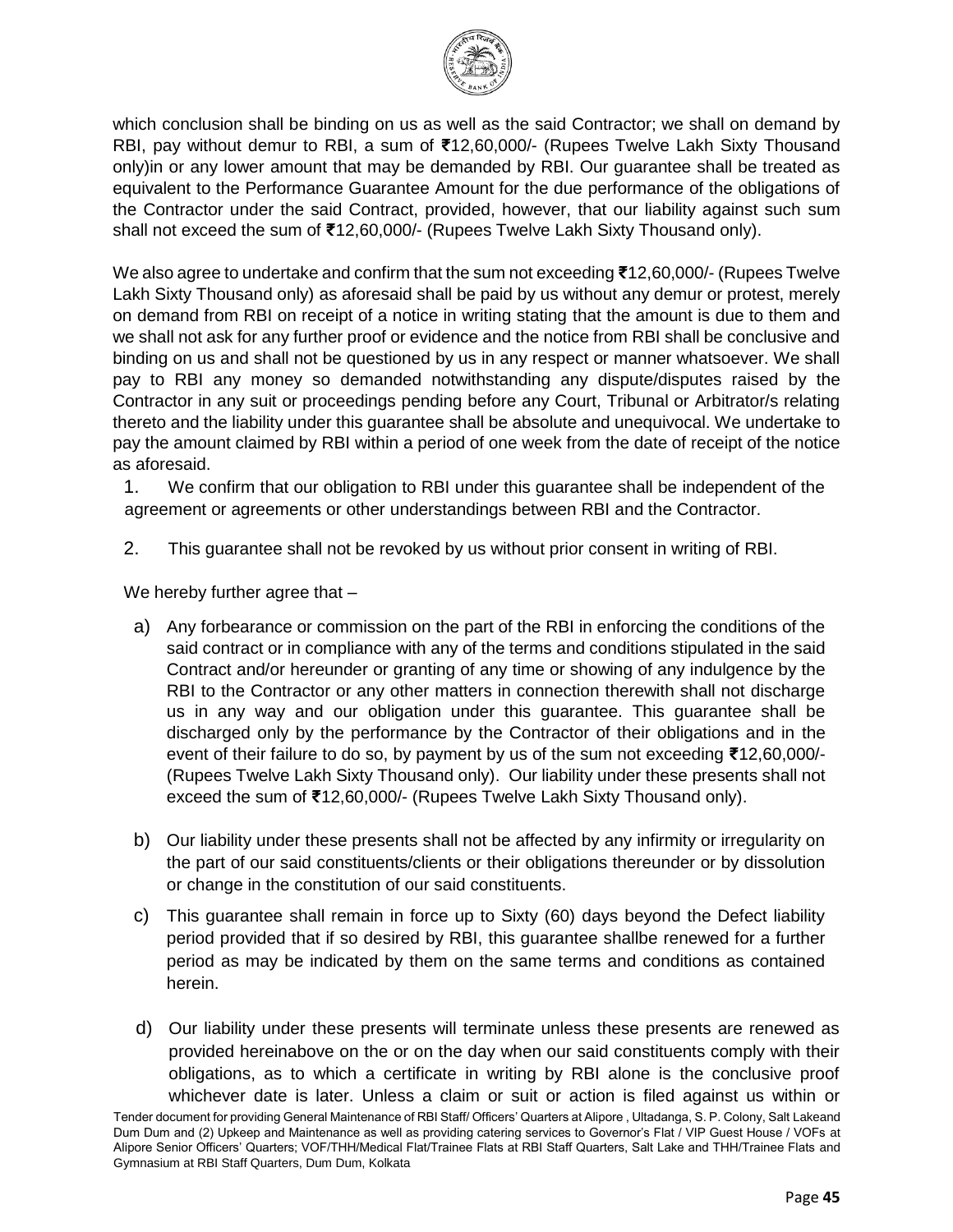

anyextended period, all the rights of RBI against us under this guarantee shall be forfeited and we shall be released and discharged from all our obligations and liabilities hereunder.

In witness whereof, I/We of the bank have signed and sealed this guarantee on the ---------day of----------------(Month) (Year) being herewith duly authorized.

For and on behalf of  $\frac{1}{1}$  (Name of the Bank)

Signature and Seal of authorized Bank official

Name:

**Designation** 

Stamp/ Seal of the Bank

Signed, sealed and delivered for and on behalf of the Bank by the above named in the presence of:

Witness 1

Signature **manufacture Signature with the signature with the signature**  $\cdots$ Name …………………………… Address ………………………………………

> (NB: This Bank Guarantee will require stamp duty as applicable in the state, where it is executed and shall be signed by the official whose signature and authority shall be verified).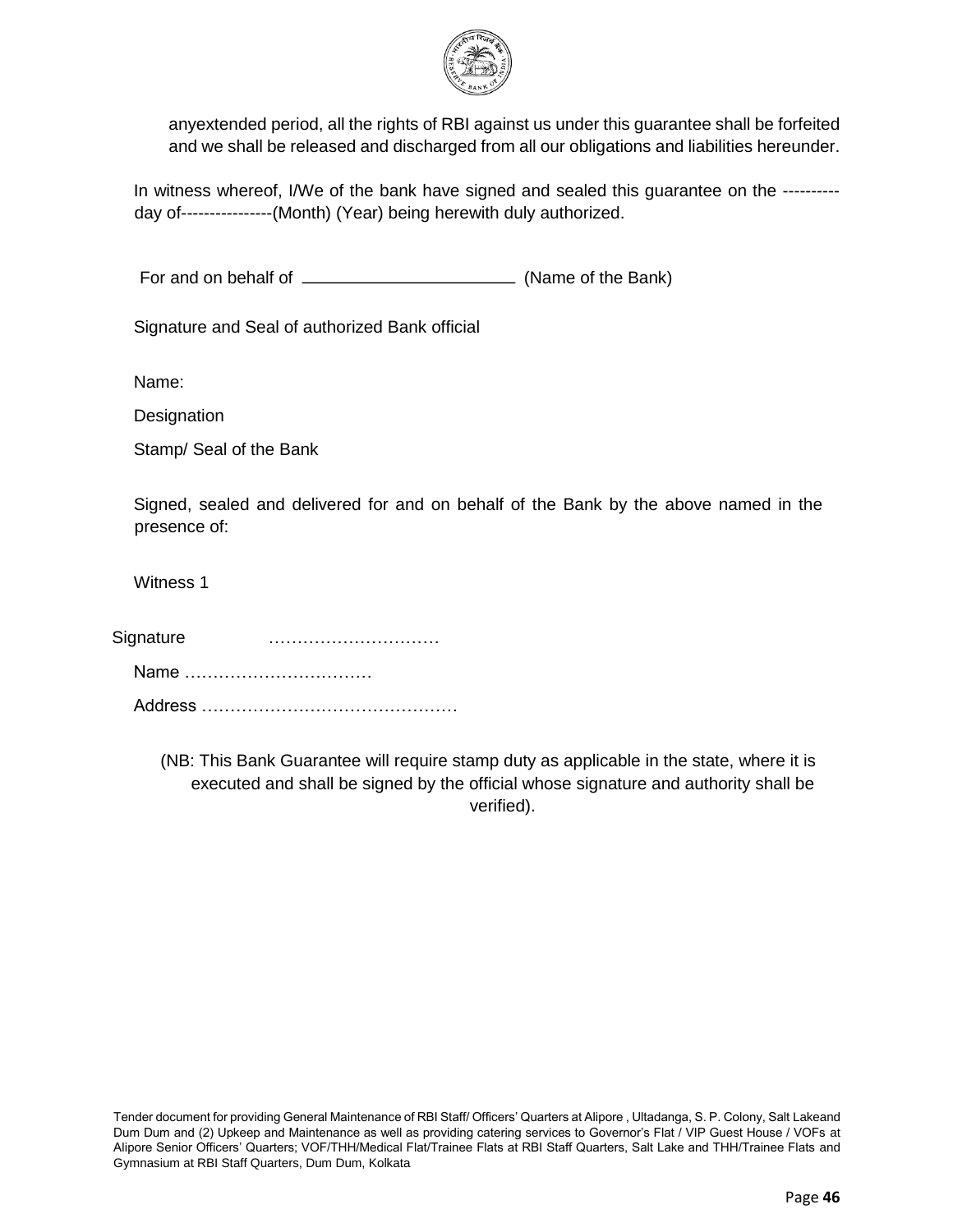

#### **Article of Agreement**

**THIS AGREEMENT** is made at Kolkata on this……day of (Two Thousand and ………………..) between RBI, 15, N.S. Road, Kolkata (having its Central Office at Shahid Bhagat Singh Marg, Mumbai and a body Corporate established under RBI Act, 1934) hereinafter referred to as the "**Bank**" represented by its …………………………… (which expression shall include his successors in office and assignees) of the FIRST PART

#### **AND**

M/s…………………………………..having it's Regd. Office at ………………………hereinafter referred to as the "Contractor" represented by its Director and authorised signatory Shri …………………… (Which expression shall mean and include its legal representatives and assignees and successors) of the

#### **SECOND PART**

Whereas the Contractor is carrying on the business of providing Cleaning Services for Wash Rooms/ Toilets and related areas/ space and has adequate experience in such jobs for rendering such service.

And whereas the Bank is desirous of availing services of the contractor for the purpose as indicated in the letter No. The stated dated

And whereas the parties are desirous of recording the terms and conditions under or upon which the said services are to be rendered by the contractor.

#### **NOW IT IS HEREBY AGREED BY AND BETWEEN THE PARTIES HERE TO AS FOLLOW:**

- 1. This agreement will come into effect from \_\_\_\_\_\_\_\_\_\_\_\_\_ and will remain in force up to \_\_\_\_\_\_\_\_\_\_ or unless it is terminated as per the terms herein after contained.
- 2. The quoted charge of ₹ ……………. (Rupees …………………….only) covering the cost of manpower deployed for efficient rendering of services shall be payable on monthly basis subject to submission of invoice. The payment there on will be made after the same is duly certified by the Bank's officials to the effect that the services have been provided satisfactorily and after deducting all statutory dues/ taxes, etc.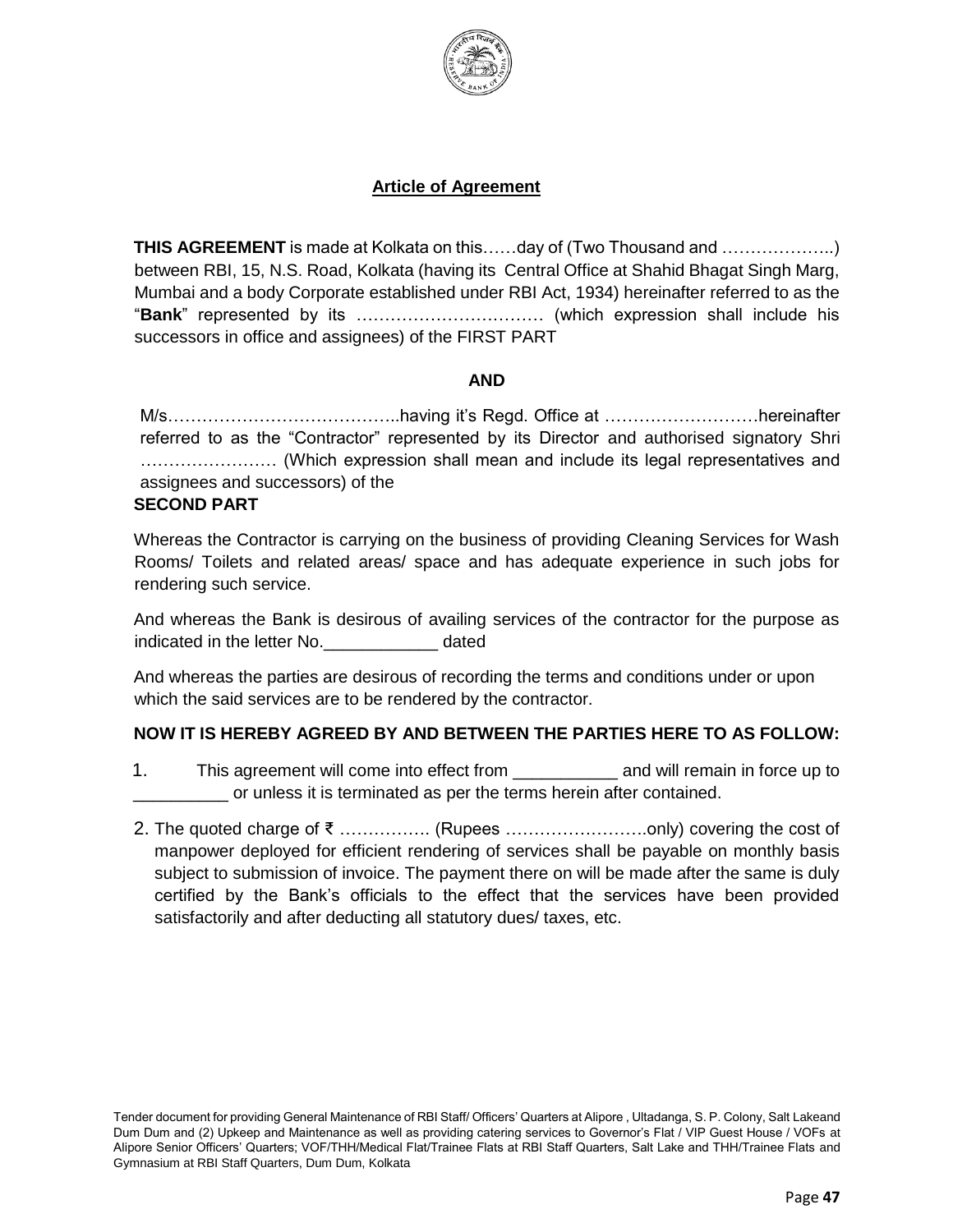

### **Cost analysis: Manpower to be deployed as per Execution Plan**

**Name of the Site……………………………..**

| S. No | <b>Description</b>         | <b>Total No. of</b><br><b>Manpower</b><br>deployed | <b>Total Expenditure</b><br>(Monthly) |
|-------|----------------------------|----------------------------------------------------|---------------------------------------|
| 1.    | Basic Wages per Person     |                                                    |                                       |
| 2.    | <b>VDA</b>                 |                                                    |                                       |
| 3.    | <b>EPF</b>                 |                                                    |                                       |
| 4.    | <b>ESI</b>                 |                                                    |                                       |
| 5.    | <b>Service Charges</b>     |                                                    |                                       |
| 6.    | <b>Total Cost Per Head</b> |                                                    |                                       |
| 7.    | GST (as applicable)        |                                                    |                                       |
| 8.    | <b>Reliever Charges</b>    |                                                    |                                       |
| 9.    | * Grand Total              |                                                    |                                       |

# **\*(Quotations for personnel have to be as per Minimum Wages Act and inclusive of all applicable statutory levies/taxes, CGST/ SGST, Reliever Charges).**

3. The above charges are firm and subject to labour conditions, exchange variations or any other conditions whatsoever. The above charges exclude Goods and Services Tax.

4. The above charges include service charges & GST, insurance charges and any duty or other levy, whether existing or levied in future by the Central Government or any other state Government or any other Local Authority.

5. The Contractor shall be responsible for providing Services on regular basis as per the terms and conditions of the tender and the tender document will be treated as part of this document.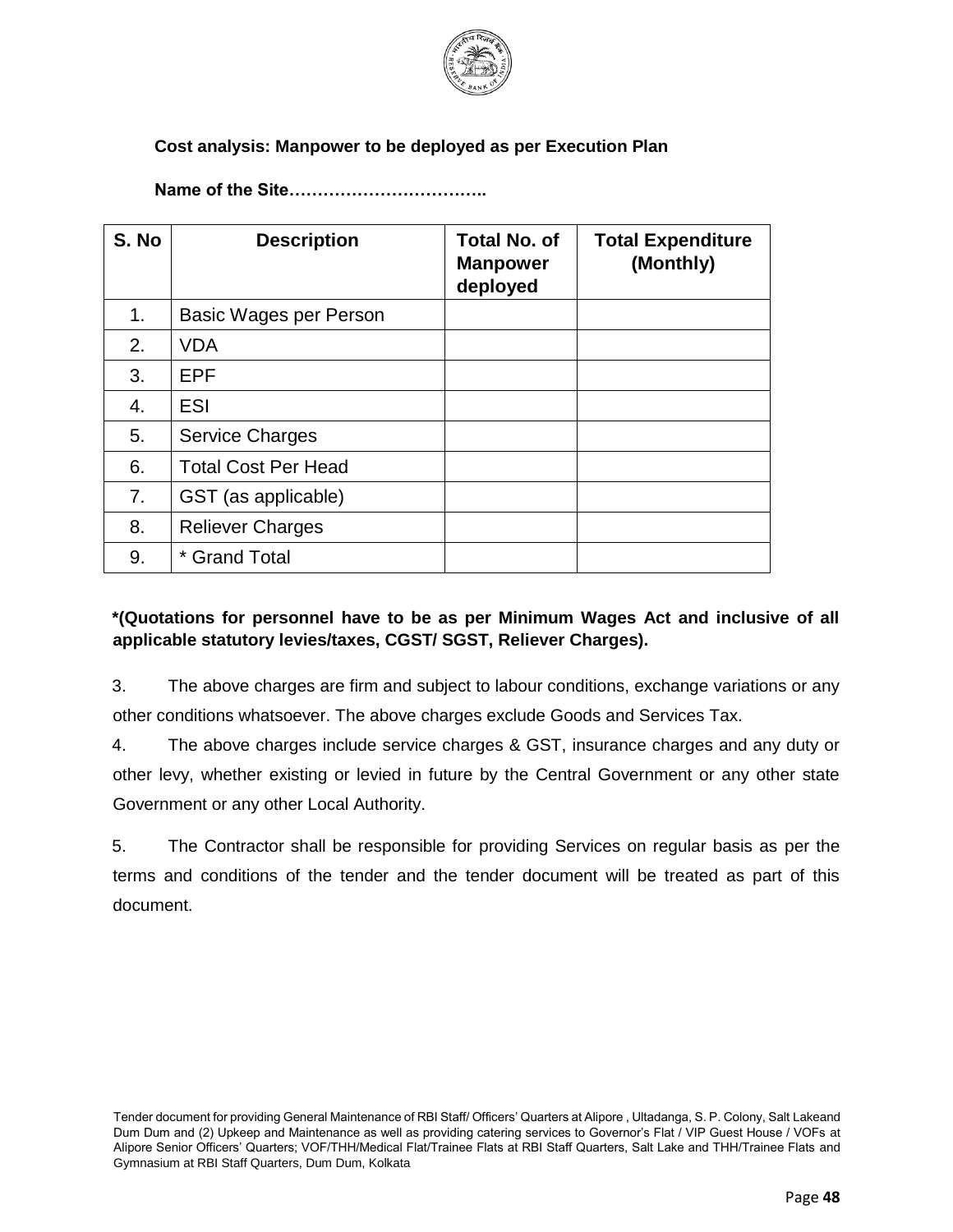

# **SERVICES TO BE RENDERED BY CONTRACTOR**

## **For General Maintenance of Staff Quarters**

#### **Site No. 1 – RBI, Senior Officers' Colony, 7, New Road, Kolkata – 700027**

According to the scope of work, the Contractor shall provide services for all blocks of Alipore Officers' Quarters (Outside area, situated at 7, New Road, Kolkata – 700 027).

#### **DAILY CLEANING (7 days in a week – Outside areas)**

- Sweeping, Swabbing, mopping of all common area including stair cases.
- Cleaning of common toilets (Acid cleaning)
- Cleaning of road and passage surrounding the blocks.
- Cleaning of cobwebs, cleaning of fixture and fitting of common area.
- Cleaning of Parking Area, drainage etc.

#### **MONTHLY CLEANING (Once in a month – Outside areas)**

In addition to the daily work schedule as above, the contractor shall carry out a special monthly cleaning of all the above areas with liquid soap and water.

 **Supply of set of Garbage Bags (environment friendly) for dry and wet garbage (one each) in all the occupied flat on piece rate basis.**

# **DEPLOYMENT OF SWEEPING/CLEANING AND MAINTENANCE PERSONNEL AND DUTY HOURS**

- The contractor shall deploy adequate numbers of sweepers/cleaners including reliever at the above site i.e. Alipore for performing the total job satisfactorily.
- **Weekly cleaning** of toilets/bathroom of officers flat situated at Alipore Senior Officers' Colony (Occupied flat only – piece rate basis – Approx 40 Nos, 02 in each flats).
- **Quarterly cleaning** of cobwebs, inaccessible spots, netlon mesh, window panes (inside and outside), fans, four times in a year at an interval of three months (piece rate per flat basis – Approx 30 flats).
- **Yearly cleaning** of all rooms once in a year. This work should be carried out in all the occupied flats apart from the quarterly cleaning (piece rate per flat basis – Approx 30 flats).
- **Cleaning of flats** (Before handing over to allotee as and when required (piece rate basis).
- **Cleaning and maintenance of Gymnasium.** 01 (one) person will be deployed for opening and closing of Gymnasium, clean the floor and fitness equipment on daily basis and to take care for equipment etc. (Morning and Evening shift).

#### **Site No. 2 – RBI, Ultadanga Officers' Quarters**

According to the scope of work, the Contractor shall provide services for all blocks of Ultadanga

#### Officers' Quarters.

Tender document for providing General Maintenance of RBI Staff/ Officers' Quarters at Alipore , Ultadanga, S. P. Colony, Salt Lakeand Dum Dum and (2) Upkeep and Maintenance as well as providing catering services to Governor's Flat / VIP Guest House / VOFs at Alipore Senior Officers' Quarters; VOF/THH/Medical Flat/Trainee Flats at RBI Staff Quarters, Salt Lake and THH/Trainee Flats and Gymnasium at RBI Staff Quarters, Dum Dum, Kolkata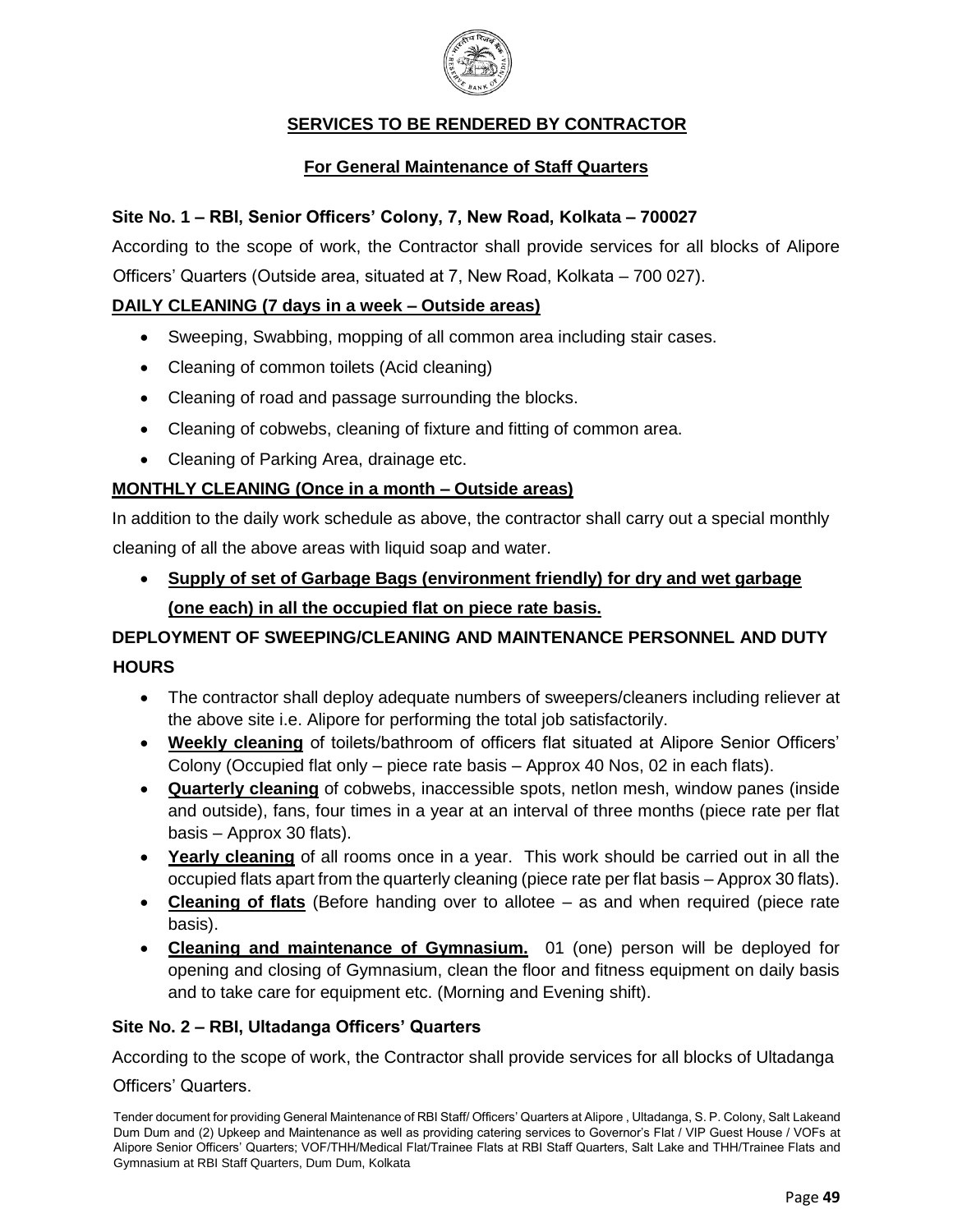

# **DAILY CLEANING (7 days in a week – Outside areas)**

- Sweeping, Swabbing, mopping of all common area including stair cases.
- Cleaning of common toilets (Acid cleaning)
- Cleaning of road and passage surrounding the blocks.
- Cleaning of cobwebs, cleaning of fixture and fitting of common area.
- Cleaning of Parking Area, drainage etc.

### **MONTHLY CLEANING (Once in a month – Outside areas)**

In addition to the daily work schedule as above, the contractor shall carry out a special monthly cleaning of all the above areas with liquid soap and water.

# **Supply of set of Garbage Bags (environment friendly) for dry and wet garbages (one each) in all the occupied flat on piece rate basis**

# **DEPLOYMENT OF SWEEPING/CLEANING AND MAINTENANCE PERSONNEL AND DUTY HOURS**

- The contractor shall deploy adequate numbers of sweepers/cleaners including reliever at the above site i.e. Ultadanga for performing the total job satisfactorily.
- **Weekly cleaning** of toilets/bathroom of officers flat situated at Ultadanga Officers' Quarters (Occupied flat only – piece rate basis – Approx 75 Nos).
- **Quarterly cleaning** of cobwebs, inaccessible spots, netlon mesh, window panes (inside and outside), fans, four times in a year at an interval of three months (piece rate per flat basis – Approx 75 flats).
- **Yearly cleaning** of all rooms once in a year. This work should be carried out in all the occupied flats apart from the quarterly cleaning (piece rate per flat basis – Approx 75 flats).
- **Cleaning of flats** (Before handing over to allotee as and when required (piece rate basis).
- **Cleaning and maintenance of Gymnasium.** (01) person will be deployed for opening and closing of Gymnasium, clean the floor and fitness equipment on daily basis and to take care for equipment etc. (Morning and Evening shift).

### **Site No. 3 – RBI, Dover Lane Staff Quarters**

According to the scope of work, the Contractor shall provide services for all blocks of S. P. Colony Staff Quarters, situated at 16/5, Dover Lane, Kolkata – 700 029.

### **DAILY CLEANING (7 days in a week – Outside areas)**

- Sweeping, Swabbing, mopping of all common area including stair cases.
- Cleaning of common toilets (Acid cleaning)
- Cleaning of road and passage surrounding the blocks.
- Cleaning of cobwebs, cleaning of fixture and fitting of common area.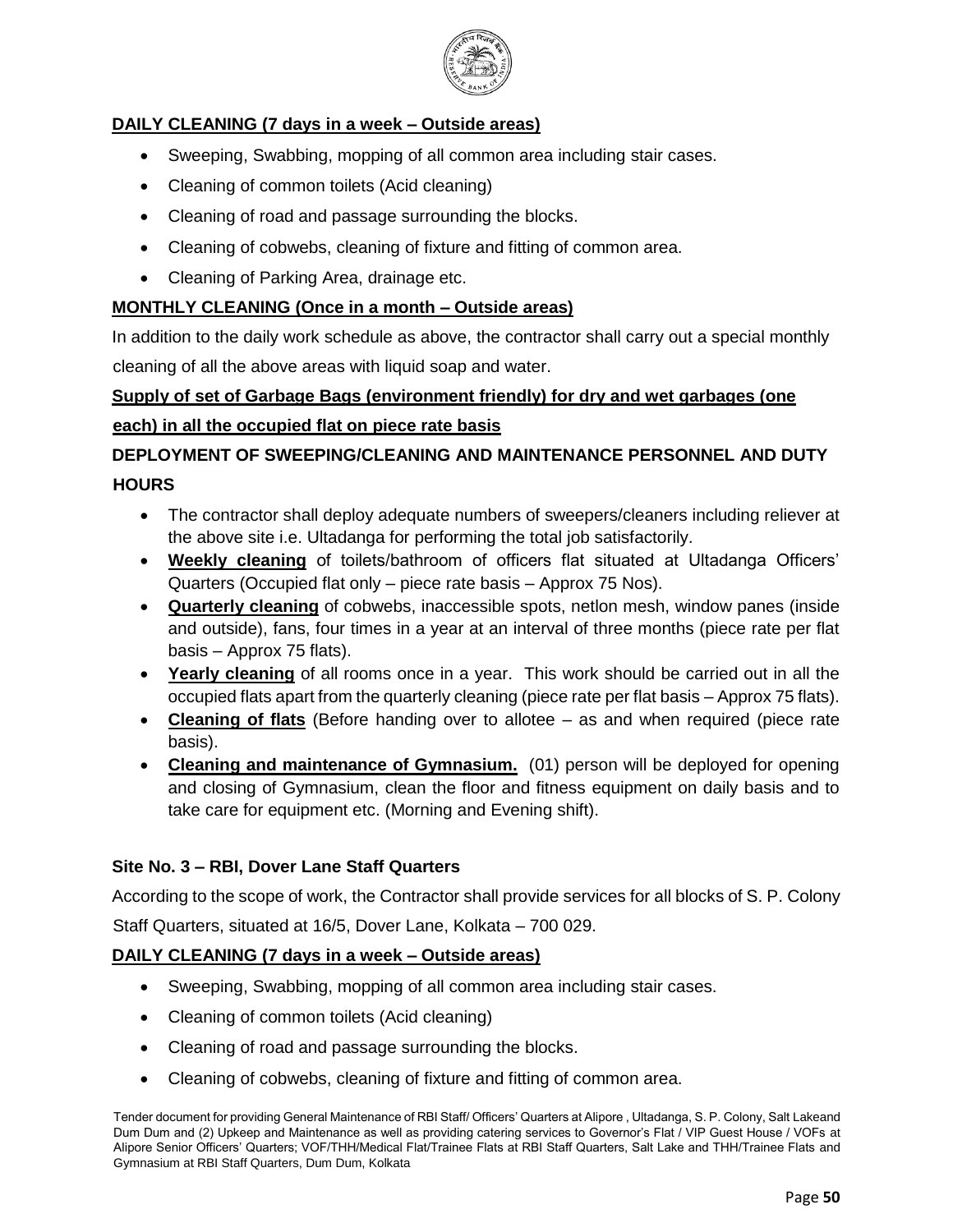

• Cleaning of Parking Area, drainage etc.

# **MONTHLY CLEANING (Once in a month – Outside areas)**

In addition to the daily work schedule as above, the contractor shall carry out a special monthly cleaning of all the above areas with liquid soap and water.

 **Supply of set of Garbage Bags (environment friendly) for dry and wet garbages (one each) in all the occupied flat on piece rate basis.**

# **DEPLOYMENT OF SWEEPING/CLEANING AND MAINTENANCE PERSONNEL AND DUTY HOURS**

- The contractor shall deploy adequate numbers of sweepers/cleaners including reliever at the above site i.e. at 16/5, Dover Lane, Kolkata for performing the total job satisfactorily.
- **Weekly cleaning** of toilets/bathroom of officers flat situated at Dover Lane Quarters (Gr. A, B & C Officers' Blocks - occupied flat only – piece rate basis – Approx 45 Nos).
- **Quarterly cleaning** of cobwebs, inaccessible spots, netlon mesh, window panes (inside and outside), fans, four times in a year at an interval of three months (piece rate per flat basis – Approx 45 flats).
- **Yearly cleaning** of all rooms once in a year. This work should be carried out in all the occupied flats apart from the quarterly cleaning (piece rate per flat basis – Approx 45 flats).
- **Cleaning of flats** (Before handing over to allotee as and when required (piece rate basis).
- **Dover Lane Staff Quarters (D Block only)** Half-Yearly Cleaning of Quarters Cleaning of cobwebs, inaccessible spots, netlon mesh, fans of only occupied flat (piece rate per flat basis – Approx 15 flats).

### **Site No. 4 – RBI, Salt Lake Staff Quarters**

According to the scope of work, the Contractor shall provide services for all blocks of Salt Lake Staff Quarters, situated at Sector – III, Salt Lake, Kolkata.

### **DAILY CLEANING (7 days in a week – Outside areas)**

- Sweeping, Swabbing, mopping of all common area including stair cases.
- Cleaning of common toilets (Acid cleaning)
- Cleaning of road and passage surrounding the blocks.
- Cleaning of cobwebs, cleaning of fixture and fitting of common area.
- Cleaning of Parking Area, drainage etc.

### **MONTHLY CLEANING (Once in a month – Outside area)**

In addition to the daily work schedule as above, the contractor shall carry out a special monthly

cleaning of all the above areas with liquid soap and water.

# **Supply of set of Garbage Bags (environment friendly) for dry and wet garbages (one each) in all the occupied flat on piece rate basis.**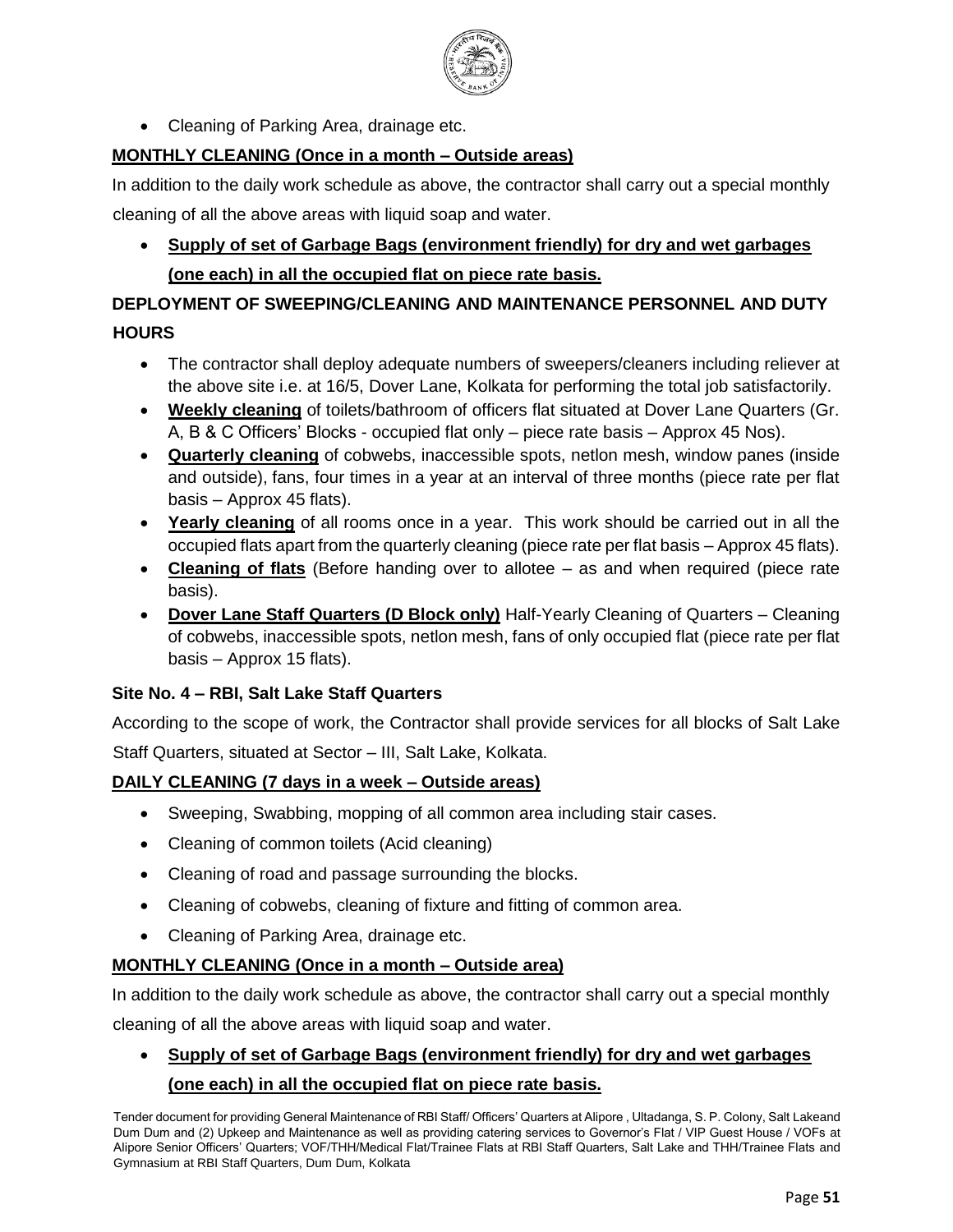

# **DEPLOYMENT OF SWEEPING/CLEANING AND MAINTENANCE PERSONNEL AND DUTY HOURS**

- **Half-Yearly cleaning** of cobwebs, inaccessible spots, netlon mesh, fans, two times in a year at an interval of six months (piece rate per flat basis – Approx 70 flats).
- **Cleaning and maintenance of Gymnasium.** (01) person will be deployed for opening and closing of Gymnasium, clean the floor and fitness equipment on daily basis and to take care for equipment etc. (Morning and Evening shift).
- The contractor shall deploy adequate numbers of sweepers/cleaners including reliever at the above site i.e. at Salt Lake for performing the total job satisfactorily.

# **Site No. 5 – RBI, Dum Dum Staff Quarters, Phase I & II, 1B, B. K. Paul Lane, Kolkata - 700030.**

 Half-Yearly Cleaning of Quarters – Cleaning of cobwebs, inaccessible spots, netlon mesh, fans of only occupied flat (piece rate per flat basis – Approx 150 flats) and for supply of garbage bags in all the occupied flats on piece rate per flat basis.

#### **Site No. 6 – RBI, Officers' Quarters, Main Office Premises, 13, N. S. Road, Kolkata - 700001.**

- **Weekly cleaning** of toilets/bathrooms of officers flat at MOP (Occupied flat only piece rate basis – Approx 04 Nos).
- **Quarterly cleaning** of cobwebs, inaccessible spots, netlon mesh, fans, four times in a year at an interval of three months (piece rate per flat basis – Approx 04 flats).
- **Yearly cleaning** of all rooms once in a year. This work should be carried out in all the occupied flats apart from the quarterly cleaning (piece rate per flat basis – Approx 04 flats).
- **Supply of set of Garbage Bags (environment friendly) for dry and wet garbages (one each) in all the occupied flat on piece rate basis.**

**Upkeep and Maintenance as well as providing catering services to Governor's Flat / VIP Guest House / VOFs at Alipore Senior Officers' Quarters; VOF/THH/Medical Flat/Trainee Flats at RBI Staff Quarters, Salt Lake and THH/Trainee Flats and Gymnasium at RBI Staff Quarters, Dum Dum, Kolkata**

#### **Site No. 1**

# **Governor's Flat (01) / VIP Guest House (03) / VOFs (06) at Alipore Senior Officers' Quarters (presently 05 persons working under vendor)**

 Upkeep, maintenance, housekeeping and supervision of Governor's Flat, VIP Guest Houses, Visiting Officers' Flats (VOFs), Dining Hall, Common rooms and Kitchen viz. looking after reception, daily sweeping/cleaning of floors, walls, toilets, bathrooms, electrical equipment and fitting and other accessories, filling up of soap dispensers, maintaining visitor's register and other stock registers, recovery of charges from the visitors etc., maintaining other details as prescribed by the Bank from time to time, and providing necessary assistance to the Guests.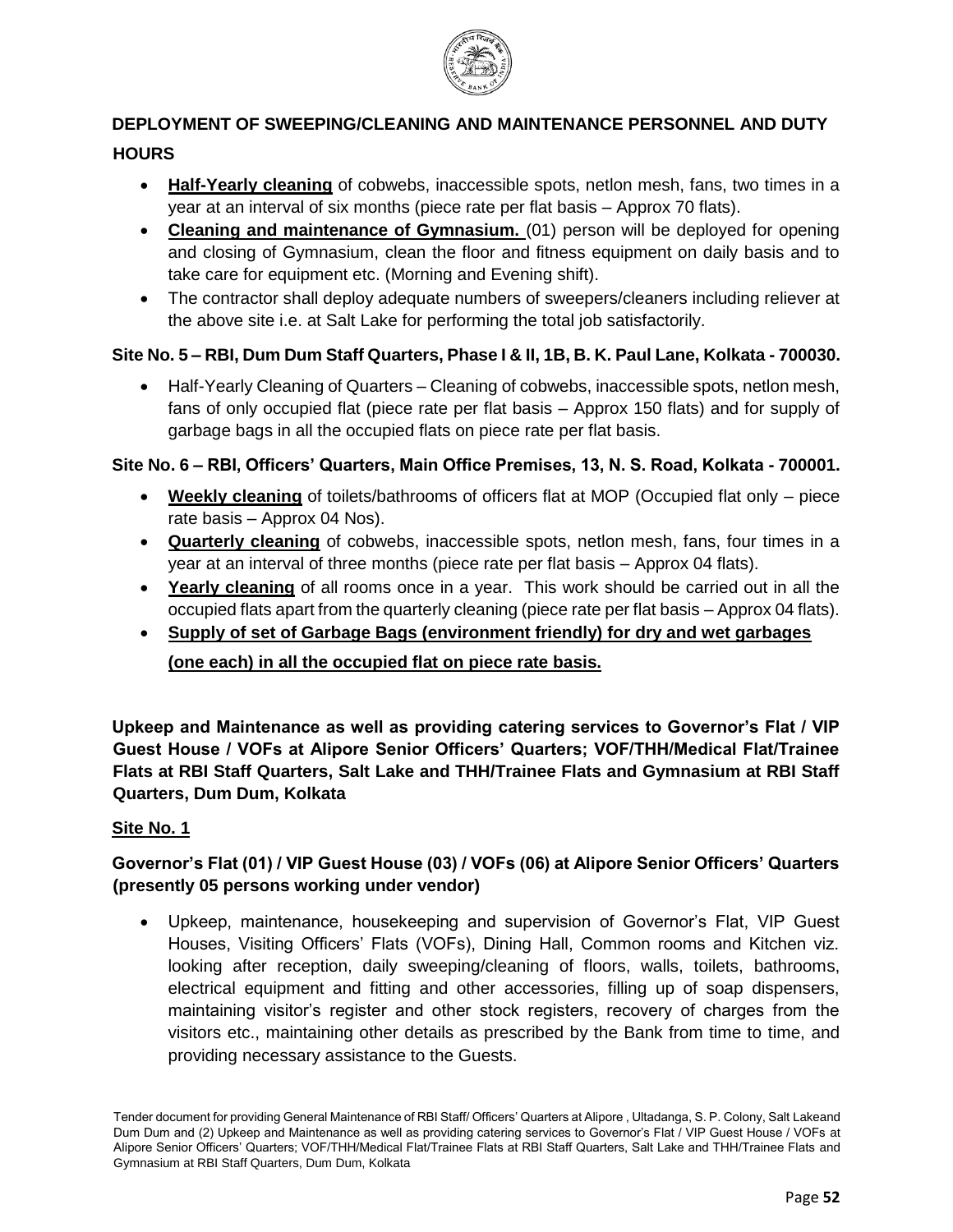

- Receiving the guests, porting of luggage on arrival and departure and providing them accommodation and other facilities for 24 hours.
- \* Cooking and serving of all major meals and snacks (food served will be of North / South Indian, Continental and Chinese) in dining hall or Guest room.
- \*\* Change of linens, towels on change of occupancy or after every two days and keeping rooms and beds in a state of "Ready for Occupation".
- Supply of Welcome kits, mineral water, newspapers, tea/coffee etc.
- Providing laundry services to the quests on payment basis at the rate agreed upon by the Bank.

# **Site No. 2**

## **VOFs (14) /THH (04) /Medical Flat (01) /Trainee Flats (14) / Gymnasium (01) at RBI Staff Quarters, LB Block, Sector – III, Salt Lake (presently 13 persons working under vendor)**

- Upkeep, maintenance, housekeeping and supervision of Visiting Officers' Flats (VOFs), Transit Holiday Homes (THHs), Medical Flat, Trainee Flats, Gymnasium, Dining Hall, Common rooms and Kitchen viz. looking after reception, daily sweeping/cleaning of floors, walls, toilets, bathrooms, electrical equipment and fitting and other accessories, filling up of soap dispensers, maintaining visitor's register, trainee registers and other stock registers, recovery of charges from the visitors etc., maintaining other details as prescribed by the Bank from time to time, and providing necessary assistance to the Guests & Trainees.
- Receiving the guests and trainees, porting of luggage on arrival and departure and providing them accommodation and other facilities.
- \* Cooking and serving of all major meals and snacks (food served will be of North / South Indian, Continental and Chinese) in dining hall or Guest rooms.
- \* Cooking of all major meals and snacks (as per the menu) for the trainees in the trainee flats.
- \*\* Change of linens, towels on change of occupancy or after every two days and keeping rooms and beds in a state of "Ready for Occupation".
- Supply of Welcome kits, mineral water, newspapers, tea/coffee etc.
- Providing laundry services to the guests on payment basis at the rate agreed upon by the Bank.

### **Site No. 3**

# **THH (8) /Trainee Flats (25) and Gymnasium (04) at RBI Staff Quarters, B. K. Paul Lane, Dum Dum, Kolkata**

 Upkeep, maintenance, housekeeping and supervision of Transit Holiday Homes (THHs), Trainee Flats, Gymnasium, Dining Hall, Common rooms and Kitchen viz. looking after reception, daily sweeping/cleaning of floors, walls, toilets, bathrooms, electrical equipment and fitting and other accessories, filling up of soap dispensers, maintaining visitor's register, trainee registers and other stock registers, recovery of charges from the visitors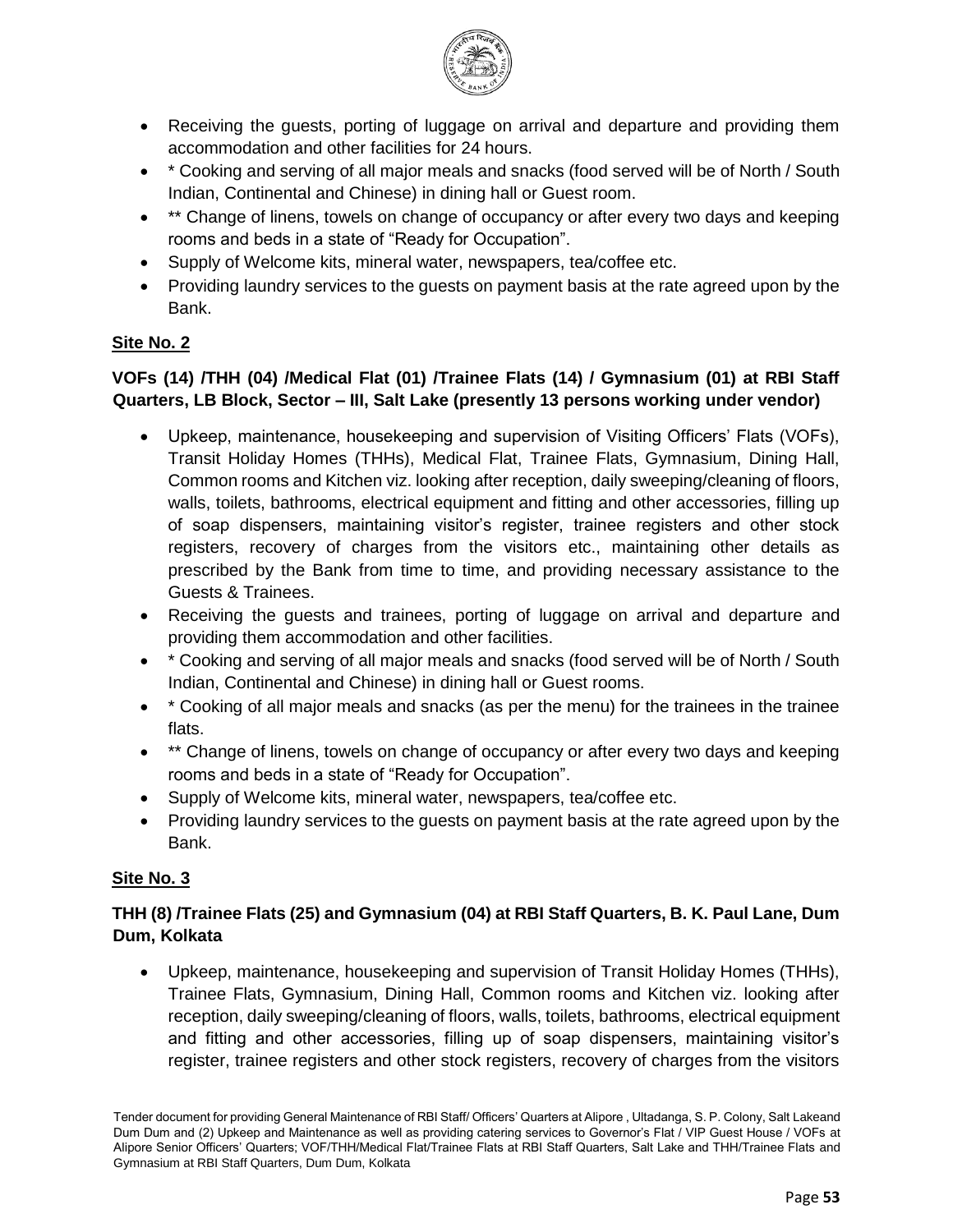

etc., maintaining other details as prescribed by the Bank from time to time, and providing all other necessary assistance to the Guests & Trainees.

- Receiving the guests and trainees, porting of luggage on arrival and departure and providing them accommodation and other facilities.
- \* Cooking and serving of all major meals and snacks (food served will be of North / South Indian, Continental and Chinese) in dining hall or Guest rooms.
- $\bullet$  ^ Cooking of all major meals and snacks (as per the menu) for the trainees in the trainee flats.
- \*\* Change of linens, towels on change of occupancy or after every two days and keeping rooms and beds in a state of "Ready for Occupation".
- Supply of Welcome kits, mineral water, newspapers, tea/coffee etc.
- Providing laundry services to the guests on payment basis at the rate agreed upon by the Bank.
- Day to day cleaning/upkeep of Gymnasium rooms and equipment including opening and closing the doors/window shutters etc. (excluding the technical maintenance of the exercise machines).

# *Note: In all the above sites, the vendor has to deploy adequate number of manpower for satisfactory completion of the work.*

- a) \* The charges for tea, meals, snacks and laundry services would be paid by the Guests themselves on actual basis at the rates accepted by the Bank.
- b) ^ The number of trainees and period of training would be informed by Bank's Zonal Training Centre, Kolkata and the cost of tea, meals and snacks (as per the menu) would be borne by the Bank on actual basis.
- c) The cost of Welcome kits, newspapers would be reimbursed by the Bank on actual basis **(the cost should not be added in the price bid).** The composition of Welcome kit and newspaper would be decided by the Bank.
- **d)** \*\* The cost of washing of linens and towels would be reimbursed by the Bank on actual basis **(the cost should not be added in the price bid).**
- **e)** Maintenance of electrical, plumbing and carpentry installations in the rooms and kitchen/dining hall will be done by the Bank.
- **f)** Bank shall not provide LPG/cooking gas connection. Cost of LPG refilling/monthly bill of pipeline gas, raw materials will be borne by the vendor. However, storage space, utensils, crockery items, electricity will be provided by the Bank.

### **Provision of Welcome Kit**

Welcome Kit should contain the below items:

| Sr.<br>No. | Name of item       | <b>Minimum Cost</b> | Quantity<br>per Guest | <b>Indicative Brand</b> |
|------------|--------------------|---------------------|-----------------------|-------------------------|
|            | <b>Tooth Brush</b> |                     |                       | Colgate, Oral B etc.    |

Tender document for providing General Maintenance of RBI Staff/ Officers' Quarters at Alipore , Ultadanga, S. P. Colony, Salt Lakeand Dum Dum and (2) Upkeep and Maintenance as well as providing catering services to Governor's Flat / VIP Guest House / VOFs at Alipore Senior Officers' Quarters; VOF/THH/Medical Flat/Trainee Flats at RBI Staff Quarters, Salt Lake and THH/Trainee Flats and Gymnasium at RBI Staff Quarters, Dum Dum, Kolkata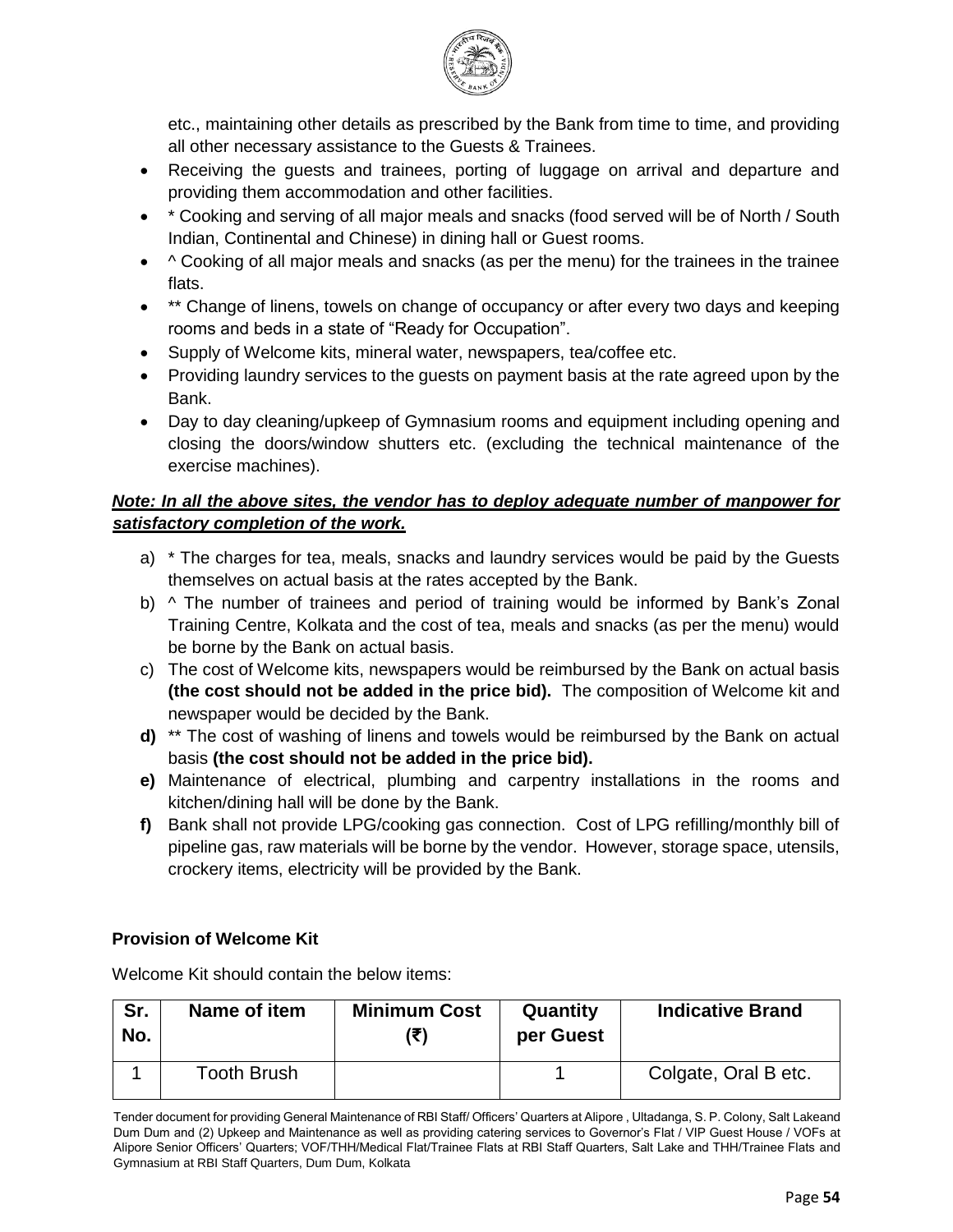

| $\overline{2}$ | <b>Tooth Paste</b>                               |                                  | 1            | Colgate, Pepsodent etc.                                                                               |
|----------------|--------------------------------------------------|----------------------------------|--------------|-------------------------------------------------------------------------------------------------------|
| 3              | <b>Bath Soap</b>                                 |                                  | 1            | Dove, Pears                                                                                           |
| 4              | <b>Toilet Soap</b>                               |                                  | 1            | Dettol, Savlon etc.                                                                                   |
| 5              | <b>Detergent Powder</b>                          |                                  | $\mathbf{1}$ | Surf                                                                                                  |
| 6              | <b>Coconut Oil</b>                               |                                  | 1            | Parachute etc.                                                                                        |
| $\overline{7}$ | Comb                                             |                                  | 1            | <b>Good Quality</b>                                                                                   |
| 8              | <b>Shaving Cream</b><br>(Brushless)              |                                  | $\mathbf{1}$ | Godrej, Gillette etc.                                                                                 |
| 9              | Disposable Razor                                 |                                  | 1            | Gillette                                                                                              |
| 10             | Shampoo pouch                                    |                                  | 1            | Sunsilk, Head &<br>Shoulder etc.                                                                      |
| 11             | Disposable tissue<br>hand towel                  |                                  | $\mathbf{1}$ | <b>Good Quality</b>                                                                                   |
| 12             | <b>Shoe Shiner</b>                               |                                  | $\mathbf{1}$ | <b>Good Quality</b>                                                                                   |
| 13             | <b>Mineral Water</b>                             |                                  |              | 2 bottles (1 litre x 2) per booking per<br>day during occupancy. Bisleri,<br>Aquafina, Himalayan etc. |
| 14             | Four Sachets of<br>sugar, tea, coffee<br>& milk. |                                  |              | Additional sachets may be provided on<br>request by the guests.                                       |
| 15             | One English<br>Newspaper                         |                                  |              |                                                                                                       |
| 16             |                                                  | Other items provided by the Bank |              |                                                                                                       |

**Note: The items mentioned in the Welcome Kit either will be provided by the Bank or will be reimbursed separately; therefore, their cost should not be added in the price bid.**

#### *Food and Beverages:*

**c) For Guests in Guest House/VOFs/THHs/Medical Flats at Alipore, Salt Lake and Dum Dum:**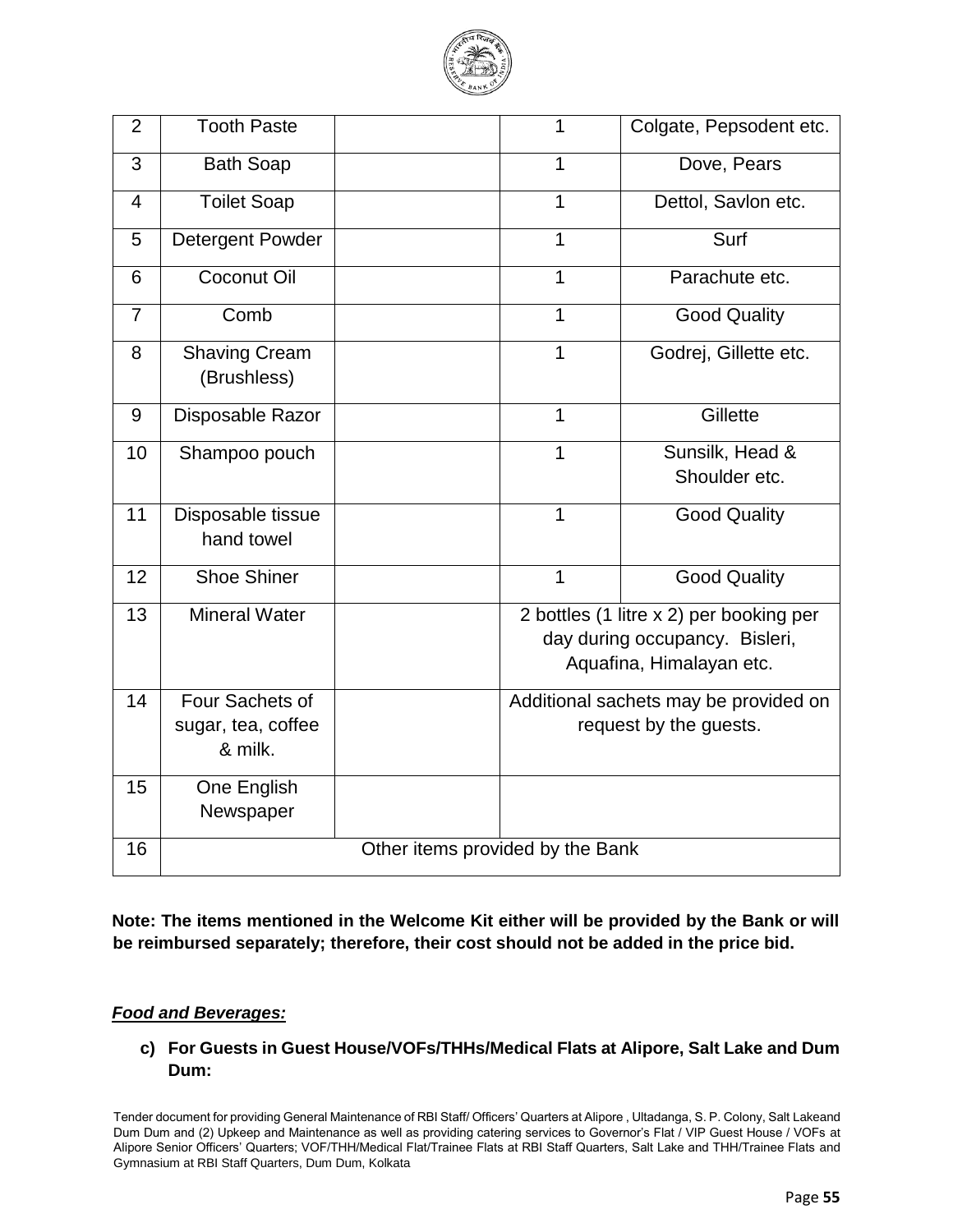

The indicative menu for breakfast, lunch and dinner is appended below. However, the Bank will fix the menu in consultation with the Overall-in-charge and cook provided by the vendor. Lunch/dinner/breakfast order will be taken from guests and food served to them at appropriate times. The charges for all the above will be collected by the in-charge/cook from the guests. **NO ALCHOHOLIC DRINKS ARE PERMITTED TO BE MADE AVAILABLE TO THE GUEST BY THE VENDOR.**

**Indicative Menu for which the vendor has to indicate price in the price bid for Guests in Guest House/VOFs/THHs/Medical Flats at Alipore, Salt Lake and Dum Dum:**

| (i)   | <b>Breakfast</b>                 | t. | Bread (4 pieces) with butter, jam, jelly and Omlette (2 boiled<br>eggs) with sauce or Stuffed Paratha (2 pieces) with curd (Amul,<br>Mother Diary etc, in sealed cups) or South Indian dishes viz.<br>Vada sambhar, Idli, Uttapam etc./+ Tea /Coffee |
|-------|----------------------------------|----|------------------------------------------------------------------------------------------------------------------------------------------------------------------------------------------------------------------------------------------------------|
| (ii)  | Lunch (Veg.)                     |    | Chapatti, Rice, Dal, one dry vegetable, one vegetable with curry,<br>papad, curd, pickle, salad, one sweet and one fruit.                                                                                                                            |
| (iii) | Lunch (Non-Veg.)                 |    | Mutton or Fish or Chicken (125 -150 gms) or Egg (2 pieces) +<br>chappati, rice, dal, dry vegetable, curd, salad, one sweet and<br>one fruit.                                                                                                         |
| (iv)  | Dinner (Veg and<br>Non-veg.)     |    | As per lunch items but Dal will be replaced by Tadka Dal                                                                                                                                                                                             |
| (v)   | Tea in tray                      | ٠  | 2 cups with separate milk, sugar etc.                                                                                                                                                                                                                |
| (vi)  | Items on request<br>of the guest |    | To be decided on actual basis                                                                                                                                                                                                                        |

### **d) For Trainees in Trainee flats at Salt Lake:**

The indicative menu for breakfast and dinner is appended below. However, the bank may change the menu in consultation with the overall in-charge and cook provided by the vendor. **NO ALCHOHOLIC DRINKS ARE PERMITTED TO BE MADE AVAILABLE TO THE TRAINEES BY THE VENDOR.** The cost of breakfast/dinner would be borne by the Bank and paid on actual basis on monthly basis on submission of bills.

### **At Salt Lake**

| <b>Breakfast</b> | :   Bread with butter/jam + Omelette/Boiled Egg + Cornflakes |
|------------------|--------------------------------------------------------------|
|                  | with milk + banana + South Indian dishes viz. Vada sambhar,  |
|                  | Idli, Uttapam etc./Poori Bhaji /Chhole-Bhature/Stuffed       |
|                  | Parantha + Tea/Coffee                                        |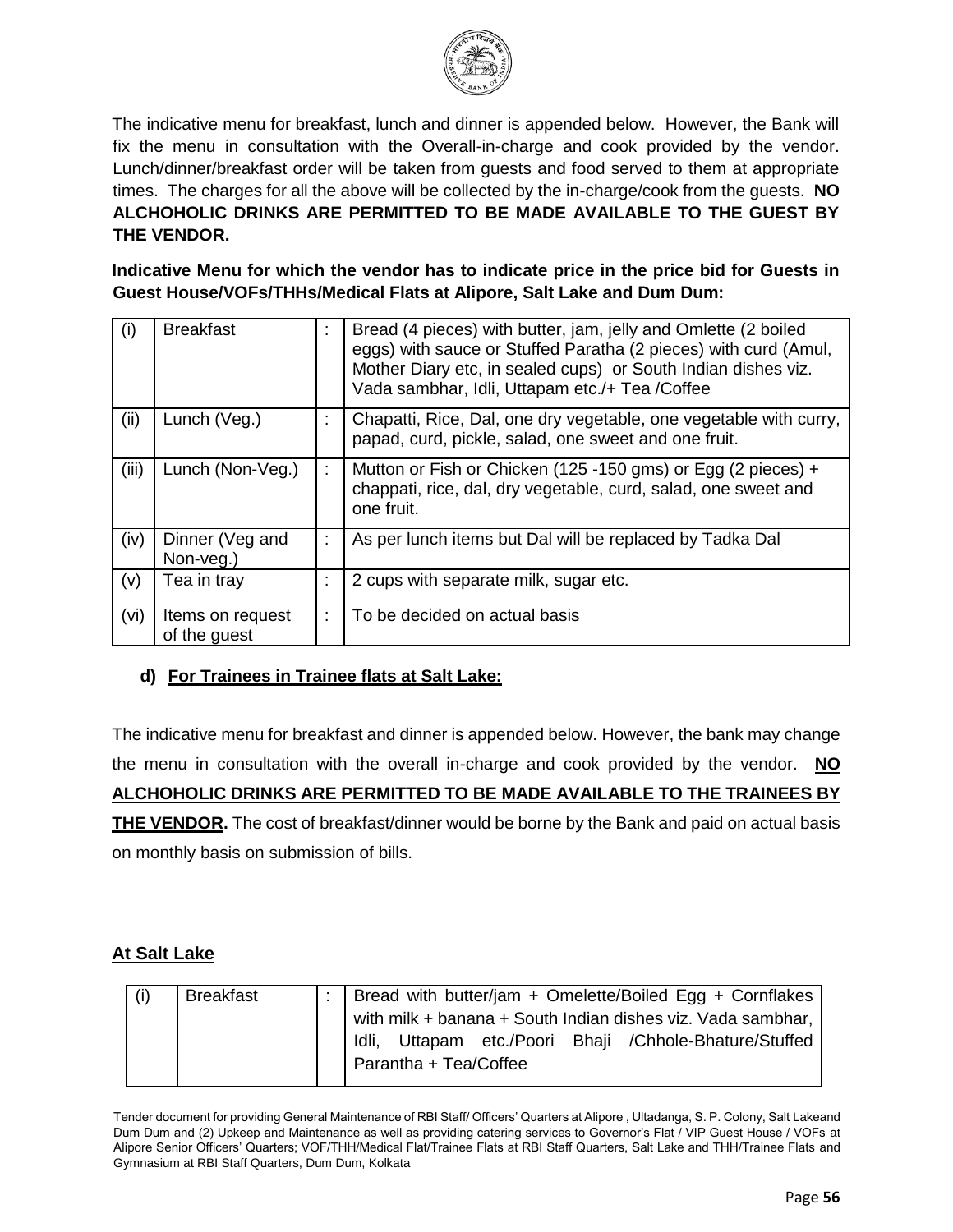

| (ii) | Dinner | Soup + Rice + Chapatti + Rice + Dal/Tadka dal + Sambhar /<br>Rasam + Veg. Sabji + Veg. Preparation (for Vegetarians) /<br>[Fish/Chicken/Mutton (125 -150 gms) or Egg (2 pieces) (for<br>Non-vegetarians only)] + Salad + curd (Amul, Mother Diary<br>etc, in sealed cups) + Papad + Sweet |
|------|--------|-------------------------------------------------------------------------------------------------------------------------------------------------------------------------------------------------------------------------------------------------------------------------------------------|
|      |        |                                                                                                                                                                                                                                                                                           |

# **At Dum Dum**

| (i)  | <b>Breakfast</b> | Bread with butter/jam + Omlette/Boiled Egg + Poori Bhaji<br>/ChholeBhature/Stuffed Parantha + Tea/Coffee                                                                                                                                                   |
|------|------------------|------------------------------------------------------------------------------------------------------------------------------------------------------------------------------------------------------------------------------------------------------------|
| (ii) | Dinner           | Rice + Chapatti + Dal/Tadka dal + Veg. Sabji + Veg.<br>Preparation (for Vegetarians) / [Fish/Chicken/Mutton (125 -<br>150 gms) or Egg (2 pieces) (for Non-vegetarians only)] +<br>Salad + curd (Amul, Mother Diary etc, in sealed cups) +<br>Papad + Sweet |

#### **Duties of the Contractor**

The Contractor shall:

- i. Ensure that he/she/it deploys only adult, trained and competent persons who are physically fit and are capable for rendering Cleaning Services in all the above sites.
- ii. Be responsible and liable for payment of salaries, statutory minimum wages and any other legal dues to the persons who are employed by him/her/it for the purpose for rendering the services required by RBI under this agreement. Written records for having made these payments will be submitted at monthly intervals, for verification of RBI.
- iii. Maintain neatly, completely and legibly registers, records, reports, and returns for inspection by various authorities at short notice.
- iv. Pay the minimum wages stipulated by the Government of India, Ministry of Labour from time to time and submit monthly compliance certificate (with details of wages paid) to RBI on payment of minimum wages for the persons deployed in RBI's premises.
- v. Take all reasonable precautions to prevent any unlawful riot or disorderly conduct or acts of his employees so deployed and ensure preservation of peace and protection of persons and property of RBI.
- vi. Provide information as required in respect of all his employees employed by him/her/it to enable RBI to monitor compliance of P.F, ESI, etc.
- vii. Ensure that all persons employed by him/her/it for the purpose of, rendering the services required by RBI, are insured with Government of India recognized insurance Companies, for which no extra payment will be made by RBI. The Contractor shall be responsible for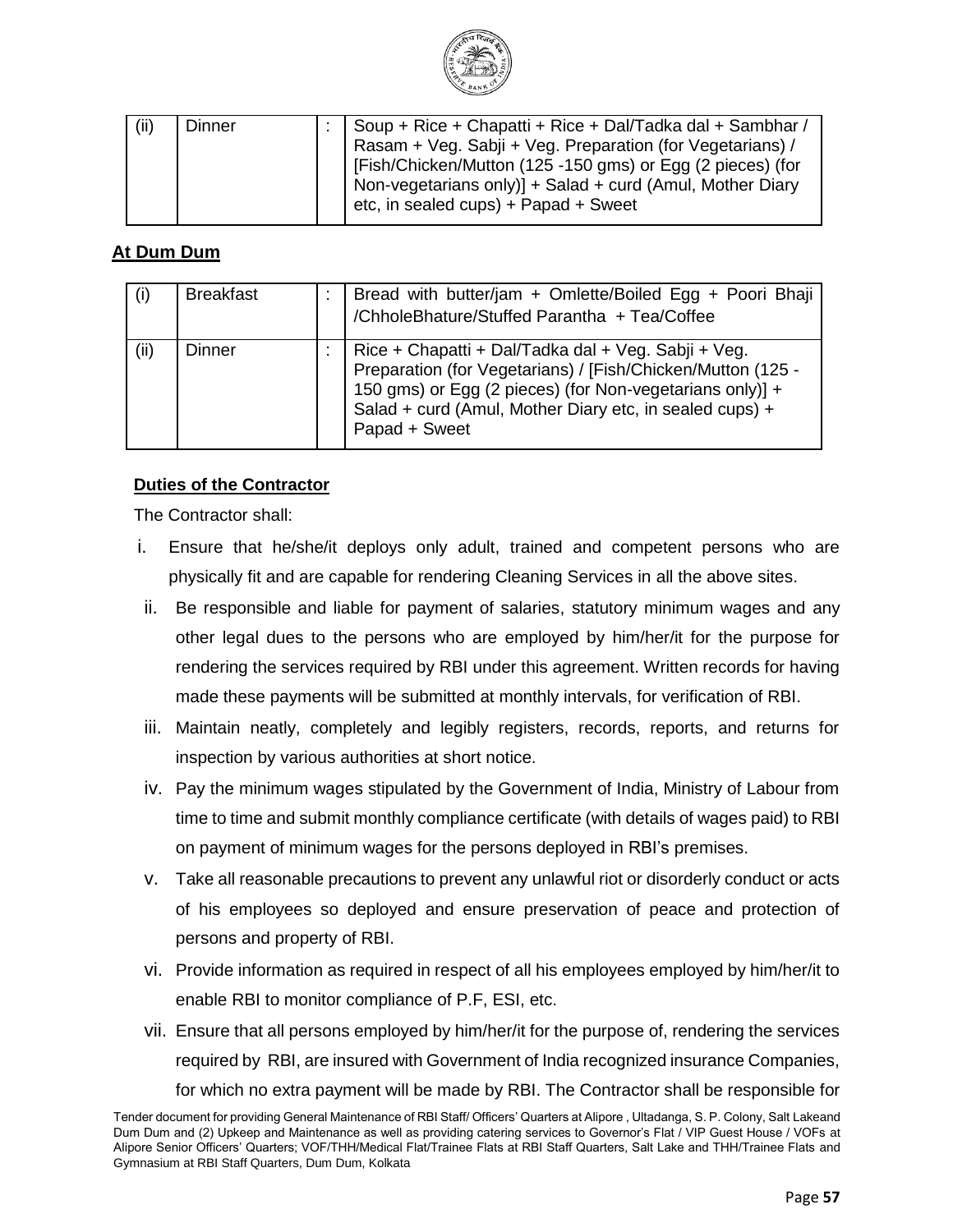

any injury or damages to any persons, animals or any other things during the course of performance of their duties under this agreement.

- viii. Ensure that his/her/its employees, while on the premises of RBI or while carrying out their obligation, observe the standards of cleanliness, decorum, security, safety, good behaviour and general discipline laid down by RBI or its authorized agents and RBI shall be the sole judge as to whether or not the Contractor and/or his/her/its employees have observed the same.
- ix. Personally, and exclusively supervise or employ sufficient supervisory personnel, exclusively to supervise the work of its Cleaning Staff so as to ensure that the service rendered are carried out to the satisfaction of RBI.
- x. Ensure that no employee of the Contractor will enter or remain in RBI premises beyond the specified time limit unless absolutely necessary for fulfilling successful bidder's obligation and with RBI's permission.
- xi. Be liable for any damage caused to RBI or its premises or any part there of or to any fixtures or fittings there of or any property of RBI and there in by any act, omission, default or negligence of the employee of the Contractor or his employee or agents.
- xii. Provide identity cards to his/her/its employees who shall be rendering the subject job at RBI's premises. All the employees should bear the identity card during all the times they are working in RBI's premises.
- xiii. Provide distinct uniform to his/her /its employees or different from RBI's employees. The uniform should have the logo of the successful bidder and shall be kept neat, tidy and in a wearable condition.
- xiv. The successful bidder shall along with other relevant particulars arrange to obtain Police Verification Report on character and antecedents of its personnel to be deployed The successful bidder shall submit their passport size photographs before engaging them for duty in RBI Main Office Building including Annex Building and The RBI Museum & Zonal Training Centre. Only able bodied, physically fit, well trained, literate, well mannered, disciplined and honest personnel preferably between the ages of 21-45 years shall be deployed. A certificate to the effect that Police Verification of all employees deployed in the services of RBI has been done and are available with the successful bidder, needs to be submitted within one month coming into effect of contract of to RBI. Reserve Bank of India can verify these at any point of time during the continuous of contract. **This is an important condition of the tender.**

Tender document for providing General Maintenance of RBI Staff/ Officers' Quarters at Alipore , Ultadanga, S. P. Colony, Salt Lakeand Dum Dum and (2) Upkeep and Maintenance as well as providing catering services to Governor's Flat / VIP Guest House / VOFs at Alipore Senior Officers' Quarters; VOF/THH/Medical Flat/Trainee Flats at RBI Staff Quarters, Salt Lake and THH/Trainee Flats and Gymnasium at RBI Staff Quarters, Dum Dum, Kolkata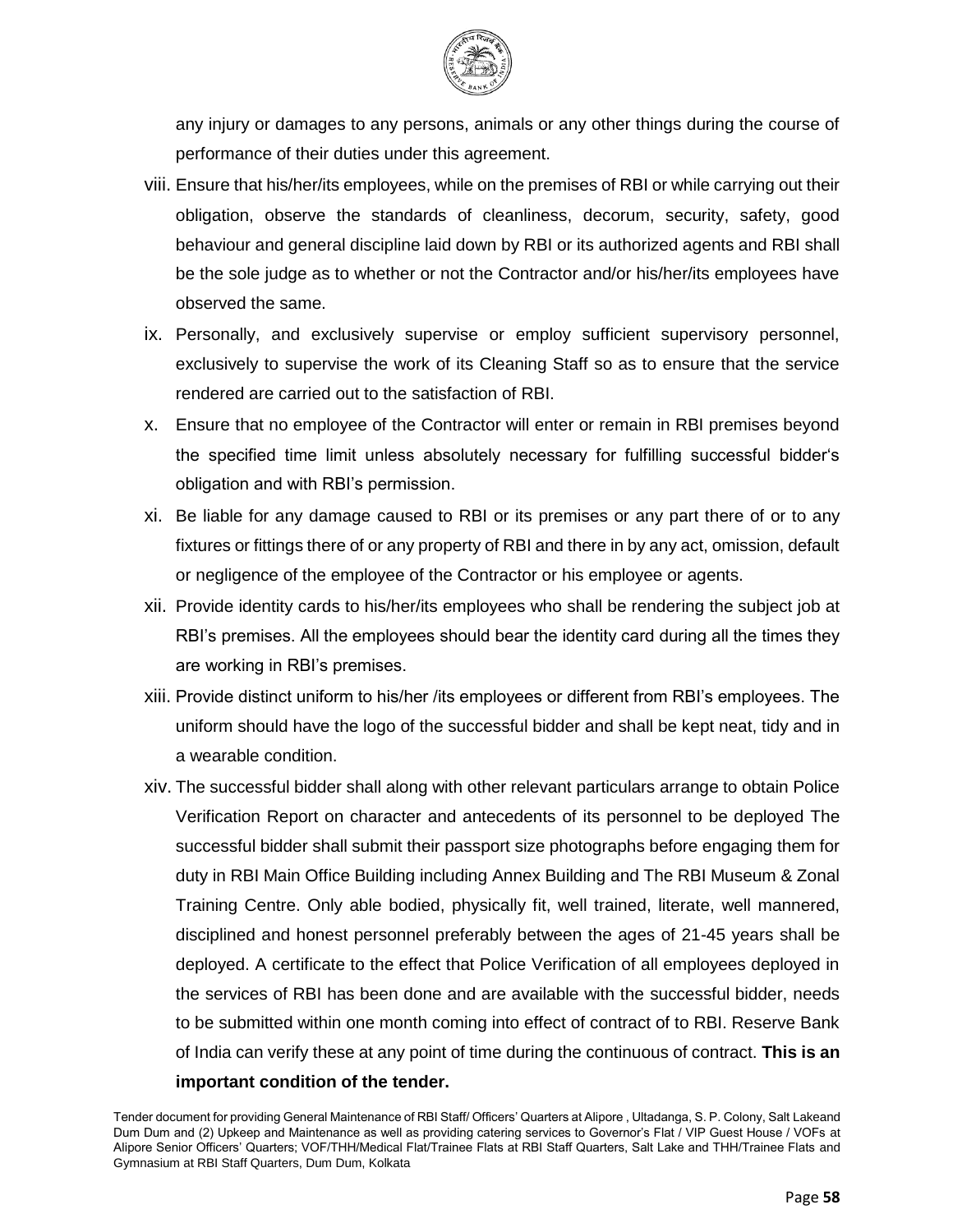

xv. Ensure that only able bodies, physically fit, well trained, literate, disciplined and honest personnel preferably between the age of 21 and 45 years are deployed to render the subject job at RBI's premises.

#### **STAMP DUTY**

The Contractor shall bear the stamp duty on the original of this agreement, which shall be executed in duplicate, and RBI shall retain the original and the Contractor shall retain the duplicate.

#### **OTHER LIABILITIES/INDEMNITIES.**

- i) The Contractor shall ensure payment of minimum wages to the workman employed by him/them/it and obtain their signature or thumb impression on the wage slip in the presence of the RBI's authorized officer assigned for this work. The register shall be submitted to RBI after every payment to the workmen. In addition, he/they/it will /shall provide essential amenities like drinking water, first aid facility etc. to his/her/its employees as per Contract Labour (Regulation and Abolition) Act, 1970. The Contractor has to give undertaking on Non judicial Stamp paper of applicable value before the award of the work that he undertakes to actually pay wages to all the labourer of all descriptions to be engaged by him/it for completion of that particular job/work at the rate which is not less than the one prescribed under the Minimum Wages Act.1948 and also keep RBI indemnified against all the actions that may be initiated against RBI by the Statutory Authorities for his/her/its failure to pay such wages and provide the essential amenities.
- ii) The Contractor shall obtain a license as contemplated under Contract Labour (Regulation and Abolition) Act 1970 or any other law as applicable, failing which he/she /it alone would be responsible for actions/proceedings ensuring there to. RBI shall not be held responsible for acts, commissions or omissions of the Contractor and shall in no way be made liable to the labourers engaged by the Contractor.
- iii) **Non-Disclosure Clause:** The Contractor shall not disclose directly or indirectly any information, materials and details of RBI's infrastructure/ systems/ Standard Operating Procedures /equipment etc., which may come to the possession or knowledge of the Contractor during the course of discharging his/her/its contractual obligations in connection with this agreement, to any third party and shall at all times hold the same in strictest confidence. The Contractor shall treat the details of the contract as private and confidential, except to the extent necessary to carry out the obligations under it or to

Tender document for providing General Maintenance of RBI Staff/ Officers' Quarters at Alipore , Ultadanga, S. P. Colony, Salt Lakeand Dum Dum and (2) Upkeep and Maintenance as well as providing catering services to Governor's Flat / VIP Guest House / VOFs at Alipore Senior Officers' Quarters; VOF/THH/Medical Flat/Trainee Flats at RBI Staff Quarters, Salt Lake and THH/Trainee Flats and Gymnasium at RBI Staff Quarters, Dum Dum, Kolkata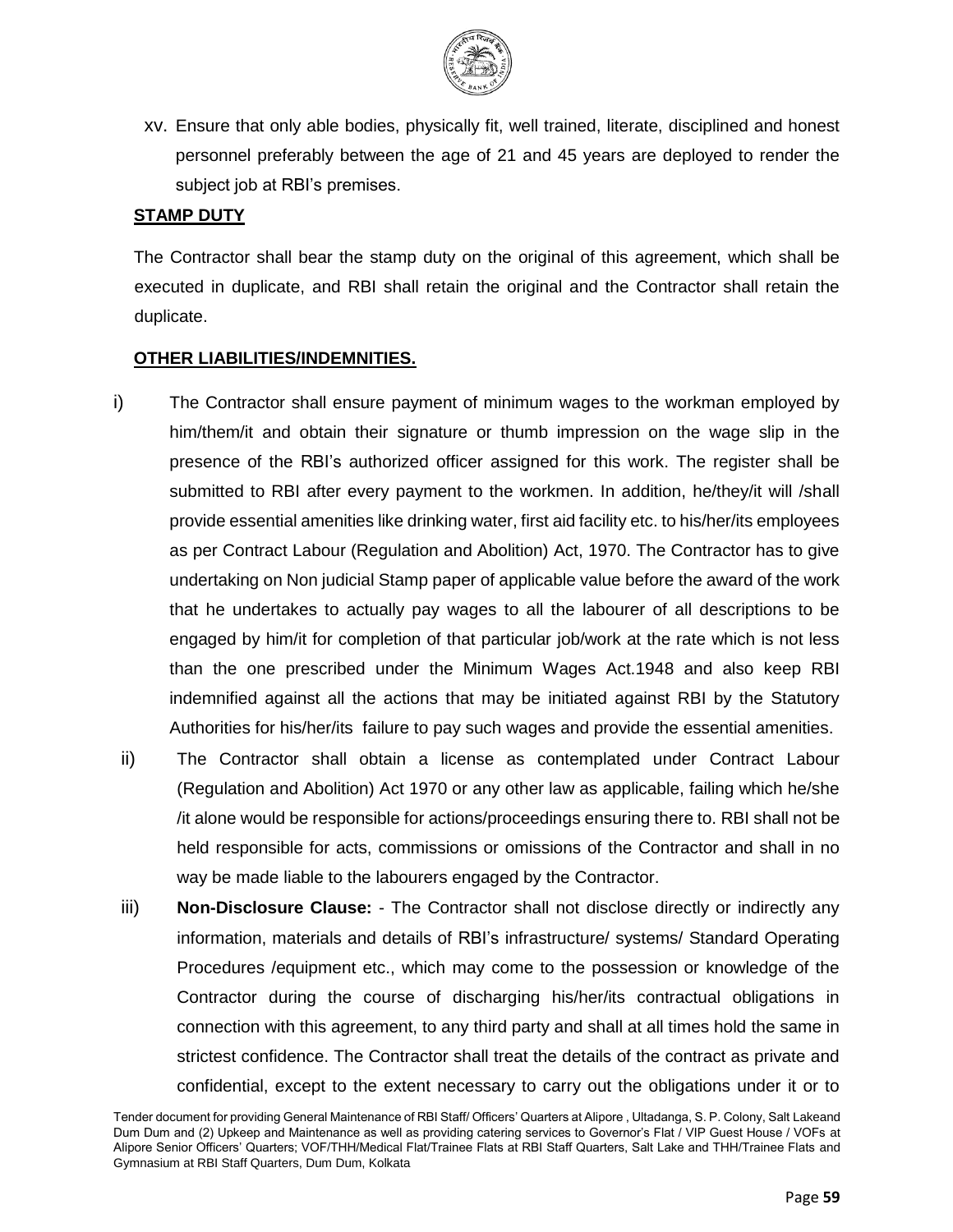

comply with applicable laws. The Contractor shall not publish, permit to be published, or disclose any particulars of the work in any trade or technical paper or elsewhere without the previous written consent of RBI. The Contractor shall indemnify RBI for any loss suffered by the employer as a result of disclosure of any confidential information. Failure to observe the above shall be treated as breach of contract on the part of the Contractor and RBI shall be entitled to claim damages and pursue legal remedies.

- iv) The Contractor shall take all appropriate actions with respect to its employees to ensure that the obligations of non-disclosure of confidential information under this agreement are fully satisfied.
- v) **The Contractor's obligations with respect to non-disclosure and confidentiality will survive the expiry or termination of this agreement for whatever reason.**
- vi) The Contractor shall indemnify and keep indemnified RBI against all losses and claims, damages or compensation for breach of any provisions of the Payment of Wages Act, 1936, Minimum Wages Act, 1948, Contract Labour (Regulation and Abolition) Act, 1970, The Employees Provident Fund (and Miscellaneous Provisions) Act, 1952, Payment of Bonus Act, 1965 or any other labour laws/rules/regulations/statute that may be applicable. The Contractor only shall be responsible for liabilities, if any, in this regard.
- vii) The Contractor shall comply with the provisions of "**The Sexual Harassment of Women at Work Place (Prevention, Prohibition and Redressal) Act, 2013".** In case of any complaint of sexual harassment against /he/she/its employee within the premises are brought to notice of RBI, RBI will undertake action that may deem fit, including criminal proceedings and Termination of contract/agreement.
- viii) Any complaint of sexual harassment from any aggrieved employee of the Contractor against any employee of RBI shall be taken cognizance of by the Regional Complaints Committee constituted by RBI.
- ix) The Contractor shall be responsible for any monetary compensation that may need to be paid in case the incident involves the employees of the Contractor, for instance any monetary relief to RBI''s employee, if sexual violence by the employee of the Contractor is proved. The Contractor shall be responsible for educating his/her/its employees about prevention of sexual Harassment at work place and related issues.
- x) That RBI shall not be responsible for payment of any compensation for death of or injury or accident to any of the Cleaning Staffs deployed by the contractor which may arise out of and in the course of their duties and employment. It is agreed and understood that the

Tender document for providing General Maintenance of RBI Staff/ Officers' Quarters at Alipore , Ultadanga, S. P. Colony, Salt Lakeand Dum Dum and (2) Upkeep and Maintenance as well as providing catering services to Governor's Flat / VIP Guest House / VOFs at Alipore Senior Officers' Quarters; VOF/THH/Medical Flat/Trainee Flats at RBI Staff Quarters, Salt Lake and THH/Trainee Flats and Gymnasium at RBI Staff Quarters, Dum Dum, Kolkata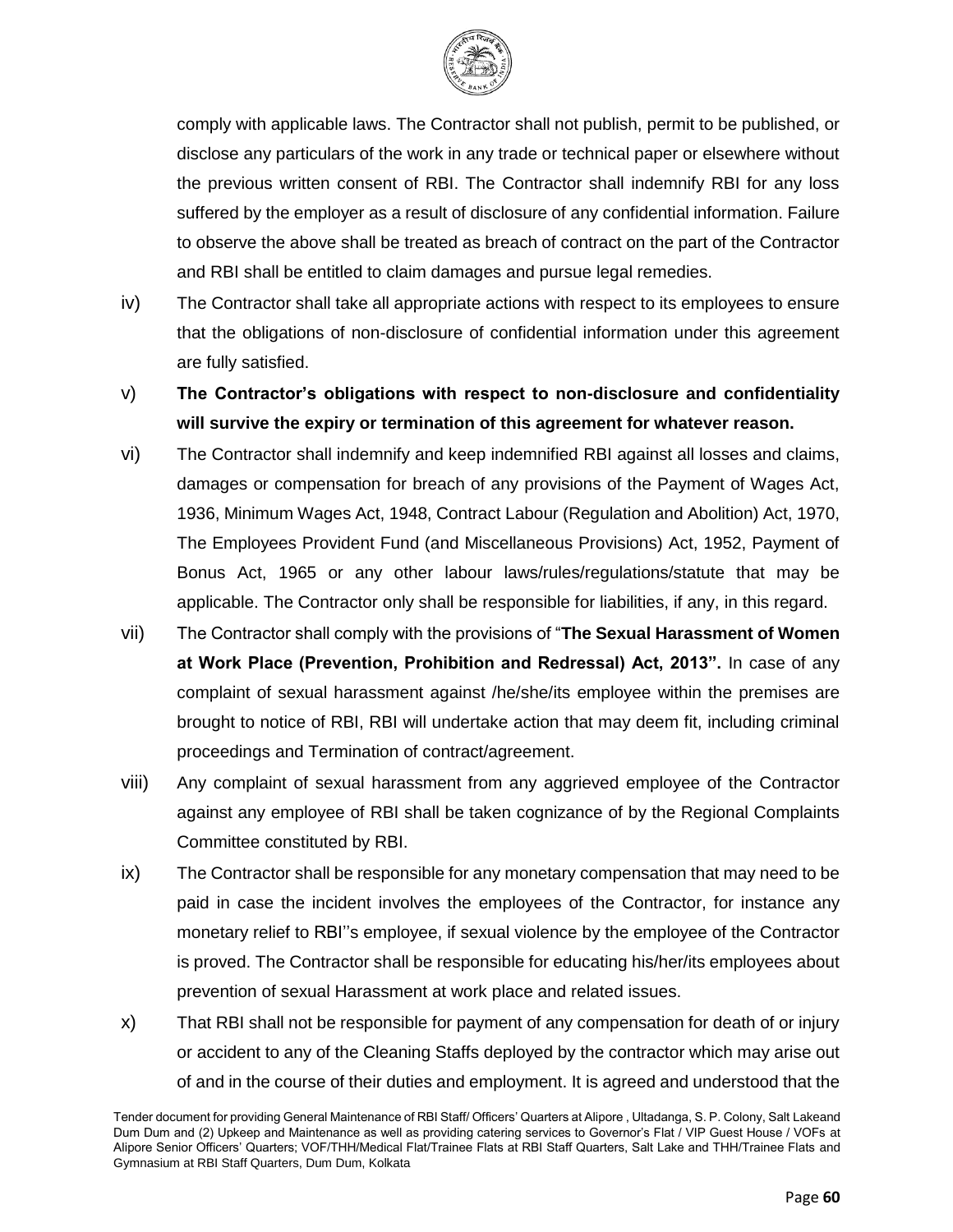

Contractor alone shall be liable to pay such damages or compensation to such Cleaning Staffs and their families.

xi) That all precautions shall be taken by the contractor towards the safety of its employees deployed at RBI and it will be the sole responsibility of the contractor towards any untoward incident i.e. compensation etc., to its employees.

#### **TERMINATION OF AGREEMENT: -**

Without prejudice to what is contained herein above, RBI shall at its sole and absolute discretion, be entitled to terminate this agreement forth with by written notice without assigning any reason and without payment of any compensation, if.

i) In the opinion of RBI (which shall not be called in question by the Contractor and shall be binding on the Contractor) the Contractor fails or refuse to implement this agreement to RBI's satisfaction and/or

ii) The Contractor commits a breach of any terms and conditions of this agreement and/or

iii) The Contractor is adjudged an insolvent or has entered into compromise with his creditors or if distress or executions or other process is levied upon or receiver is appointed for any part of the assets or property of Contractor and/or

iv)For any reason whatsoever, the Contractor becomes disentitled in law to perform his/her/its obligations under this agreement and/or

v) There is any variation in the ownership/partnership or management of the Contractor or his business without the prior approval in writing of RBI to such variation.

vi) In the event of termination of this agreement for any reason whatsoever, the Contractor/or persons employed by him/her/it or his agents shall not be entitled for any sum or sums whatsoever from RBI by way of compensation, damages or otherwise.